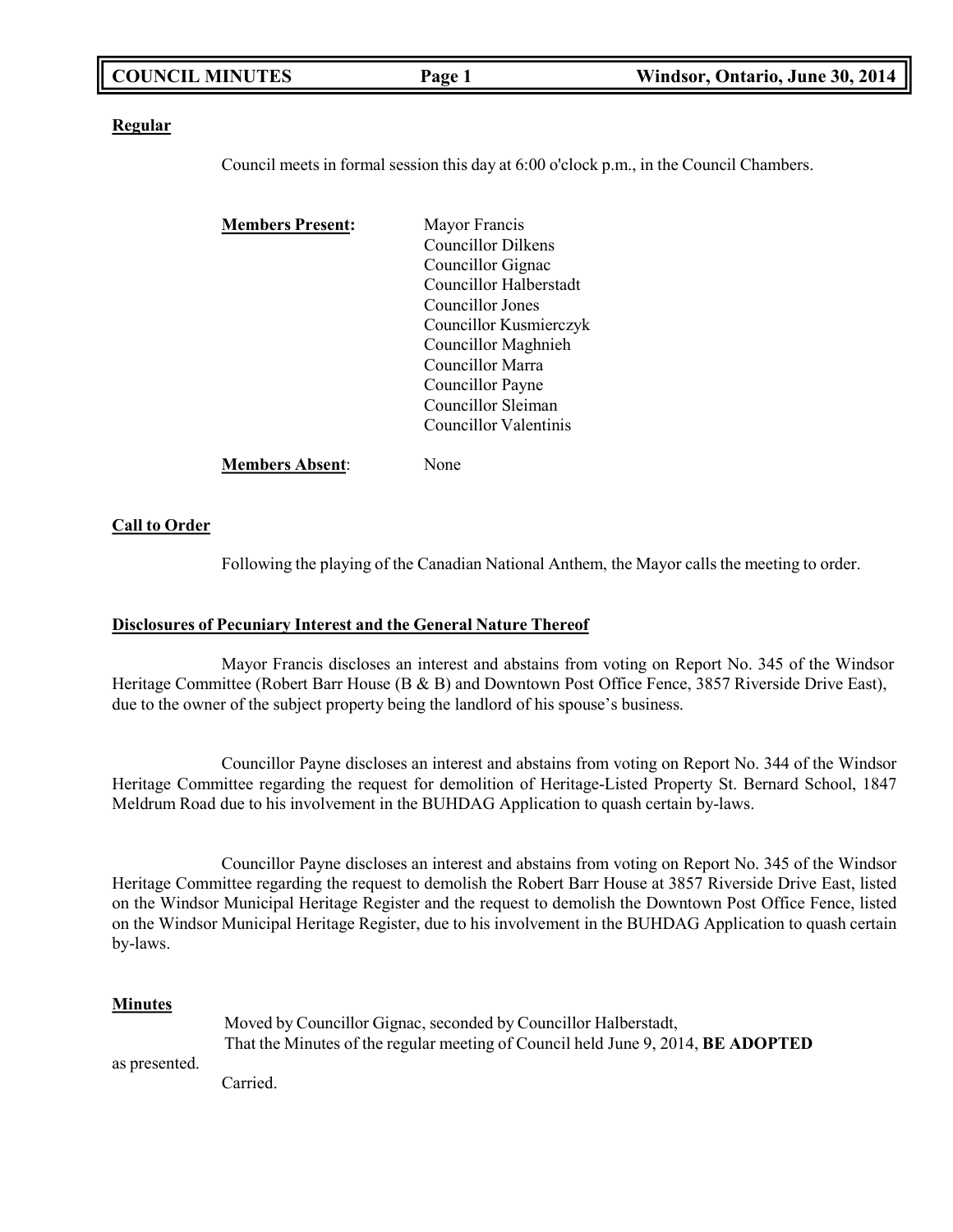**Notice of Proclamations**

None presented.

## **Committee of the Whole**

Moved by Councillor Jones, seconded by Councillor Kusmierczyk,

That Council do now rise and move into Committee of the Whole with the Mayor presiding for the purpose of dealing with:

- (a) communication items;
- (b) consent agenda;
- (c) hearing requests for deferrals or referrals of any items of business;
- (d) hearing presentations and delegations;
- (e) consideration of business items;
- (f) consideration of Committee reports:
	- (i) **Report of Special In-Camera Meeting or other Committee as may be held prior to Council** (if scheduled); and

(g) consideration of by-laws 110-2014 through 115-2014 (inclusive). Carried.

## **Communications**

Moved by Councillor Maghnieh, seconded by Councillor Marra,

**M267–2014** That the following Communication Items 1 to 17 inclusive, as set forth in the Council Agenda **BE REFERRED** as noted; and the Minutes of Transit Windsor and Windsor Chartabus Inc. of its meetings held May 13, 2014 and June 21, 2014 **BE ADOPTED** as presented:

| <b>Item</b>    | From                                                         | <b>Description</b>                                                                                                                                                                                                                                           |
|----------------|--------------------------------------------------------------|--------------------------------------------------------------------------------------------------------------------------------------------------------------------------------------------------------------------------------------------------------------|
| 1              | Library of Parliament                                        | Thank you for participating in the Mayor's Poetry City Challenge.<br><b>Manager of Cultural Affairs</b><br><b>Executive Director of Recreation &amp; Culture</b><br>Note & File<br><b>SR2014</b>                                                             |
| $\overline{2}$ | The Premier of Ontario                                       | Response to correspondence <i>(previously distributed)</i> regarding Municipal<br>and Waste Authority Renewable Energy Projects.<br>Note & File<br><b>MU2014</b>                                                                                             |
| $\overline{3}$ | Ministry of Community<br>Safety and Correctional<br>Services | Information to municipalities regarding legislative changes regarding fire<br>safety in vulnerable occupancies.<br><b>Fire Chief</b><br><b>Chief Building Official</b><br>Note & File<br><b>SF2014</b>                                                       |
| $\overline{4}$ | Ontario Municipal Board<br>(OMB)                             | Decision of the Board regarding the appeal of Milan Ujevic, under the<br>Planning Act, R.S.O. 1990 for lands known as 4510 8th Concession Road.<br><b>City Planner</b><br><b>City Solicitor</b><br><b>Committee of Adjustment</b><br>Note & File<br>AB/11778 |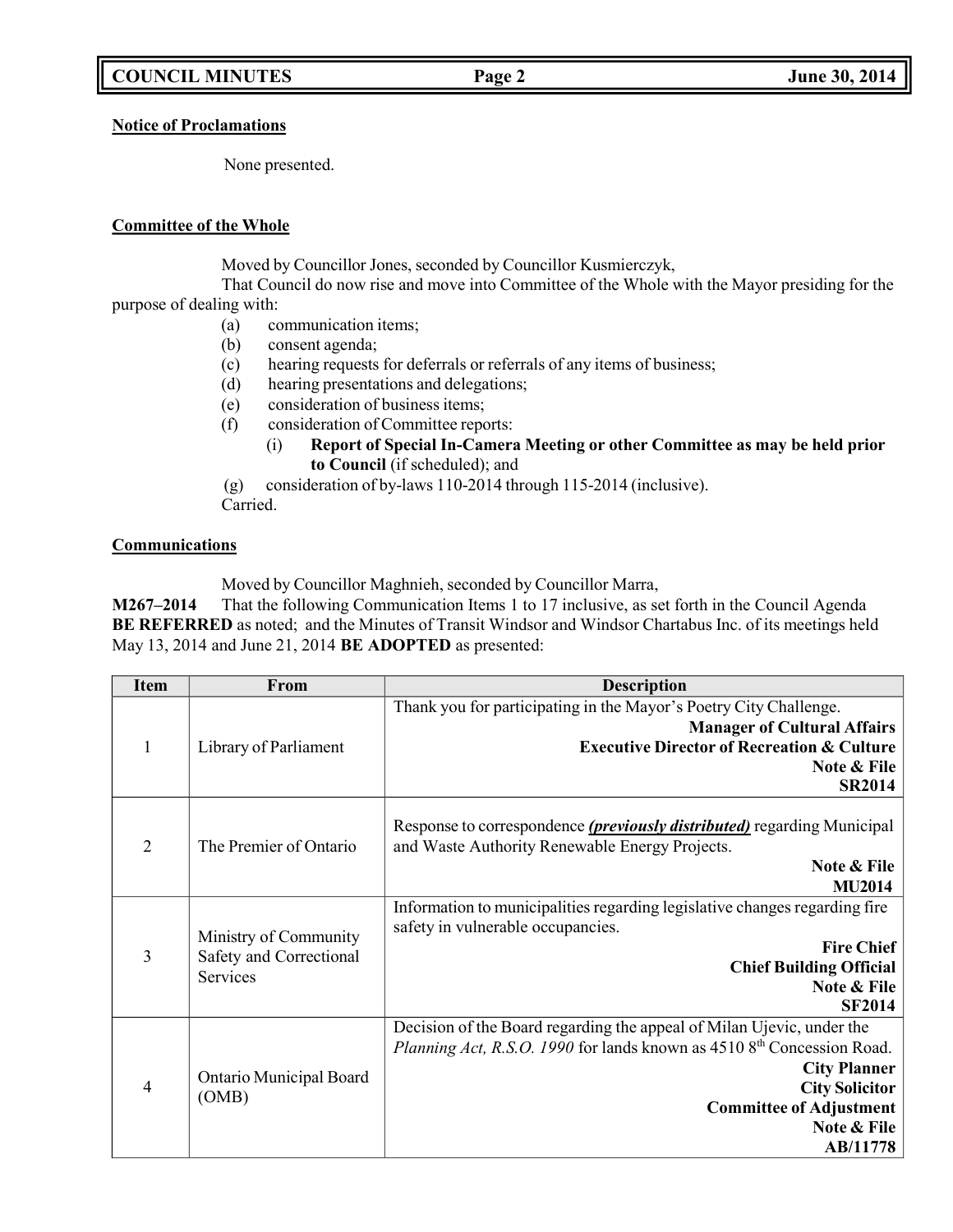**COUNCIL MINUTES Page 3 June 30, 2014**

| 5              | Ontario Municipal Board<br>(OMB)/Environment and<br>Land Tribunals Ontario | Notice of Appointment for Hearing regarding the appeal of Nelson<br>Rocha, under the Planning Act, R.S.O. 1990 for refusal to enact a<br>proposed zoning by-law amendment for lands known as 254 Watson<br>Avenue.<br><b>City Planner</b><br><b>Chief Building Official</b><br><b>City Solicitor</b><br><b>Development Applications Clerk</b><br>Note & File<br>AB/11778 |
|----------------|----------------------------------------------------------------------------|--------------------------------------------------------------------------------------------------------------------------------------------------------------------------------------------------------------------------------------------------------------------------------------------------------------------------------------------------------------------------|
| 6              | Association of<br>Municipalities of Ontario<br>(AMO)                       | Notice of deadline to submit a delegation request at the AMO conference.<br>Note & File<br><b>MMA2014</b>                                                                                                                                                                                                                                                                |
| $\overline{7}$ | Court of Appeal for<br>Ontario                                             | Citation: Pointe East Windsor Limited v. Windsor (City).<br><b>City Solicitor</b><br>Note & File<br><b>MTR/11200</b>                                                                                                                                                                                                                                                     |
| 8              | <b>Ontario Good Roads</b><br>Association (OGRA)                            | OGRA Welcomes Newly Appointed Cabinet.<br>Note & File<br><b>SW2014</b>                                                                                                                                                                                                                                                                                                   |
| 9              | <b>Union Gas</b>                                                           | Notice that Union Gas filed an application with the Ontario Energy Board<br>seeking approval of rates for a new interruptible natural gas liquefaction<br>service.<br><b>City Engineer</b><br>Note & File<br><b>MU2014</b>                                                                                                                                               |
| 10             | Dillon Consulting Ltd.                                                     | City of Windsor - Municipal Class Environmental Assessment 6th<br>Concession Road/North Talbot Road - Notice of Public Information<br>Centre #2. (previously distributed to Mayor & Council via email)<br><b>City Engineer</b><br>Note & File<br>SW/11729                                                                                                                |
| 11             | Dillon Consulting Ltd.                                                     | Notice of Public Information Centre to be held Wednesday, July 2, 2014<br>regarding New Plan of Subdivision for the South Roseland Development.<br><b>City Planner</b><br>Note & File<br><b>SPL2014</b>                                                                                                                                                                  |
| 12             | Secretary/Treasurer<br>Committee of Adjustment                             | Consent Authority Agenda Record Hearing to be held on Thursday, July<br>3, 2014, Council Chambers, Windsor City Hall.<br>Note & File<br>ZC2014                                                                                                                                                                                                                           |
| 13             | General Manager, Transit<br>Windsor                                        | Minutes of Transit Windsor and Windsor Chartabus Inc. - May 13, 2014.<br><b>TO BE ADOPTED</b><br><b>MB2014</b>                                                                                                                                                                                                                                                           |
| 14             | City Engineer                                                              | Windsor Riverfront Combined Sewer Overflow (CSO) Retention<br>Treatment Basin (RTB) Study.<br>Note & File<br>EI/10133                                                                                                                                                                                                                                                    |
| 15             | City Engineer                                                              | Windsor Riverfront Combined Sewer Overflow (CSO) Retention<br>Treatment Basin (RTB) - Awards Received.<br>Note & File<br>EI/10133                                                                                                                                                                                                                                        |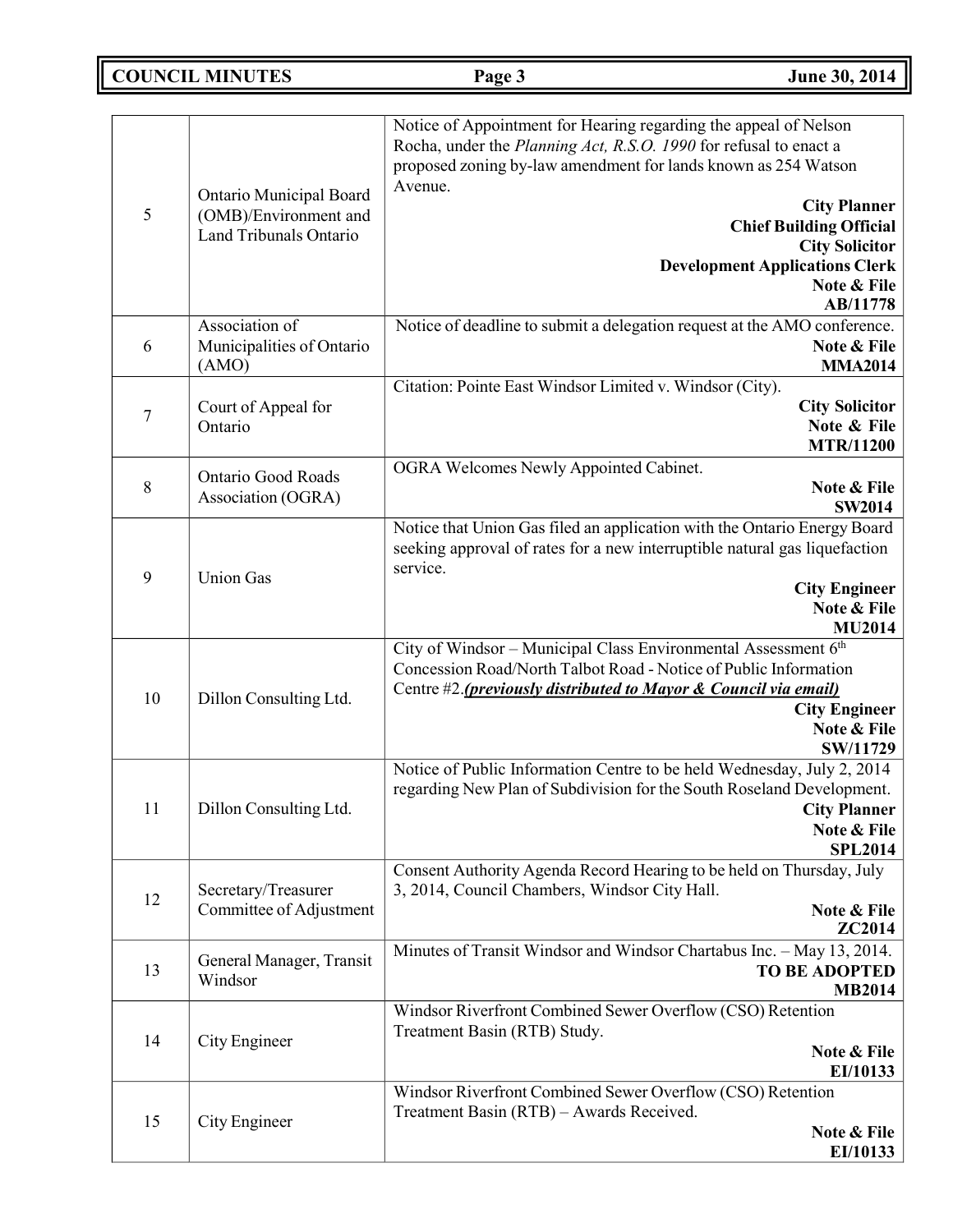**COUNCIL MINUTES Page 4 June 30, 2014**

|    |                                     | 2013 Risk Management Report.                                           |
|----|-------------------------------------|------------------------------------------------------------------------|
| 16 | City Solicitor                      | Note & File                                                            |
|    |                                     | <b>AL2014</b>                                                          |
|    |                                     | Minutes of Transit Windsor and Windsor Chartabus Inc. – June 21, 2014. |
| 17 | General Manager, Transit<br>Windsor | <b>TO BE ADOPTED</b>                                                   |
|    |                                     | <b>MB2014</b>                                                          |

Carried.

# **Consent Agenda**

Moved by Councillor Gignac, seconded by Councillor Sleiman,

That the following Consent Agenda and the recommendations contained in the administrative reports **BE APPROVED** as amended:

Item 2 Pay As You Go Leasing Reserve Funding for Windsor Police Service 911 Telephone System

- Item 4 Approval of Award of Tender #53-14 For Flat Roof Replacement At Transit Windsor, Phase 2 3700 North Service Road, Windsor
- Item 5 2014 Ontario Summer Games Archery Event By-Law Exemption Request
- Item 6 3203 Walker Road Parking and Sign Encroachments
- Item 7 2014 Final Tax Rates and Billing Information
- Item 8 "Welcome To Windsor" Sign Repair Park Street
- Item 9 Land Lease Agreement between The Corporation of the City of Windsor and Windsor Utilities Commission (District Energy) Land at Rear of Windsor International Aquatic and Training Centre and Adventure Bay, presented by Windsor Family Credit Union
- Item 10 Insurance Premium Supplemental Assessment

Item 11 Emergency Repairs – ETR Crossing and Huron Church Road & College Avenue

## **Consent Committee Reports**

|                | <b>Social Development, Health &amp; Culture Standing Committee</b> |                                                                                                                    |  |  |  |  |
|----------------|--------------------------------------------------------------------|--------------------------------------------------------------------------------------------------------------------|--|--|--|--|
| No.            |                                                                    | <b>Description</b>                                                                                                 |  |  |  |  |
| л.             | Report No. 231                                                     | Report No. 6 of the Mayor's Youth Advisory Committee                                                               |  |  |  |  |
| 2              | Report No. 232                                                     | Minutes of the Mayor's Youth Advisory Committee meeting held April 24, 2014                                        |  |  |  |  |
| 3              | Report No. 233                                                     | Minutes of the Seniors Advisory Committee meeting held March 5, 2014                                               |  |  |  |  |
| $\overline{4}$ | Report No. 234                                                     | Minutes of the Diversity Committee meeting held February 12, 2014                                                  |  |  |  |  |
| 5              | Report No. 235                                                     | Minutes of the Committee of Management for Huron Lodge Long Term Care Home<br>meeting held March 7, 2014           |  |  |  |  |
| 6              | Report No. 236                                                     | Report No. 89 of the Board of Directors, Willistead Manor Inc. (2013 Annual Report)                                |  |  |  |  |
| 7              | Report No. 237                                                     | Minutes of the Executive Committee and Board of Directors, Willistead Manor Inc.<br>meeting held February 13, 2014 |  |  |  |  |
| 8              | Report No. 238                                                     | Minutes of the Executive Committee and Board of Directors, Willistead Manor Inc.<br>meeting held March 20, 2014    |  |  |  |  |
| 9              | Report No. 239                                                     | Mayor's Arts Awards 2014                                                                                           |  |  |  |  |
| 10             | Report No. 240                                                     | Operational Review of Windsor Essex County Housing Corporation (Appendices                                         |  |  |  |  |
|                |                                                                    | enclosed for Mayor & Council only - available for viewing on City's website)                                       |  |  |  |  |
| 11             | Report No. 243                                                     | Update on the Housing Stability Plan, Discretionary Benefits Program, and Integrated<br>Team Pilot Project         |  |  |  |  |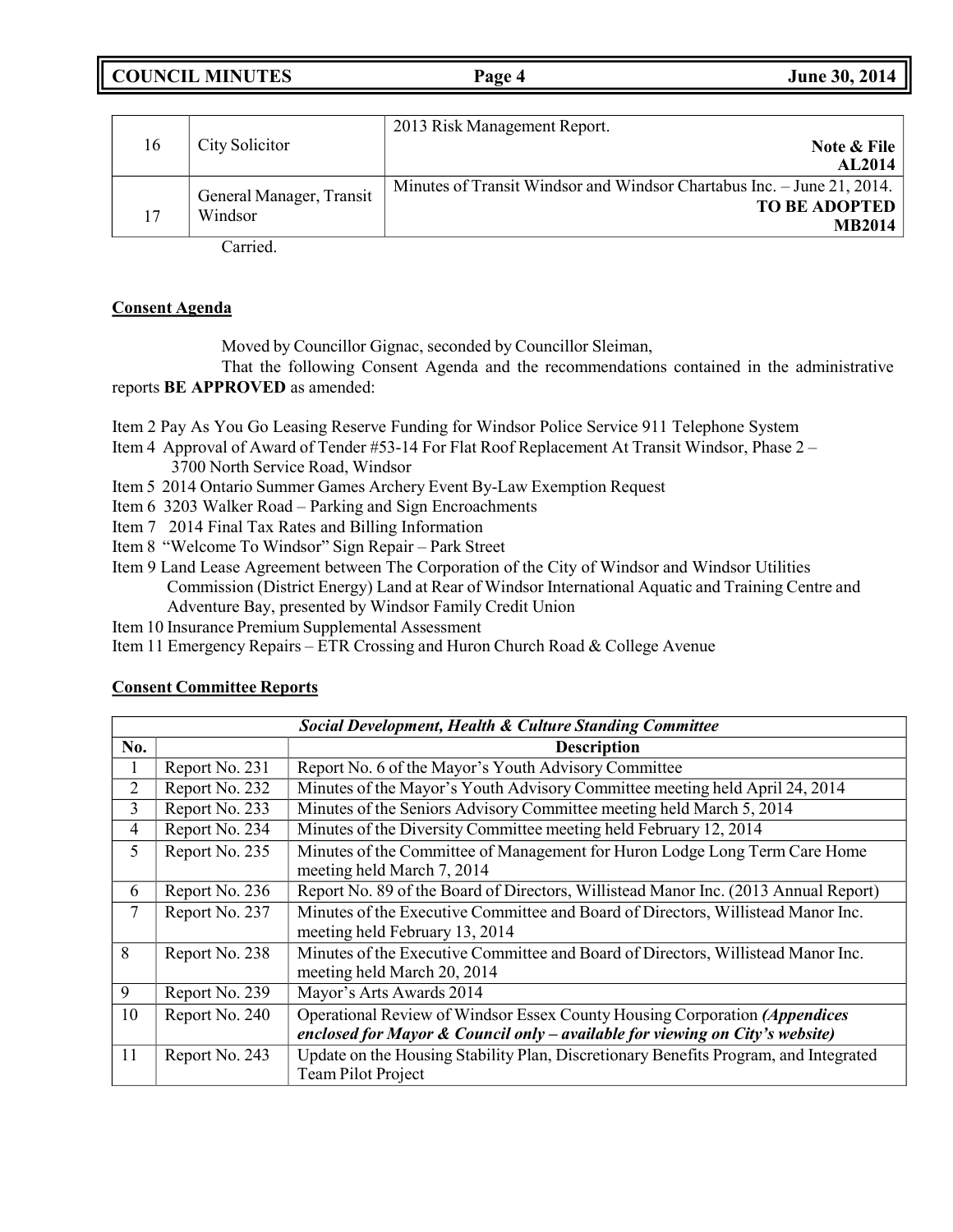| <b>Museum Development Steering Committee</b> |              |                                                                                 |  |  |
|----------------------------------------------|--------------|---------------------------------------------------------------------------------|--|--|
| No.                                          |              | <b>Description</b>                                                              |  |  |
|                                              | Report No. 1 | Windsor's Community Museum 2014 Expansion Project Charter updated June 14, 2014 |  |  |
|                                              | Carried.     |                                                                                 |  |  |

### **Deferrals and/or Referrals and Withdrawals**

None.

### **Presentations & Delegations:**

#### **PRESENTATIONS:**

### **Mayor Francis**

Mayor Francis, on behalf of Council, congratulates Sister Agnes-Marie Valois on her 100<sup>th</sup> birthday and acknowledges the many important contributions that she has made in her life as part of the church and as a nurse including the time she spent during the second World War at the Battle of Dieppe in occupied France, where she assisted and cared for the many wounded Canadian soldiers including those from the Windsor and Essex County area.

**APR2014**

## **DELEGATIONS**

## **Report No. 241 of the Social Development, Health & Culture Standing Committee (Establishment of Local Rules under the Housing Services Act)**

#### **Marina Clemens**

Marina Clemens, resident, appears before Council and is available for questions regarding the Establishment of Local rules under the Housing Services Act.

#### **GH2014**

(For final disposition of this matter, see Clause **M281-2014** in Schedule "A" attached hereto.)

## **Report No. 345 of the Windsor Heritage Committee (Robert Barr House (B & B) and Downtown Post Office Fence, 3857 Riverside Drive East)**

### **Abe Taqtaq, Property Owner Representative**

Mayor Francis leaves the meeting at 6:11o'clock p.m. and Councillor Jones assumes the chair.

Abe Taqtaq, Property Owner Representative, appears before Council and is available for questions regarding the Robert Barr House (B&B) and Downtown Post Office Fence, 3857 Riverside Drive East.

## **MB2014**

(For final disposition of this matter, see Clause **M286-2014** in Schedule "A" attached hereto.)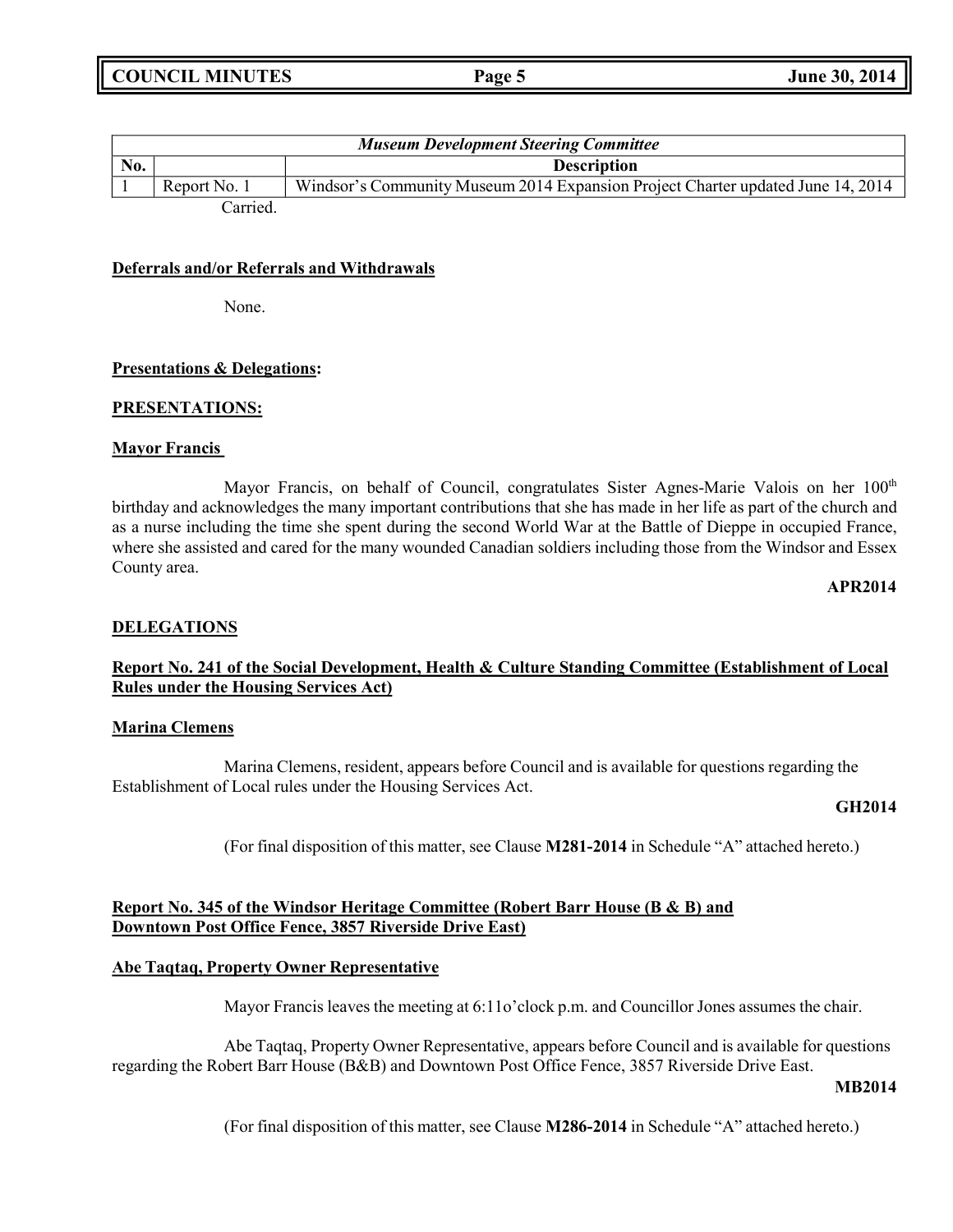Mayor Francis returns to the meeting at 6:16 o'clock p.m. and Councillor Jones returns to his seat at the Council table.

## **Report No. 344 of the Windsor Heritage Committee (Request for Demolition of Heritage-Listed Property St. Bernard School, 1847 Meldrum Road)**

## **Mario Iatonna, Executive Superintendent of Corporate Services, Windsor-Essex Catholic District School Board**

Mario Iatonna, Executive Superintendent of Corporate Services, Windsor-Essex Catholic District School Board, appears before Council and provides details regarding the existing Heritage-Listed Property St. Bernard School, 1847 Meldrum Road, including the School Board's plan for the subject property and suggested possible uses should the existing building be sold or demolished.

Moved by Councillor Sleiman, seconded by Councillor Marra,

**M268–2014** That in accordance with rule 10.9 of the Procedure By-law with respect to deadline for registering as a delegation, that Peter Spanis, resident, **BE ALLOWED** to be heard regarding report No. 344 of the Windsor Heritage Committee (Request for Demolition of Heritage-Listed Property St. Bernard School, 1847 Meldrum Road).

Carried.

Councillor Payne abstains from voting on this matter.

### **Peter Spanis, Resident**

Peter Spanis, resident, appears before Council expressing his concerns regarding the request for demolition of Heritage-Listed Property St. Bernard School, 1847 Meldrum Road indicating that he has a group that is interested in purchasing the property and concludes by suggesting that maintaining the building would be more beneficial to the community than demolishing it.

### **MB2014**

(For final disposition of this matter, see Clause **M285-2014** in Schedule "A" attached hereto.)

## **Report No. 242 of the Social Development, Health & Culture Standing Committee (Per Diem Rate Increase for the Housing with Supports Homes (former Domiciliary Hostel Program))**

## **Leigh Vachon, Executive Director, Victoria Manor**

Leigh Vachon, Executive Director, Victoria Manor, appears before Council and is available for questions regarding the Per Diem Rate Increase for the Housing with Supports Homes (former Domiciliary Hostel Program).

## **William Bijl, Owner, Bruce Villa**

William Bijl, Owner, Bruce Villa, appears before Council and is available for questions regarding the Per Diem Rate Increase for the Housing with Supports Homes (former Domiciliary Hostel Program).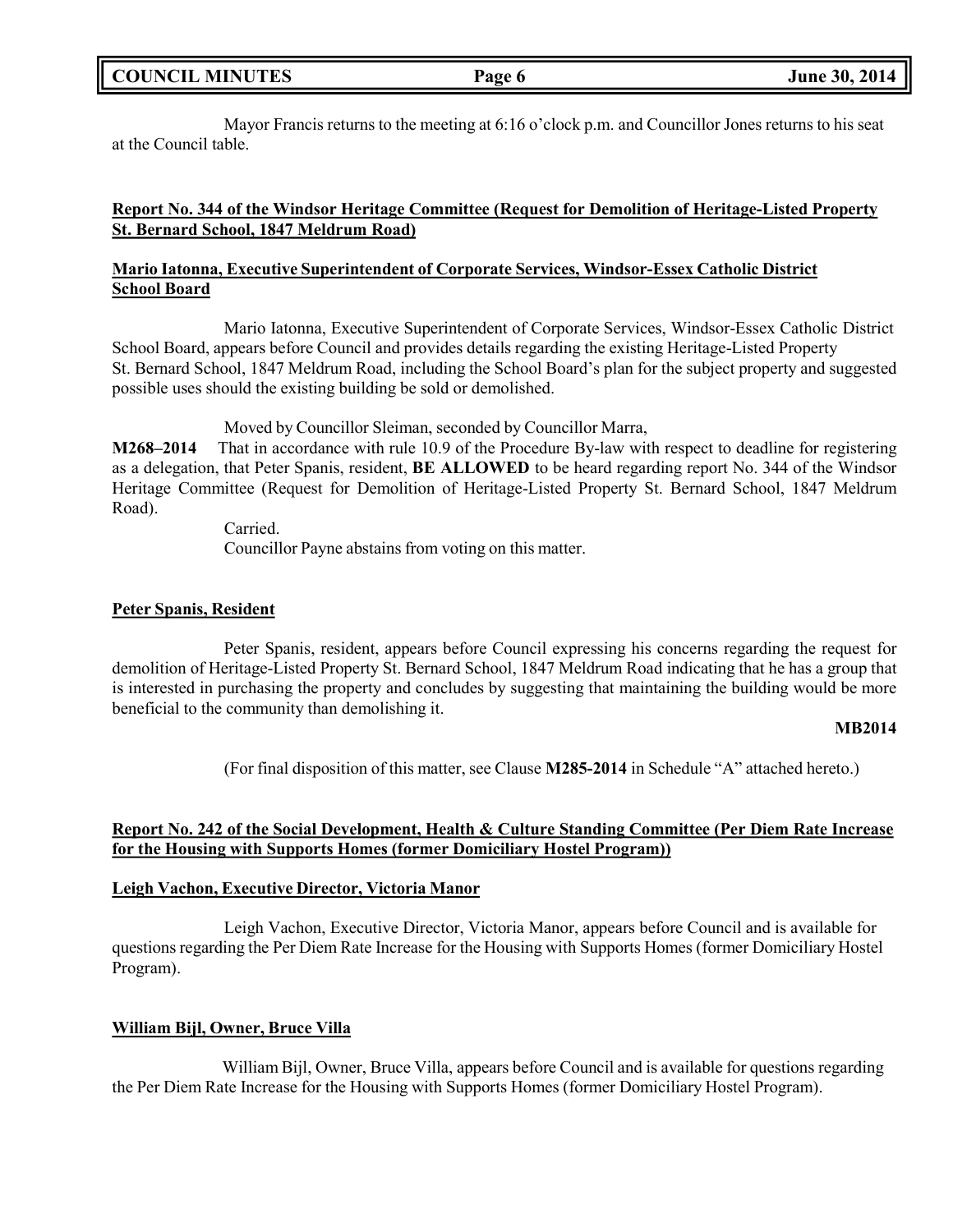| <b>COUNCIL MINUTES</b> |  |
|------------------------|--|
|------------------------|--|

## **Richard Renaud, Board Chair of IRIS Residential Inns and Services and Anne Ryan, Executive Director, IRIS House**

Richard Renaud, Board Chair of IRIS Residential Inns and Services and Anne Ryan, Executive Director, IRIS House, appear before Council speaking in support of the Per Diem Rate Increase for Housing with Supports Homes (former Domiciliary Hostel Program) suggesting the increase will benefit many residents in the Windsor area and concludes by indicating that private donations are still welcome.

## **SSI/1857**

(For final disposition of this matter, see Clause **M282-2014** in Schedule "A" attached hereto.)

## **New City Hall Project – Parking Options and Civic Square Campus Development**

### **Kim Van Allen, Rector, All Saints Anglican Church and Sarah Jarvis, Warden, All Saints Anglican Church**

Kim Van Allen, Rector, All Saints Anglican Church, and Sarah Jarvis, Warden, All Saints Anglican Church appear before Council regarding the New City Hall Project—Parking Options and Civic Square Campus developments expressing concerns with the proposed parking options including the lack of parking spaces currently available and pick-up drop off areas as well as accessibility concerns for their patrons with mobility issues.

## **David Hanna, Resident**

David Hanna, Resident, appears before Council regarding the New City Hall Project—Parking Options and Civic Square Campus Development and provides comment on the benefits of a new parking structure in the downtown area and concludes by suggesting to incorporate commercial space on the first floor of the structure.

#### **Howard Weeks, Ward 4 Resident**

Howard Weeks, Ward 4 Resident, appears before Council and expresses concern regarding the New City Hall Project—parking options and concludes by suggesting that the funding for this project would be better utilized in the form of programs benefitting at risk youth in the community.

APM/9120 3

(For final disposition of this matter, see Clause **CR162/2014** in Schedule "A" attached hereto.)

#### **Opportunity to Host Tall Ships America in 2016**

#### **David Hanna, Resident**

David Hanna, resident, appears before Council in support of the opportunity for the City to Host Tall Ships America in 2016, and concludes by noting that the event would provide an economic benefit to the City and surrounding areas.

SR2014 12

(For final disposition of this matter, see Clause **CR171/2014** in Schedule "A" attached hereto.)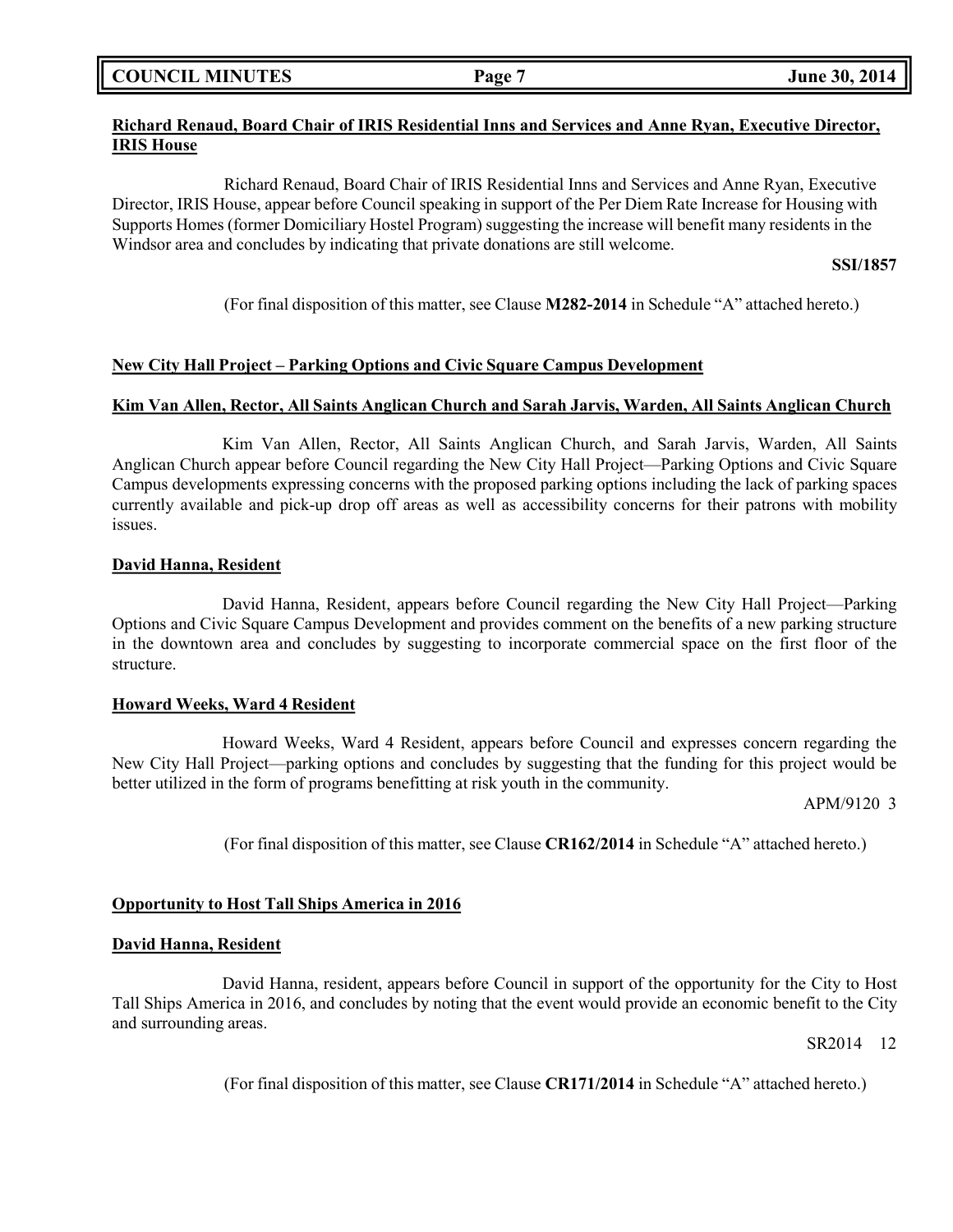|  | <b>COUNCIL MINUTES</b> |
|--|------------------------|
|--|------------------------|

## **Regular Business Items (for final disposition of these matters see Schedule "A" attached)**

Item 1 Transportation/Transit Windsor Service Delivery Enhancement Governance Model/Response to B37-2013

### **Consideration of Committee Reports**

Moved by Councillor Gignac, seconded by Councillor Sleiman, **M287-2014** That the **Report of the special In-camera** meeting held June 30, 2014, **BE ADOPTED** as presented. Carried.

Councillor Jones was absent when the vote was taken on this matter.

ACO2014

#### **By-laws**

Moved by Councillor Gignac, seconded by Councillor Sleiman, That the following By-laws No. 110-2014 through 115-2014 (inclusive), be introduced and read a first and second time:

- 110-2014 "A BY-LAW TO FURTHER AMEND BY-LAW 9023 BEING A BY-LAW TO REGULATE VEHICULAR PARKING WITHIN THE LIMITS OF THE CITY OF WINDSOR ON MUNICIPAL STREETS, MUNICIPAL PARKING LOTS AND PRIVATE PROPERTIES", authorized by CAO2755, approved June 18, 2014.
- 111-2014 "A BY-LAW TO ASSUME FOR PUBLIC USE AS A PUBLIC HIGHWAY THE 4.27 METRE (14 FEET) WIDE EAST/WEST ALLEY BETWEEN HURON CHURCH ROAD AND INDIAN ROAD, NORTH OF MILL STREET, CITY OF WINDSOR", authorized by CR105/2006, adopted February 21, 2006
- 112-2014 "A BY-LAW TO CLOSE, STOP UP AND CONVEY THE 4.27 METRE (14 FEET) WIDE EAST/WEST ALLEY BETWEEN HURON CHURCH ROAD AND INDIAN ROAD, NORTH OF MILL STREET, CITY OF WINDSOR", authorized by CR105/2006, adopted February 21, 2006.
- 113-2014 "A BY-LAW TO APPROVE AMENDMENT NO. 96 TO THE OFFICIAL PLAN OF THE CITY OF WINDSOR", authorized by M255-2014, adopted June 9, 2014
- 114-2014 "A BY-LAW TO FURTHER AMEND BY-LAW NUMBER 8600 CITED AS THE "CITY OF WINDSOR ZONING BY-LAW"'', authorized by M255-2014, adopted June 9, 2014
- 115-2014 "A BY-LAW TO CONFIRM THE PROCEEDINGS OF THE COUNCIL OF THE CORPORATION OF THE CITY OF WINDSOR AT ITS MEETING HELD ON THE THIRTIETH DAY OF JUNE, 2014"

Carried. Councillor Jones was absent when the vote was taken on this matter.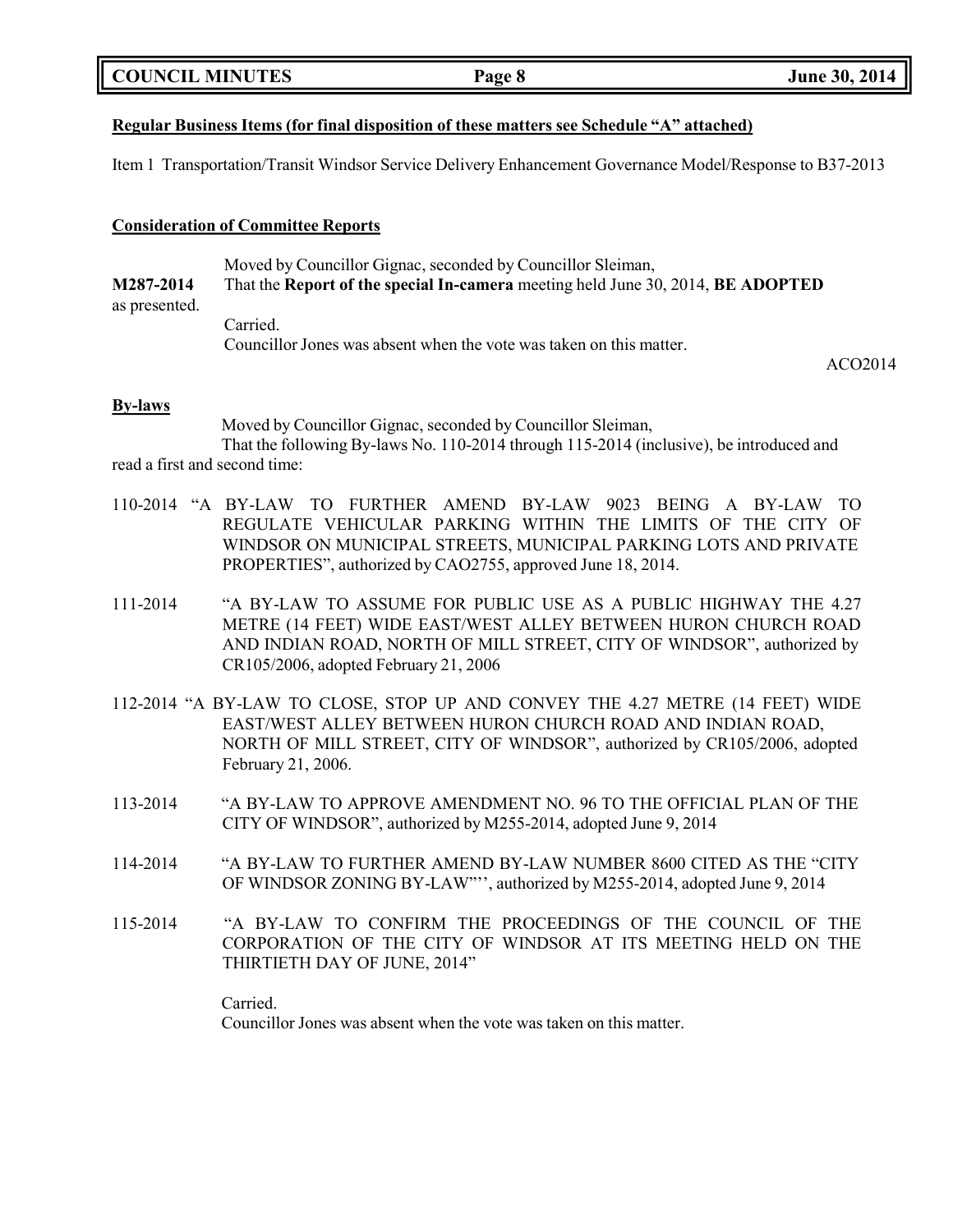| <b>COUNCIL MINUTES</b> | Page 9 |
|------------------------|--------|
|                        |        |

Moved by Councillor Maghnieh, seconded by Councillor Marra,

That the Committee of the Whole does now rise and report to Council respecting the business items considered by the Committee:

- **1) Communication Items (as presented)**
- **2) Consent Agenda (as amended)**
- **3) Items Deferred**
- **Items Referred**
- **4) Consideration of the Balance of Business Items (see Schedule "A")**
- **5) Committee Reports (as amended)**
- **6) By-laws given first and second readings (as presented)**

Carried.

Councillor Jones was absent when the vote was taken on this matter.

## **Notices of Motion**

None presented.

## **Third Reading of By-laws**

Moved by Councillor Gignac, seconded by Councillor Sleiman,

That the following By-laws No. 110-2014 through 115-2014 (inclusive), having been read a first and second time be now read a third time and finally passed and that the Mayor and Clerk **BE AUTHORIZED** to sign and seal the same notwithstanding any contrary provision of the Council.

Carried.

Councillor Jones was absent when the vote was taken on this matter.

## **Petitions**

Moved by Councillor Valentinis, seconded by Councillor Dilkens,

**M269-2014** That the petition presented by Councillor Halberstadt from residents on Howard Avenue requesting to mill and pave the asphalt portion of Howard Avenue from approximately 2253 Howard Avenue to the ETR tracks **BE RECEIVED** by the Clerk and the petition **BE NOTED AND FILED**.

Carried.

Councillor Jones was absent when the vote was taken on this matter.

ACO/11248

Moved by Councillor Valentinis, seconded by Councillor Dilkens,

**M270-2014** That the petition presented by Councillor Halberstadt from residents and homeowners requesting to allocate funding for paving improvements on the 900 block of Louis Avenue **BE RECEIVED** by the Clerk and the petition **BE NOTED AND FILED**.

Carried.

Councillor Jones was absent when the vote was taken on this matter.

ACO/11248

# **Council Questions**

None requested.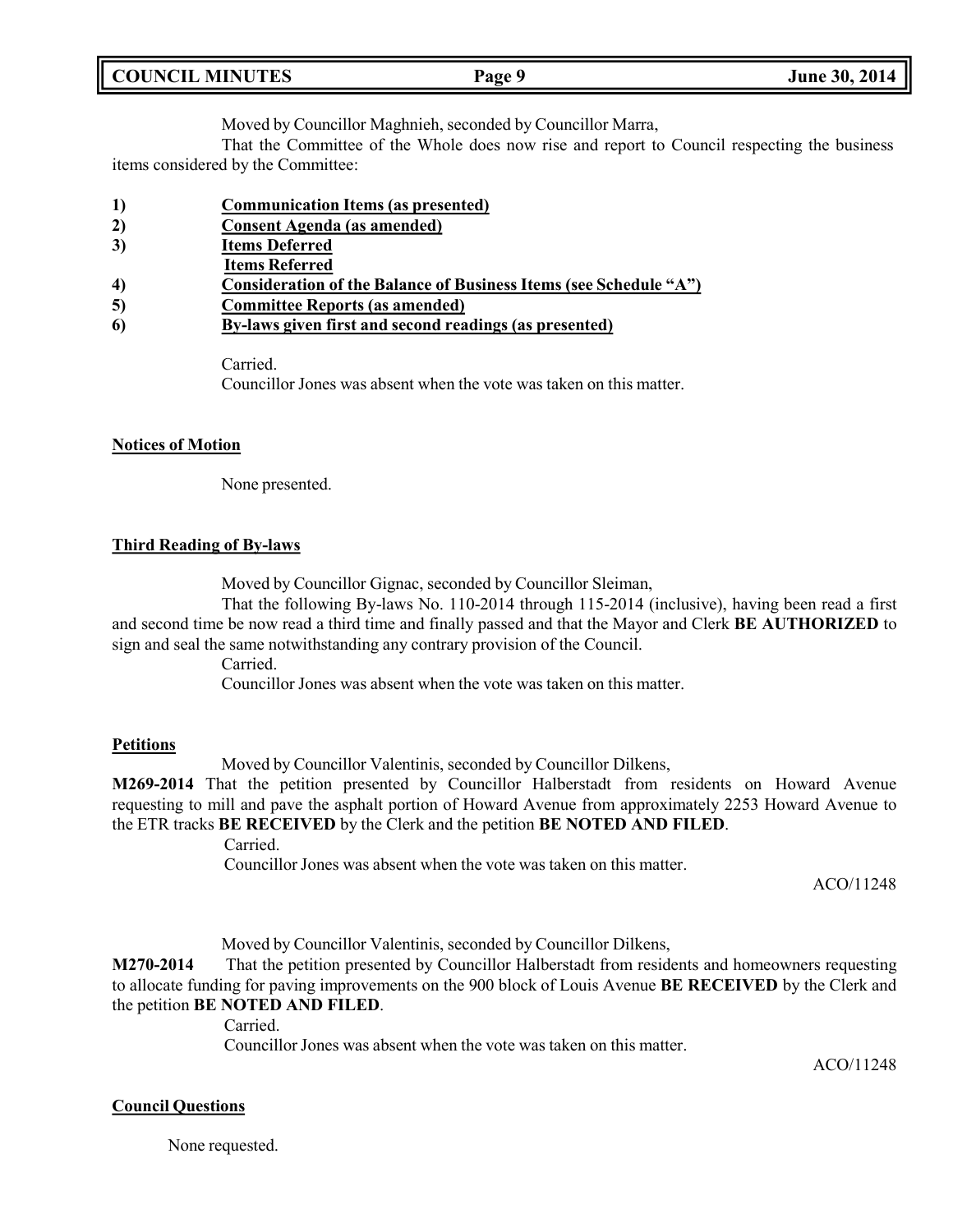# **COUNCIL MINUTES Page 10 June 30, 2014**

# **Adjournment**

of the Mayor. Moved by Councillor Gignac, seconded by Councillor Kusmierczyk, That this Council meeting stand adjourned until the next regular meeting of Council or at the call Carried.

Councillor Jones was absent when the vote was taken on this matter.

Accordingly, the meeting is adjourned at 9:44 o'clock p.m.

**MAYOR**

## **THIS IS A DRAFT COPY**

## **SUPERVISOR OF COUNCIL SERVICES(A)**

# **CITY CLERK**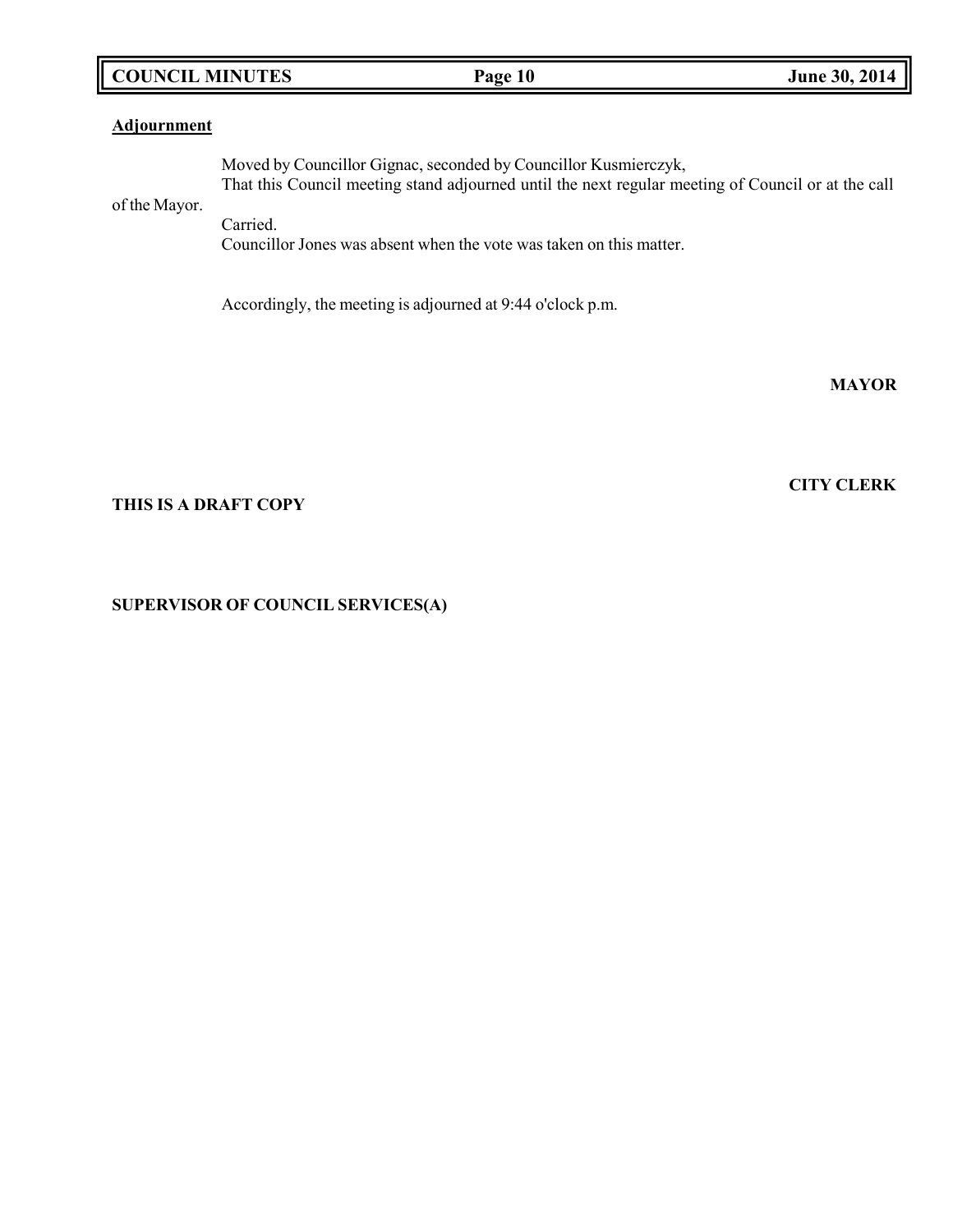Marra Sleiman

## CR136/2014

THAT City Council **RECEIVE** the report of administration in regard to the future governance and staffing of the transportation service areas within the City's structure and **DIRECT** that this report be presented to the Boards of Directors of the Windsor Detroit Tunnel Corporation (WDTC) and Your Quick Gateway (YQG), to seek approval for the appointment of their CEO through this shared and consolidated approach; and subject to their concurrence;

THAT City Council **DIRECT** that this report be presented to Transit Windsor Board of Directors for information, acknowledging the majority City Council presence on this Board; and,

THAT City Council **AUTHORIZE** Administration to proceed to further develop a consolidated reporting, governance and operational structure and service delivery model, as identified in Option 1, encompassing the services currently provided by Transit Windsor, and including the legal entities of Your Quick Gateway (Windsor) Inc. ("YQG" Windsor Airport) and the Windsor Detroit Tunnel Corporation ("WDTC") as documented in this report and any new emerging issues; and

THAT City Council **APPROVE** the recruitment of a new position within the Corporate Leadership Team with the dual titles of Corporate Leader- Transportation Services, and CEO of YQG and CEO of WDTC (consistent with dual titles of other CLT members), and **DIRECT** administration to implement the recommended FTE complement of city staff relating to this consolidation, consistent with the recommendations contained in this report, as part of budget 2015; and,

THAT City Council **AUTHORIZE** Administration to work with the relevant departments and entities to implement, where possible and practical, the necessary re-organization of resources and staff to achieve savings from sharing services and resources as outlined in this report; and,

THAT \$300,000 in one-time funding, previously approved for Transit Windsor, **BE ALLOCATED** to Transit Windsor from the 2013 pre-assigned Enhanced Capital budget so Transit Windsor can, by approximately September 2014, implement the service improvements for the Transway 1C, Crosstown 2 and Lauzon 10 routes; and,

THAT City Council **APPROVE** the use of the Budget Stabilization Reserve (BSR) to fund the one-time costs as required for this implementation estimated to be \$322,274.21; and,

THAT City Council **DIRECT** the inclusion of the annual cost of \$1,140,000 for the Transit Windsor service improvements in the Transit Windsor departmental budget to be partially offset by the savings noted herein as part of the City of Windsor's 2015 budget; and

THAT City Council **APPROVES** the Transit Windsor Board of Directors **SUPPORT** of the report titled "Transportation/Transit Windsor Service Delivery Enhancement Governance Model/Response to B37-2013", dated May 20, 2014, together with the recommendations applicable to Transit Windsor; and

THAT City Council **ESTABLISH** an advisory committee model when Transit Windsor's governance is being reorganized.

Carried.

Councillor Jones was absent from the meeting when the vote was taken on this matter.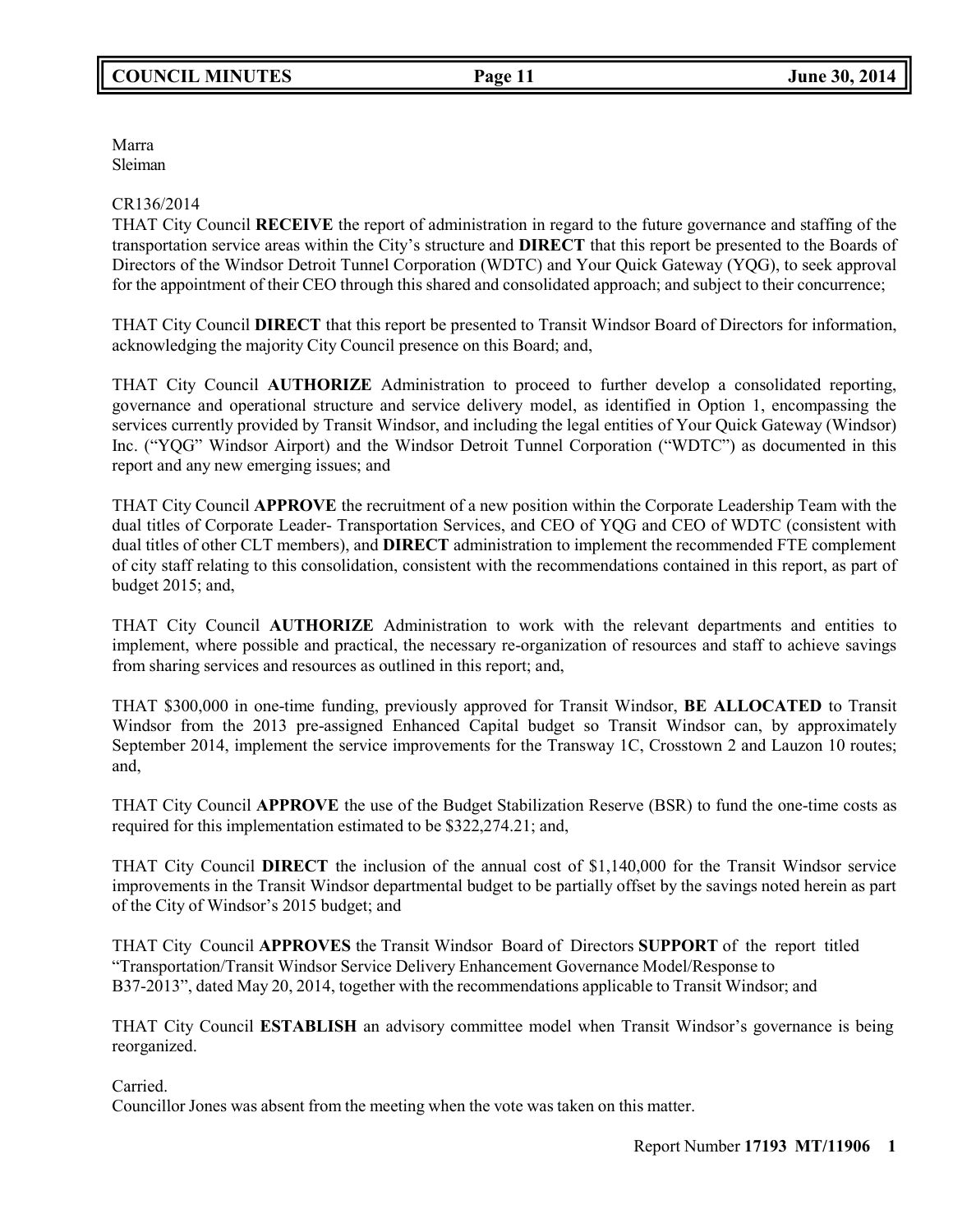# **COUNCIL MINUTES Page 12 June 30, 2014**

Internal Distribution City Clerk/Licence Commissioner Chief Administrative Officer, Helga Reidel, Acting General Manager, WDTC, Mark Galvin General Manager – Transit Windsor, Penny Williams City Engineer

External Distribution

| Jim McCormack, Director of Your Quick |  |                |                           | Gateway |
|---------------------------------------|--|----------------|---------------------------|---------|
| Finance, YQG                          |  | (Windsor) Inc. |                           |         |
|                                       |  |                | 3200 County Road 42, Unit |         |
|                                       |  | #200           |                           |         |
|                                       |  |                | Windsor, ON Canada N8V    |         |
|                                       |  | 0A1            |                           |         |

Abstract – Budget File

Gignac Sleiman

### CR161/2014

That City Council **APPROVE** funding from the Pay As You Go Leasing Reserve Fund 170 for the Windsor Police Service (WPS) 911 telephone system replacement and upgrade including warranty and servicing, at a total cost not to exceed \$106,000 plus applicable taxes.

Carried.

Report Number **17249 AE2014 C2**

Internal Distribution Finance [Florence Lee-St. Amour] Financial Officer and City Treasurer Deputy Treasurer - Financial Accounting, Joe Mancina Windsor Police Service, Lori Powers; Rita Pennesi

External Distribution

Valentinis Maghnieh

# CR162/2014

- I. That Council **APPROVE** a new capital project to construct a Multi-storey (+/-300 spaces) parking facility on Lot #11 for parking at an estimated cost of \$7.2 million, to **BE FUNDED** from the \$8 million remaining balance of the original funds earmarked for a potential tenant within the New City Hall facility; and
- II. That Administration **BE AUTHORIZED** to pursue negotiations with possible tenant(s) for parking within City owned facilities including the possible option to expand the proposed new parking facility in I (above), and that Administration report back with a business case based on the results of negotiations; and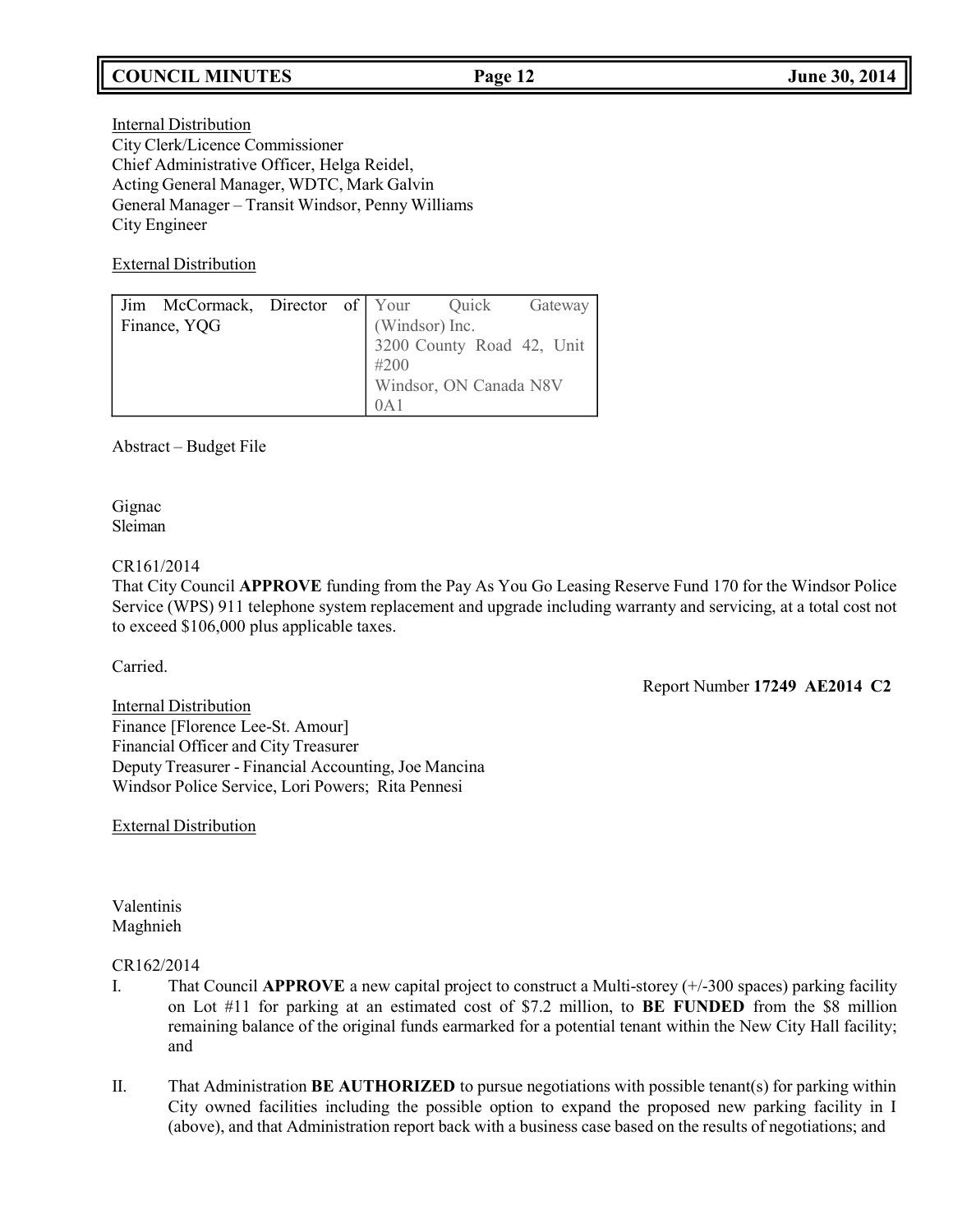**COUNCIL MINUTES Page 13 June 30, 2014**

- III. That the proposed Civic Square Campus Conceptual Site Plan (Schedule "A") **BE ADOPTED IN PRINCIPLE** for the purposes of providing a definable direction for the ongoing development of the Civic Square Campus; and
- IV. That the 20 metre (66 feet) wide right-of-way, known as City Hall Square East, between City Hall Square South and University Avenue, shown on Drawing No. CC-1656 attached hereto as Schedule "E", **BE CLOSED** for municipal purposes at the appropriate time as determined by the Project Steering Committee; and at which time that:
	- a. The City Planner **BE REQUESTED** to supply the appropriate legal description, in accordance with Drawing No. CC-1656, attached hereto as Schedule "E";
	- b. The City Planner, or designate, **BE AUTHORIZED** to publish the required legal notice;
	- c. That the City Solicitor **BE REQUESTED** to prepare the necessary by-laws; That the Chief Administrative Officer and City Clerk **BE AUTHORIZED** to sign all necessary documents, satisfactory in form and content to the City Solicitor, or designate; and that the transaction **BE COMPLETED** electronically pursuant to bylaw 366-2003; and,
- V. That Council **APPROVE** \$800,000 for the proposed closure of City Hall Square East and improvements/linkage of the Civic Square Corridor to the New City Hall facility as part of the New City Hall Project (ID#7115001), to **BE FUNDED** from the \$8 million remaining balance of the original funds earmarked for a potential tenant within the New City Hall facility; and,
- VI. That administration **BE AUTHORIZED** to enter into discussions and/or negotiations with the Province of Ontario- Tourism Bureau officials regarding the matters pertaining to parking and/or their interest in any potential partnerships with respect this project; and,
- VII. That administration **BE DIRECTED** as part of an overall communication plan to consult with officials of All Saints Church and St. Alphonsus Church to determine and minimize impacts on their membership and programs.

Carried.

At the request of Councillor Gignac a **recorded vote** is taken:

## **RESULTS OF RECORDED VOTE:**

|         | In Favour Councillors Gignac, Dilkens, Jones, Maghnieh, Sleiman, Payne, Valentinis and<br>Mayor Francis |
|---------|---------------------------------------------------------------------------------------------------------|
|         | Opposed Councillors Halberstadt, Kusmierczyk and Marra                                                  |
| Abstain | $\mathbb{N}$ one                                                                                        |
| Absent  | $\mathbb{N}$ one                                                                                        |

Report Number **17168 APM/9120 3**

Appendices Drawing

Internal Distribution Public Works[Wadah Al-Yassiri] Planning [Neil Robertson] City Planner City Engineer Senior Manager of Development & Geomatics, France Isabelle-Tunks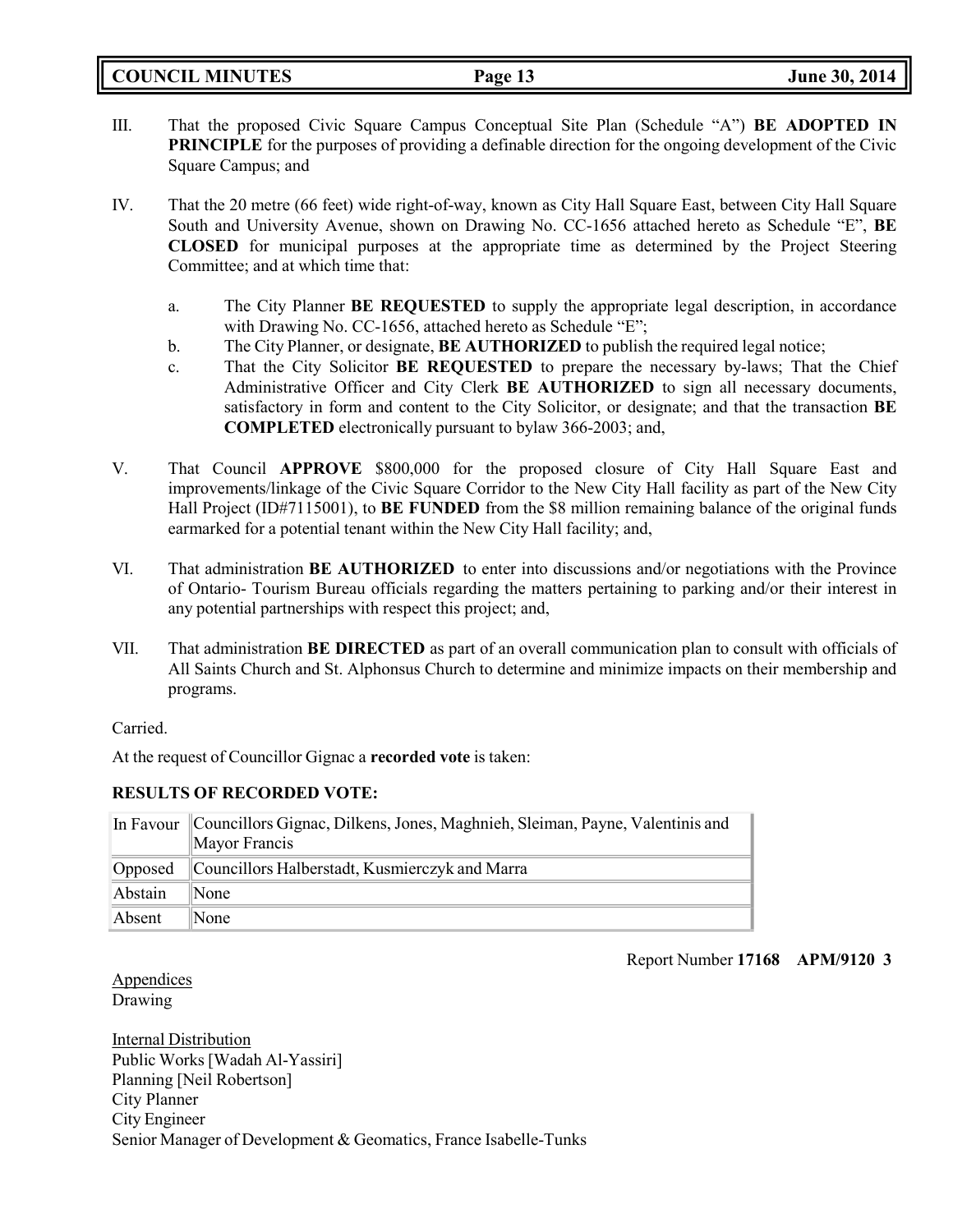# **COUNCIL MINUTES Page 14 June 30, 2014**

Chief Financial Officer and City Treasurer City Solicitor

#### External Distribution

| Bob Beneteau,                 | 2401 Dougall Ave, Windsor, ON   | Bowbob59@cogeco.ca                     |
|-------------------------------|---------------------------------|----------------------------------------|
| Windsor Sportsmen's Club      | <b>N8X 1T3</b>                  |                                        |
| Ryan Albright, Sport Alliance | 3 Concorde Gate, North York, ON | ralbright@sportallianceontario.c       |
| Ontario                       | <b>M3C 3K7</b>                  | om                                     |
| All Saints Church             |                                 | rectory@allsaintswindsor.ca            |
| Kim Van Allen, Rector         |                                 | vanallen.kim $@g$ mail.com             |
| St. Alphonsus Church          |                                 | dbechar@dol.ca                         |
| Darlene Bechard               |                                 |                                        |
| David Hanna, Resident         |                                 | dhan96@hotmail.com                     |
| Howard Weeks,                 |                                 | howardweeks $1$ ( $\partial$ gmail.com |
| Ward 4 Resident               |                                 |                                        |

#### Gignac Sleiman

# CR163/2014

**I.** That the following low tender **BE ACCEPTED:**

| TENDERER:                  | A & G Metro Roofing Ltd<br>1190 Walker Rd, Windsor, ON N8Y 2N7 |
|----------------------------|----------------------------------------------------------------|
| TENDER NO.:                | 53-14                                                          |
| <b>TOTAL TENDER PRICE:</b> | \$650,000.00 (excluding HST)                                   |
| ACCOUNT CHARGED:           | 007-5410-1790-02942-7085008                                    |

and that the Chief Administrative Officer and City Clerk **BE AUTHORIZED** to sign a contract with the low tenderer, satisfactory in technical content to the Executive Director of Parks and Facilities, in financial content to the Chief Financial Officer and City Treasurer, and in form to the City Solicitor; and

**II.** That Administration **BE AUTHORIZED** to pre-commit \$413,400 from the 2015 capital budget approved in principle for project 7085008 (Roof Replacement), in addition to the \$347,383 currently available in said project, for a total funding amount of \$760,783.

Carried.

Report Number **17237 APM/11932 C4**

Internal Distribution Parks and Facilities [Donna Desantis] Executive Director of Parks and Facilities Manager of Facility Operations, Tom Graziano Director of Corporate Services, Transit Windsor, Tony Houad Manager of Purchasing and Risk Management Chief Financial Officer and City Treasurer City Solicitor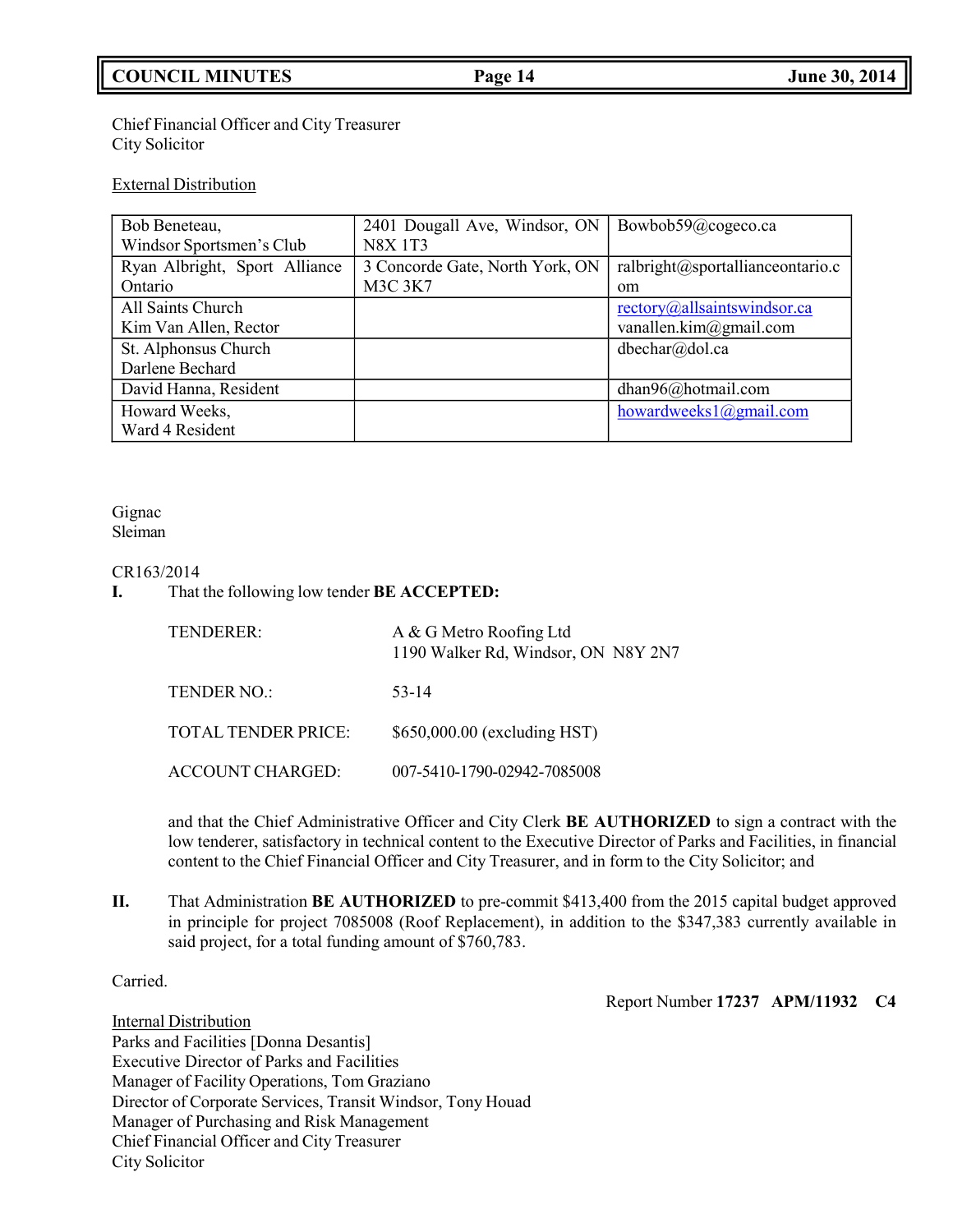External Distribution

A & G Metro Roofing Ltd 1190 Walker Rd Windsor, ON N8Y 2N7

Flynn Canada Ltd 6435 Northwest Dr Mississauga, ON L4V 1K2

Smith-Peat Roofing & Sheet Metal Ltd. 152 Thames Rd. W. Exeter, ON N0M 1S3

H & N Roofing and Sheet Metal Limited 29 Bayview Court London, ON N5W 5W5

Rauth Roofing Limited 7830 McHugh St. Windsor, ON N8S 2B8

Keller Roofing 206 Victoria St. W. Exeter, ON N0M 1S2

Abstract – budget file

Gignac Sleiman

#### CR164/2014

That the request of the City of Windsor - 2014 Ontario Summer Games Organizing Committee for temporary relief of By-law 6356 regarding the discharge of arrows within the City of Windsor from Thursday, August 7, 2014 to Sunday, August 10, 2014, **BE APPROVED** subject to the designation of a responsible person in charge to inspect equipment, and that the area of play is cleared of persons and obstruction prior to the archery activities.

Carried.

Report Number **17257 SR/11775 C5**

Internal Distribution Mayor's Office [Andrew Dowie] General Manager, 2014 Ontario Summer Games, Michael Chantler Manager of By-law Enforcement, Ann Kalinowski

External Distribution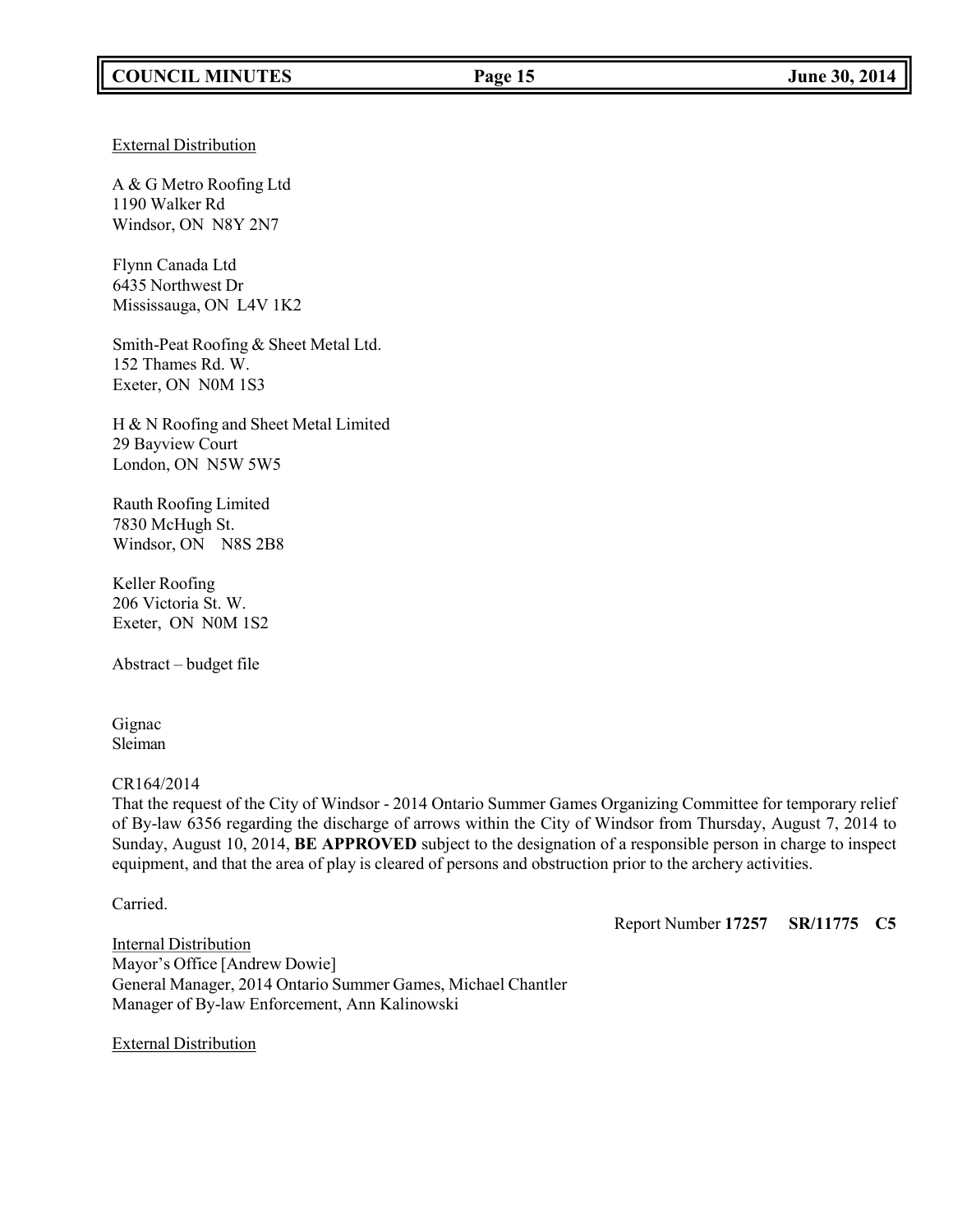Gignac Sleiman

CR165/2014

- **I.** That sixty (60) days written notice be given to the property owner at 3203 Walker Road (Lots 800 & 801, Plan 1126), requiring **THE TERMINATION** of the sign encroachment as per section 7 of the existing Encroachment Agreement between The Corporation of The City of Windsor and Black Tie Enterprises Inc., dated March 26, 1990.
- **II.** That sixty (60) days written notice also be given to the property owner at 3203 Walker Road (Lots 800 & 801, Plan 1126) regarding **TERMINATION** of part of the existing parking encroachment agreement between The Corporation of The City of Windsor and Black Tie Enterprises Inc (As per section 3 of the existing Encroachment Agreement).
- **III.** That the remaining parking encroachments from the original agreement of March 26, 1990 into the Sydney Street right-of-way **BE PERMITTED** to continue, as shown on the *attached* drawing C-3217, subject to the property owner entering into an encroachment agreement, satisfactory in form to the City Solicitor and technical content to the City Engineer, and providing for the following terms:
	- (a) Furnish a copy of the Registered Deed by which ownership to the property was acquired.
	- (b) A \$225.00 (includes 5% G.I.S. charge) encroachment application fee to the Engineering Department **BE WAIVED**.
	- (c) Indemnify the City of Windsor against all claims which may arise by reason of its occupying sections of the public right-of-way herein before listed and file with the Corporation a Certificate of Insurance evidencing proof of Commercial General Liability insurance with limits of at least \$2,000,000.00 per occurrence, with an endorsement naming the Corporation of the City of Windsor as an additional insured, and including cross liability and 30 days notice of cancellation provisions.

The Certificate of Insurance must be satisfactory in form and content to the Risk Management Division and provided to the Corporation at the commencement of this encroachment and annually thereafter.

- (d) A \$250.00 fee to the Engineering Department for the preparation of the agreement, to be signed by the property owner **BE WAIVED**.
- (e) A surcharge in the amount of \$100.00 to the Engineering Department, as required by Council Resolution 699/85 **BE WAIVED**.
- (f) Remove the encroachment and restore the area within 60 days to the condition of the surrounding area upon receipt of written notice by the City Engineer to do so.
- (g) Pay an annual Encroachment Fee of \$505.00 upon execution of agreement (see section 5).

and further, that the Chief Administrative Officer and City Clerk **BE AUTHORIZED** to sign the agreement, satisfactory in form to the City Solicitor and in technical content to the City Engineer, in accordance with By-law 208/2008 as the authority for Category "B" encroachments.

Carried.

Report Number **17242 SE2014 C6**

**Appendices** Drawing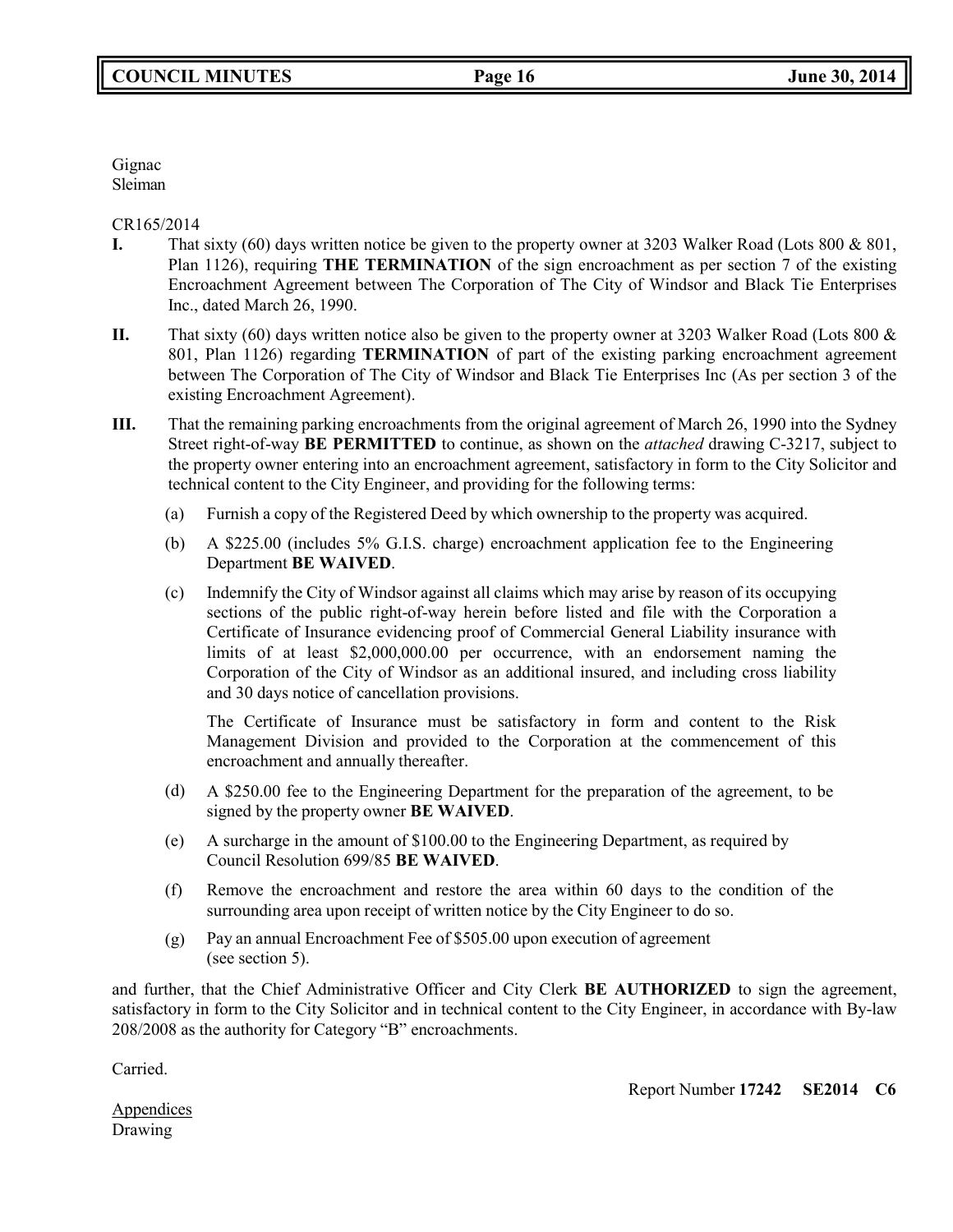# **COUNCIL MINUTES Page 17 June 30, 2014**

Internal Distribution Public Works [Fahd Mikhael] City Engineer Manager of Administration – Peter Breault City Engineer Chief Building Official City Planner Purchasing & Risk Management, Risk & Purchasing Analyst, Dana Straus Risk Management Supervisor Corporate Services, Dana Paladino City Solicitor

## External Distribution

\*Please remit the required documents if you have not already done so. For specific inquiries please contact Fahd Mikhael at 519-255-6257 ext. 6890.

\*Black Tie Enterprises Inc 3202 Walker Rd Windsor, On…N8W 3R7

Gignac Sleiman

#### CR166/2014

THAT City Council **RECEIVE** the information provided in the report in regards to final tax bills and billing due dates for information.

THAT the 2014 capping program for the commercial classes **BE AMENDED** to reflect the parameters comprising the following optional tools:

- i. Establishing a maximum increase threshold at the greater of: 10% of the previous year's annualized capped tax and 5% of the previous year's annualized CVA tax for eligible property and
- ii. Imposing a threshold adjustment for capped properties where the required billing adjustment **(credits only)** is within \$250 of the properties' CVA tax; and
- iii. Imposing a threshold adjustment for capped properties where the required billing adjustment (**debits only)** is within \$5 of the properties' CVA tax; and
- iv. Those properties that have reached their CVA tax destination be excluded; and
- v. Those properties that will cross over their CVA tax destination be excluded; and

THAT City Council **APPROVE** the 2014 tax decrease limits as presented in Table 2; and

THAT City Council **APPROVE** the 2014 Business Improvement Area Rates as presented in Table 3; and

THAT the City Solicitor **BE AUTHORIZED** to prepare the necessary by-laws to enact the 2014 rates

Carried.

Report Number **17251 AF2014 C7**

**Appendices** Table 2 & 3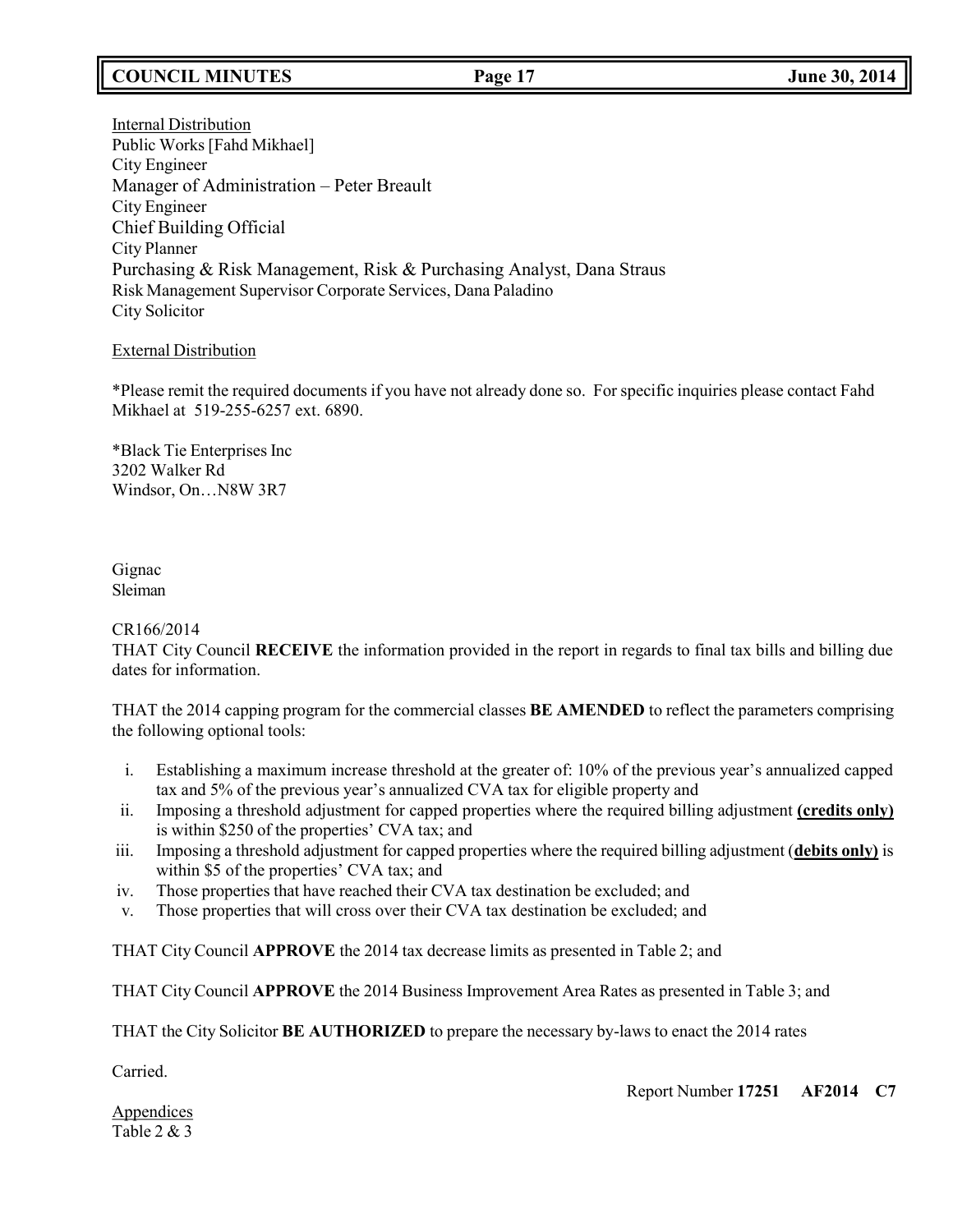# **COUNCIL MINUTES Page 18 June 30, 2014**

Internal Distribution Finance [Janice Guthrie] Chief Financial Officer and City Treasurer City Solicitor

External Distribution

Gignac Sleiman

# CR167/2014

That Administration **AUTHORIZE** the issue of a Purchase Order to Unique Flooring and Installation (Windsor) Limited, at an estimated cost of \$11,150.00 (including HST), to repair and replace broken tiles and grout a new granite cap with "Welcome to Windsor" on Park Street, **SUBJECT TO** funding participation by the Windsor-Detroit Tunnel Corporation including painting the maple leaf if the costs are within the "WDTC" allocation of \$15,000.00.

Carried.

Report Number **17243 SW2014 C8**

Internal Distribution Public Works [Mario Sonego, City Engineer] Manager of Purchasing and Risk Management Chief Financial Officer and City Treasurer City Solicitor General Manager, Windsor-Detroit Tunnel Corporation

## External Distribution

| Mr. Joe Passa             | 374 Ouellette Avenue | $\text{poseph}(a)$ passa.ca |
|---------------------------|----------------------|-----------------------------|
| c/o Passa Associates Inc. | Windsor, ON N9A 1A8  |                             |

Gignac Sleiman

CR168/2014

- A. THAT the report of the City Solicitor regarding the land lease for District Energy at the rear of the Windsor International Aquatic and Training Centre and Adventure Bay, presented by Windsor Family Credit Union **BE RECEIVED** for information;
- B. AND THAT **APPROVAL BE GIVEN** to proceed with the land lease for District Energy in accordance with CR53/2014, without an early termination right for the City.

Carried.

Report Number **17256 APM2014 C9**

Internal Distribution Legal [Cheryl Glassford] Manager of Real Estate Services, Mike Stamp City Engineer Chief Financial Officer and City Treasurer City Solicitor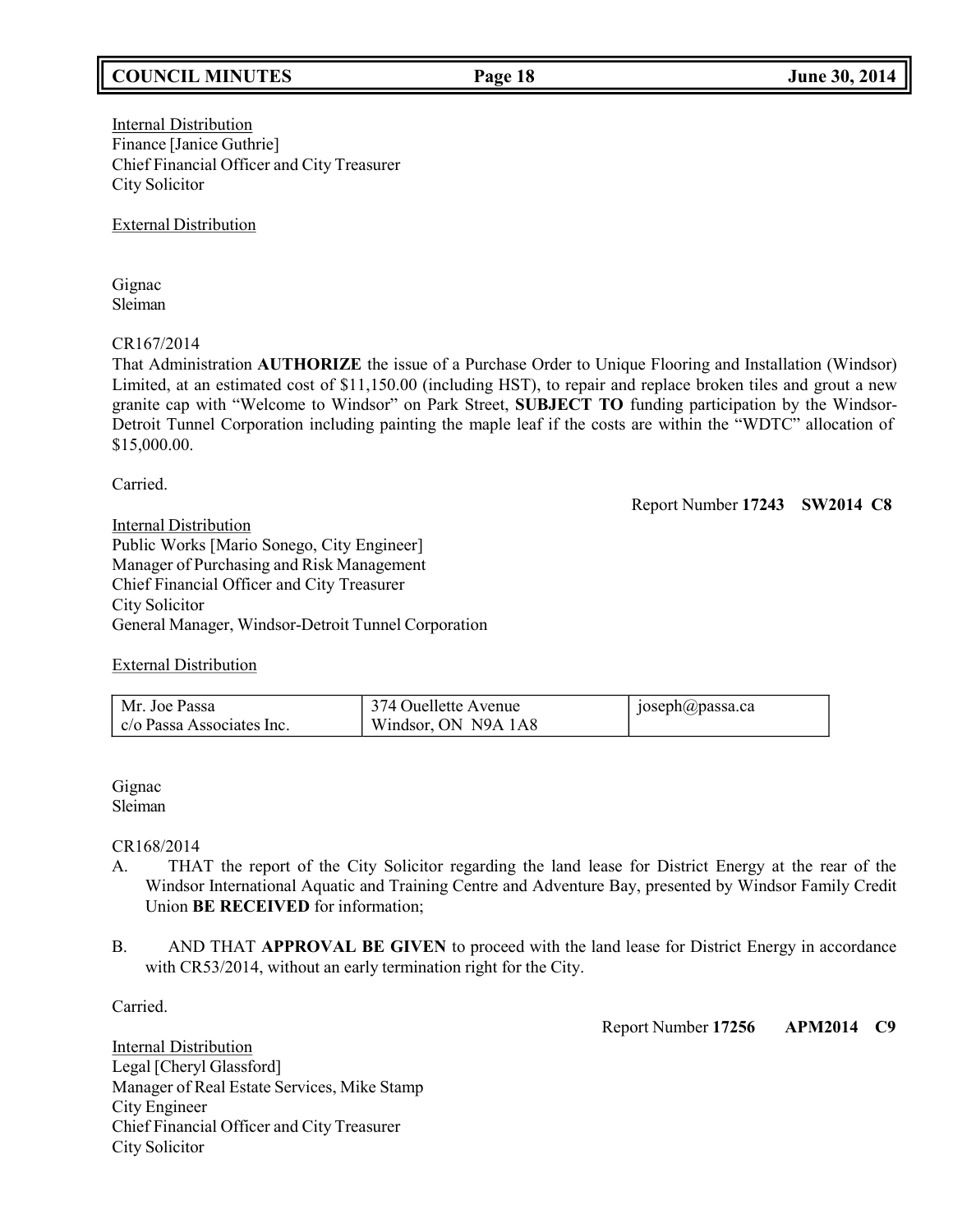External Distribution

|        |  |  | William Willis – solicitor for District wwillis@mctaguelaw.com |
|--------|--|--|----------------------------------------------------------------|
| Energy |  |  |                                                                |

Gignac Sleiman

#### CR169/2014

- I. That Administration **BE AUTHORIZED** to pay OMEX the supplemental insurance assessment in the amount of \$1,022,518.00 plus PST, in five equal annual instalments commencing in January 2015 and ending in January 2019, to **BE FUNDED** from Self Insurance Reserve Fund 142.
- II. That Administration **REPORT BACK** to Council prior to May 31, 2015, with a recommendation on when to issue the next insurance RFP.

Carried.

Report Number **#: 17255 AL2014 C10**

Internal Distribution Legal [Shelby Askin Hager, City Solicitor] Manager of Risk and Insurance, Dana Paladino

External Distribution

Gignac Sleiman

CR170/2014

That Council **APPROVE** proceeding with the required emergency repair to the ETR crossing at Huron Church and College Avenue with the City's portion of the repair cost (estimated to be \$300,000) coming from the surplus funds in capital project 7131110, 2013 Road Rehabilitation Fund.

Carried.

Report Number **17244 MTR2014 C11**

Internal Distribution Public Works[Mark Winterton] City Engineer Chief Financial Officer and City Treasurer

External Distribution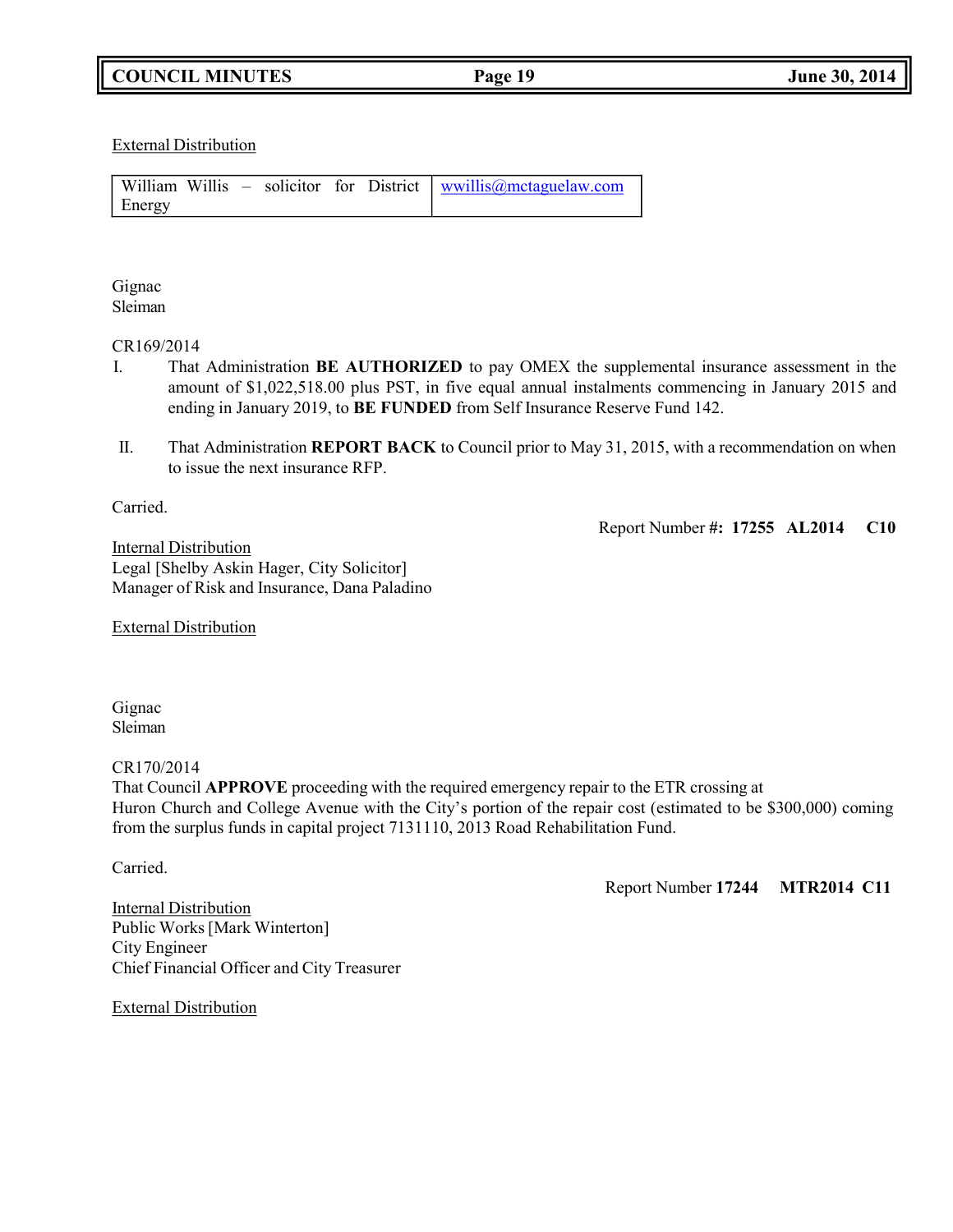# **COUNCIL MINUTES Page 20 June 30, 2014**

Sleiman Gignac

CR171/2014

THAT the report regarding the opportunity to host Tall Ships and produce a festival **BE RECEIVED** for information; and further

THAT should this event be viewed as a Corporate priority, Council should **APPROVE** a pre-commitment to the 2016 capital budget.

Carried.

Report Number **17184 SR2014 12**

Internal Distribution Recreation and Culture [Cathy Masterson] Executive Director of Recreation and Culture Community Development and Health Commissioner Chief Financial Officer and City Treasurer Acting CEO, Tourism Windsor Essex Pelee Island, Gordon Orr

External Distribution

David Hanna, Resident - [dhan96@hotmail.com](mailto:dhan96@hotmail.com)

Abstract – Budget File

## **STANDING COMMITTEE RESOLUTIONS**

Moved by Councillor Gignac, seconded by Councillor Sleiman,

**M271-2014** That **Report No. 231 of the Social Development, Health & Culture Standing Committee** of its meeting held June 11, 2014 regarding "Report No. 6 of the Mayor's Youth Advisory Committee" **BE ADOPTED** as presented.

Carried.

Internal Distribution

Community Development and Health Commissioner Manager of Cultural Affairs [Cathy Masterson] Coordinator, Mayor's Youth Advisory Committee General Manager, Transit Windsor, Penny Williams Director of Operations, Transit Windsor, Pat Delmore

External Distribution

Moved by Councillor Gignac, seconded by Councillor Sleiman,

**M272-2014** That **Report No. 232 of the Social Development, Health & Culture Standing Committee** of its meeting held June 11, 2014 regarding "Minutes of the Mayor's Youth Advisory Committee meeting held April 24, 2014" **BE ADOPTED** as presented.

Carried.

**MB2014**

**MB2014**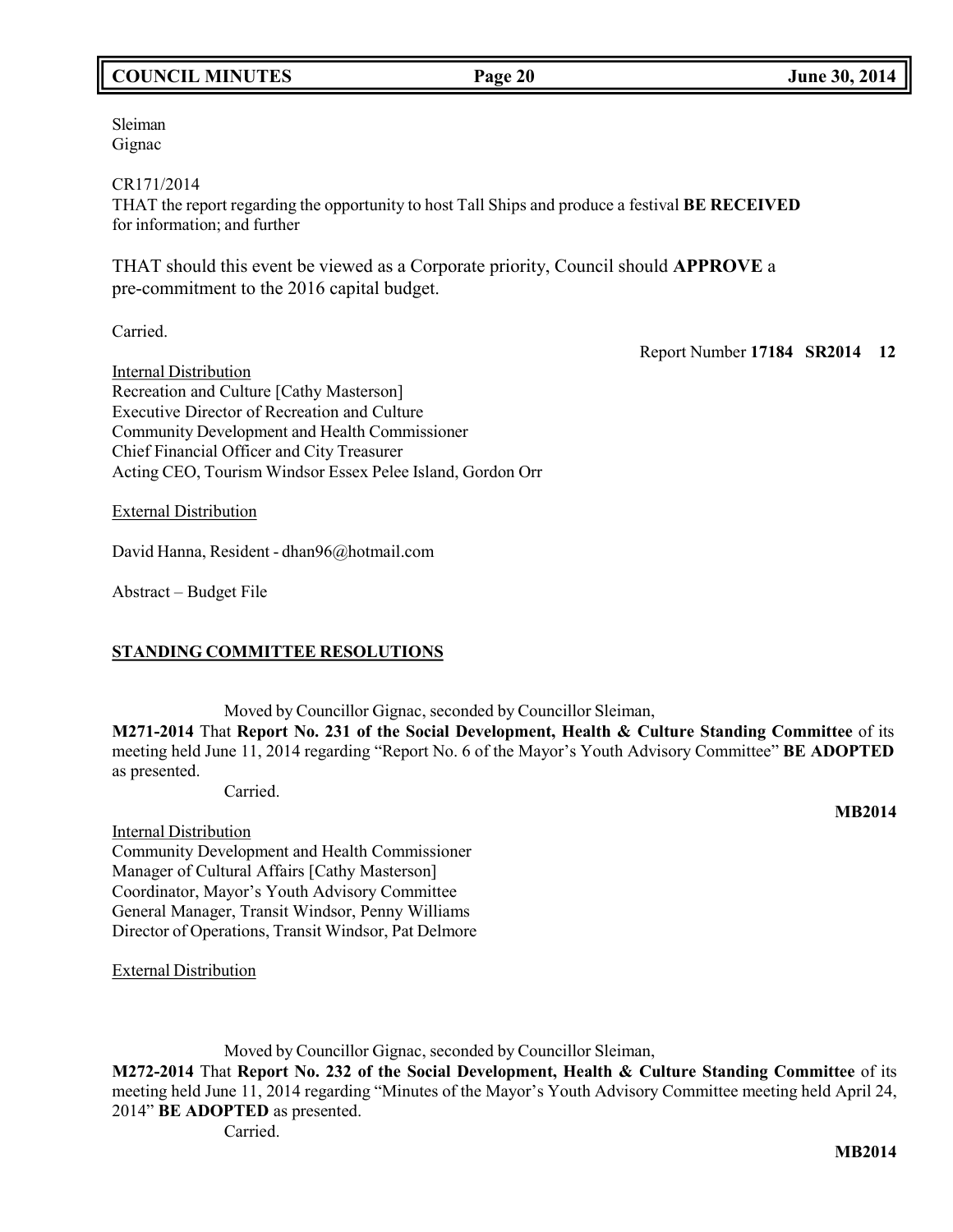# **COUNCIL MINUTES Page 21 June 30, 2014**

Internal Distribution Community Development and Health Commissioner Coordinator, Mayor's Youth Advisory Committee

External Distribution

Moved by Councillor Gignac, seconded by Councillor Sleiman,

**M273-2014** That **Report No. 233 of the Social Development, Health & Culture Standing Committee** of its meeting held June 11, 2014 regarding "Minutes of the Seniors Advisory Committee meeting held March 5, 2014" **BE ADOPTED** as presented.

Carried.

**MB2014**

**Internal Distribution** Community Development and Health Commissioner Coordinator, Seniors Advisory Committee

External Distribution

Moved by Councillor Gignac, seconded by Councillor Sleiman,

**M274-2014** That **Report No. 234 of the Social Development, Health & Culture Standing Committee** of its meeting held June 11, 2014 regarding "Minutes of the Diversity Committee meeting held February 12, 2014" **BE ADOPTED** as presented.

Carried.

**MB2014**

Internal Distribution Community Development and Health Commissioner Coordinator, Diversity Committee Diversity Accessibility Officer, Gayle Jones

External Distribution

Moved by Councillor Gignac, seconded by Councillor Sleiman,

**M275-2014** That **Report No. 235 of the Social Development, Health & Culture Standing Committee** of its meeting held June 11, 2014 regarding "Minutes of the Committee of Management for Huron Lodge Long Term Care Home meeting held March 7, 2014" **BE ADOPTED** as presented. Carried.

**MB2014**

Internal Distribution Community Development and Health Commissioner Coordinator, Committee of Management for Huron Lodge Long Term Care Home Acting Administrator, Huron Lodge, Mary Bateman

External Distribution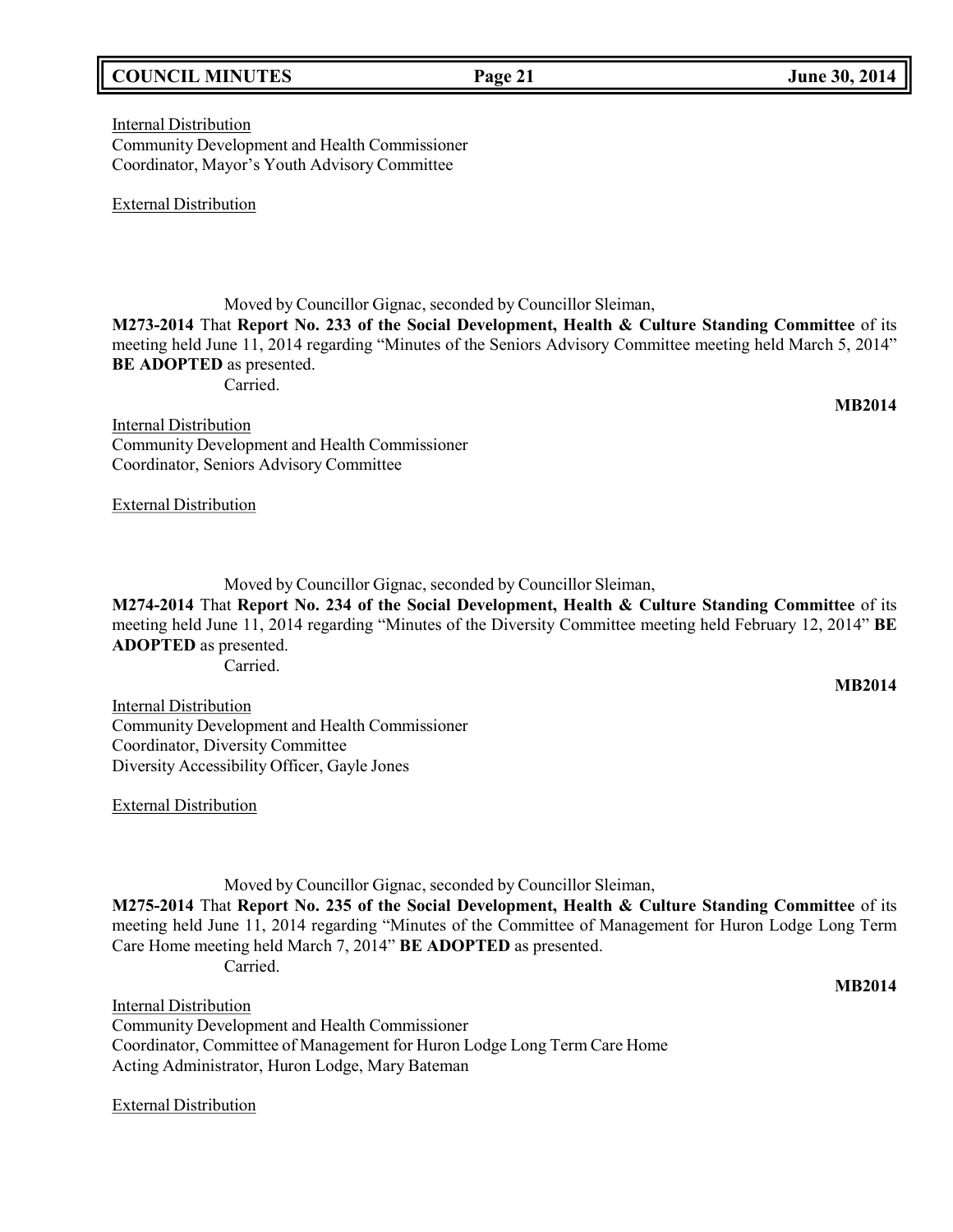| <b>COUNCIL MINUTES</b> |  |  |
|------------------------|--|--|
|------------------------|--|--|

# Moved by Councillor Gignac, seconded by Councillor Sleiman, **M276-2014** That **Report No. 236 of the Social Development, Health & Culture Standing Committee** of its

meeting held June 11, 2014 regarding "Report No. 89 of the Board of Directors, Willistead Manor Inc. (2013 Annual Report)" **BE ADOPTED** as presented.

Carried.

Internal Distribution

Community Development and Health Commissioner Executive Secretary, Willistead Manor Inc., Rob Barlozzari

External Distribution

Moved by Councillor Gignac, seconded by Councillor Sleiman, **M277-2014** That **Report No. 237 of the Social Development, Health & Culture Standing Committee** of its meeting held June 11, 2014 regarding "Minutes of the Executive Committee and Board of Directors, Willistead Manor Inc. meeting held February 13, 2014" **BE ADOPTED** as presented. Carried.

**MB2014**

**MB2014**

**Internal Distribution** Community Development and Health Commissioner Executive Secretary, Willistead Manor Inc., Rob Barlozzari

External Distribution

Moved by Councillor Gignac, seconded by Councillor Sleiman, **M278-2014** That **Report No. 238 of the Social Development, Health & Culture Standing Committee** of its meeting held June 11, 2014 regarding "Minutes of the Executive Committee and Board of Directors, Willistead Manor Inc. meeting held March 20, 2014" **BE ADOPTED** as presented. Carried.

Internal Distribution Community Development and Health Commissioner Executive Secretary, Willistead Manor Inc., Rob Barlozzari

External Distribution

Moved by Councillor Gignac, seconded by Councillor Sleiman, **M279-2014** That **Report No. 239 of the Social Development, Health & Culture Standing Committee** of its meeting held June 11, 2014 regarding "Mayor's Arts Awards 2014" **BE ADOPTED** as presented.

Carried.

Report Number **17194 APR/10206**

Internal Distribution Community Development and Health Commissioner Manager of Cultural Affairs [Cathy Masterson] Executive Director of Recreation and Culture Chief of Staff, Mayor's Office, Norma Coleman

External Distribution

**COUNCIL EXECUTE:** Fig. 2014

**MB2014**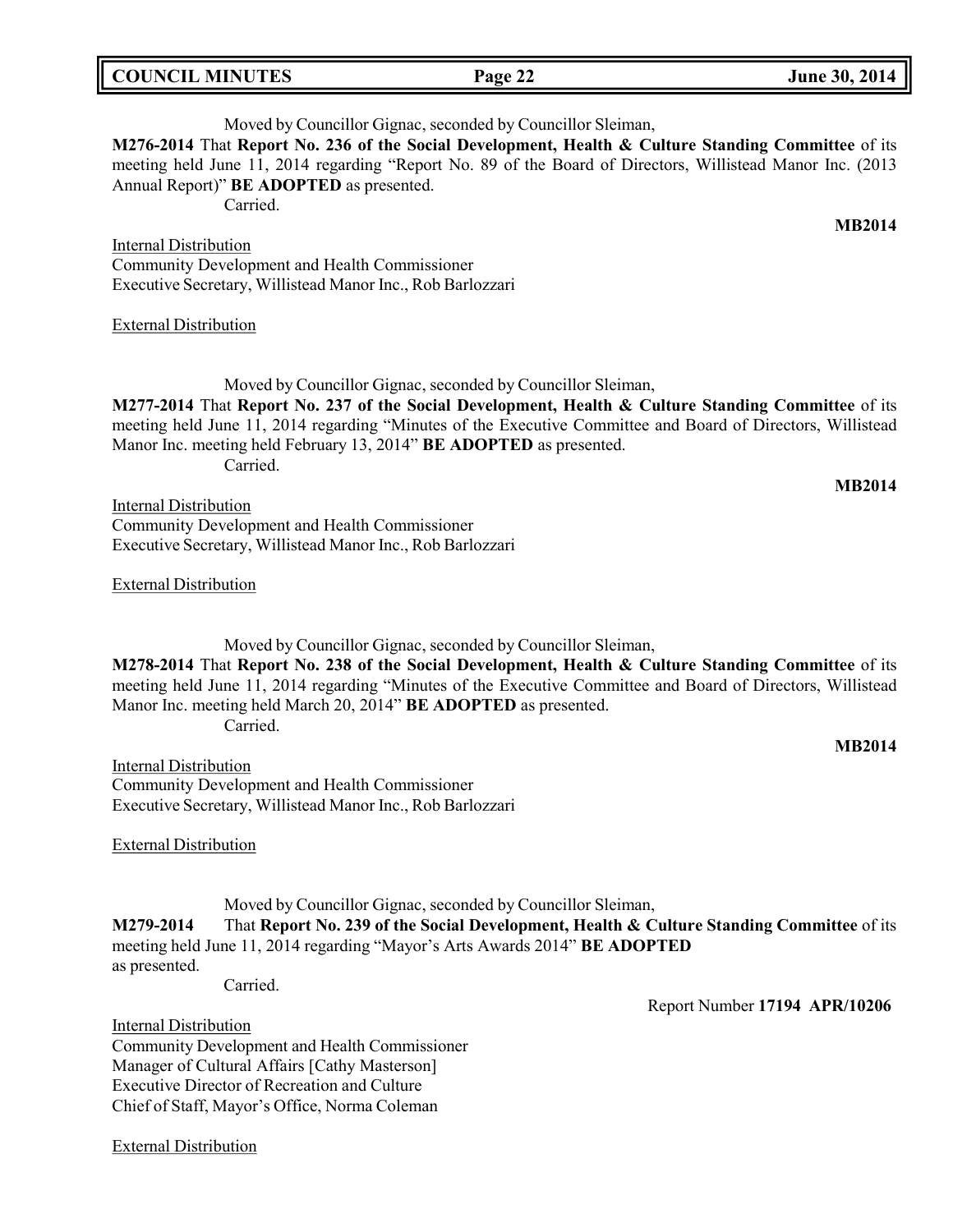| <b>COUNCIL MINUTES</b> |  |
|------------------------|--|
|------------------------|--|

## Moved by Councillor Gignac, seconded by Councillor Sleiman,

**M280-2014** That **Report No. 240 of the Social Development, Health & Culture Standing Committee** of its meeting held June 11, 2014 regarding "Operational Review of Windsor Essex County Housing Corporation" **BE ADOPTED** as presented.

Carried.

Report Number **17190 GH2014**

Internal Distribution Community Development and Health Commissioner Program Coordinator, Housing and Children Services [Rob Oleynik] Executive Director of Housing and Children Services, Debbie Cercone Chief Financial Officer and City Treasurer

## External Distribution

| Brian Gregg, CAO County of  | 360 Fairview Ave W. | $b$ gregg@countyofessex.on.ca |
|-----------------------------|---------------------|-------------------------------|
| Essex                       | Essex, ON N8M 1Y6   |                               |
| Paul Valentine, Chair WECHC | 945 McDougall Ave.  | N/A                           |
|                             | Windsor, ON N9A 1L9 |                               |
| Jim Steele, CEO WECHC       | 945 McDougall Ave.  | $info@$ wechc.com             |
|                             | Windsor, ON N9A 1L9 |                               |
| Kirk Whittal, COO WECHC     | 945 McDougall Ave.  | $info@$ wechc.com             |
|                             | Windsor, ON N9A 1L9 |                               |

Moved by Councillor Jones, seconded by Councillor Marra,

**M281-2014** That **Report No. 241 of the Social Development, Health & Culture Standing Committee** of its meeting held June 11, 2014 regarding "Establishment of Local Rules under the Housing Services Act" **BE ADOPTED** as presented.

Carried.

Report Number **17189 GH2014**

**Appendices** #2

**Internal Distribution** Community Development and Health Commissioner Program Coordinator, Housing and Children Services [Rob Oleynik; Ann Hudacek] Executive Director of Housing and Children Services, Debbie Cercone Chief Financial Officer and City Treasurer City Solicitor

External Distribution

Marina Clemens Drouillard Place [mclemens@drouillardplace.ca](mailto:mclemens@drouillardplace.ca)

Notification Mailing List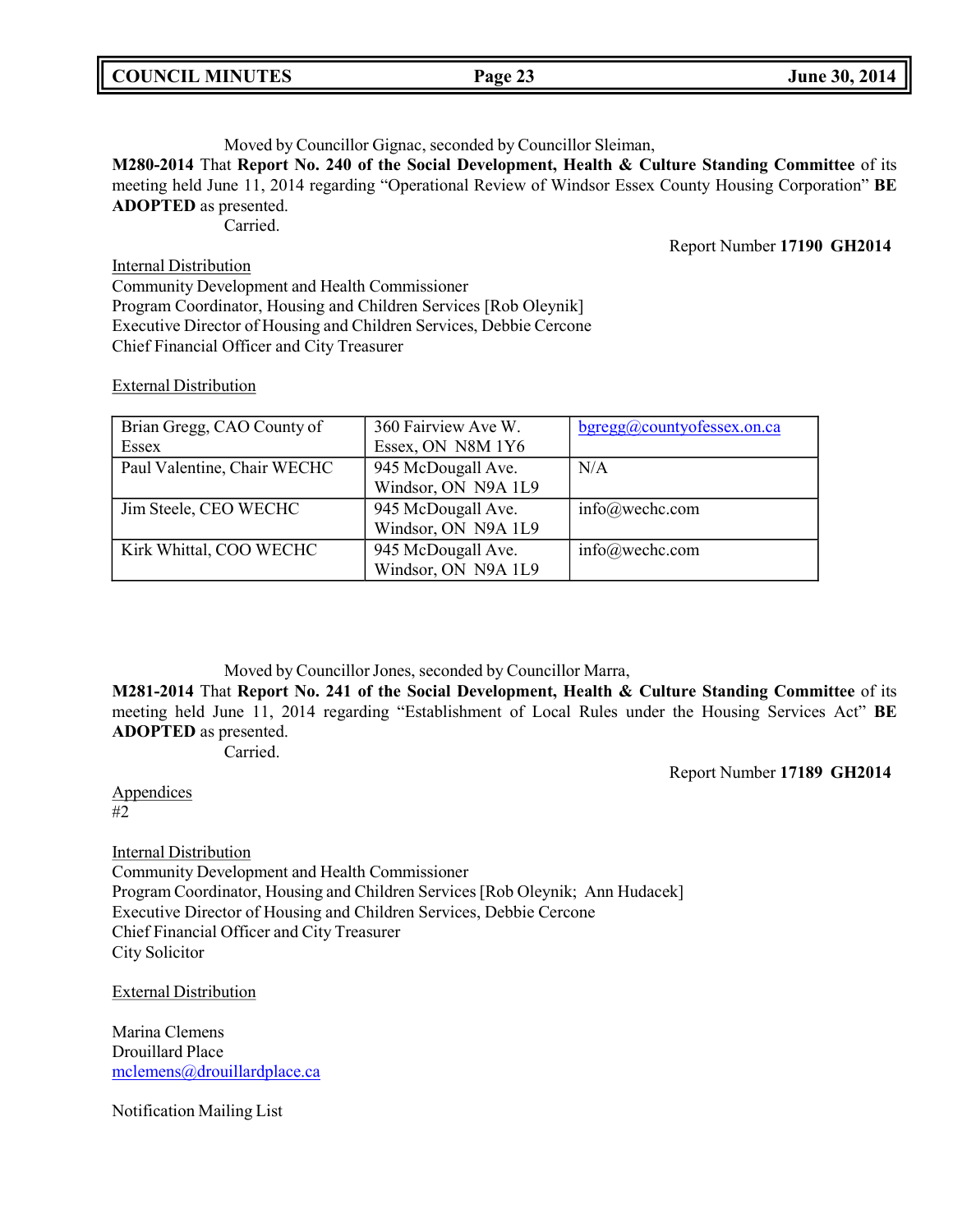|  | <b>COUNCIL MINUTES</b> |
|--|------------------------|
|--|------------------------|

## **M282-2014 RESCINDED BY CR235/2018 ADOPTED APRIL 23, 2018**

Moved by Councillor Dilkens, seconded by Councillor Gignac,

**M282-2014** That **Report No. 242 of the Social Development, Health & Culture Standing Committee** of its meeting held June 11, 2014 regarding "Per Diem Rate Increase for the Housing with Supports Homes (former Domiciliary Hostel Program)" **BE ADOPTED** as presented. Carried.

Councillor Maghnieh was absent from the meeting when the vote was taken on this matter.

Report Number **17203 SSI/1857**

Internal Distribution Community Development and Health Commissioner Acting Manager of Residential Support Services [Dawn Bosco] Executive Director of Housing and Children Services, Debbie Cercone Chief Financial Officer and City Treasurer City Solicitor

External Distribution

Leigh Vachon, Executive Director, Victoria Manor [info@victoriamanor.ca](mailto:info@victoriamanor.ca)

William Bijl, Owner, Bruce Villa [wbijl@kanataliving.ca](mailto:wbijl@kanataliving.ca)

Richard Renaud, Board Chair of IRIS Residential Inns and Services [Iris@irisinns.ca](mailto:Iris@irisinns.ca)

Notification Mailing List

Abstract – Amend Minutes

Moved by Councillor Gignac, seconded by Councillor Sleiman,

**M283-2014** That **Report No. 243 of the Social Development, Health & Culture Standing Committee** of its meeting held June 11, 2014 regarding "Update on the Housing Stability Plan, Discretionary Benefits Program, and Integrated Team Pilot Project" **BE ADOPTED** as presented. Carried.

Report Number **17077 GH/6905**

Internal Distribution

Community Development and Health Commissioner Manager, Employment & Training Initiatives [Diane Quinn] Executive Director, Employment & Social Services, Bruno Ierullo Ontario Works Supervisor (A), Shawn Sharpe Executive Director of Housing and Children Services, Debbie Cercone Chief Financial Officer and City Treasurer

External Distribution

| <b>Marion Overholt</b> | overholm@lao.on.ca           |
|------------------------|------------------------------|
| Adam Vasey             | adam@pathway to potential.ca |
| Marina Clemens         | mclemens@drouillardplace.ca  |

## **COUNCIL EXECUTE:** The same set of  $\mu$  **June** 30, 2014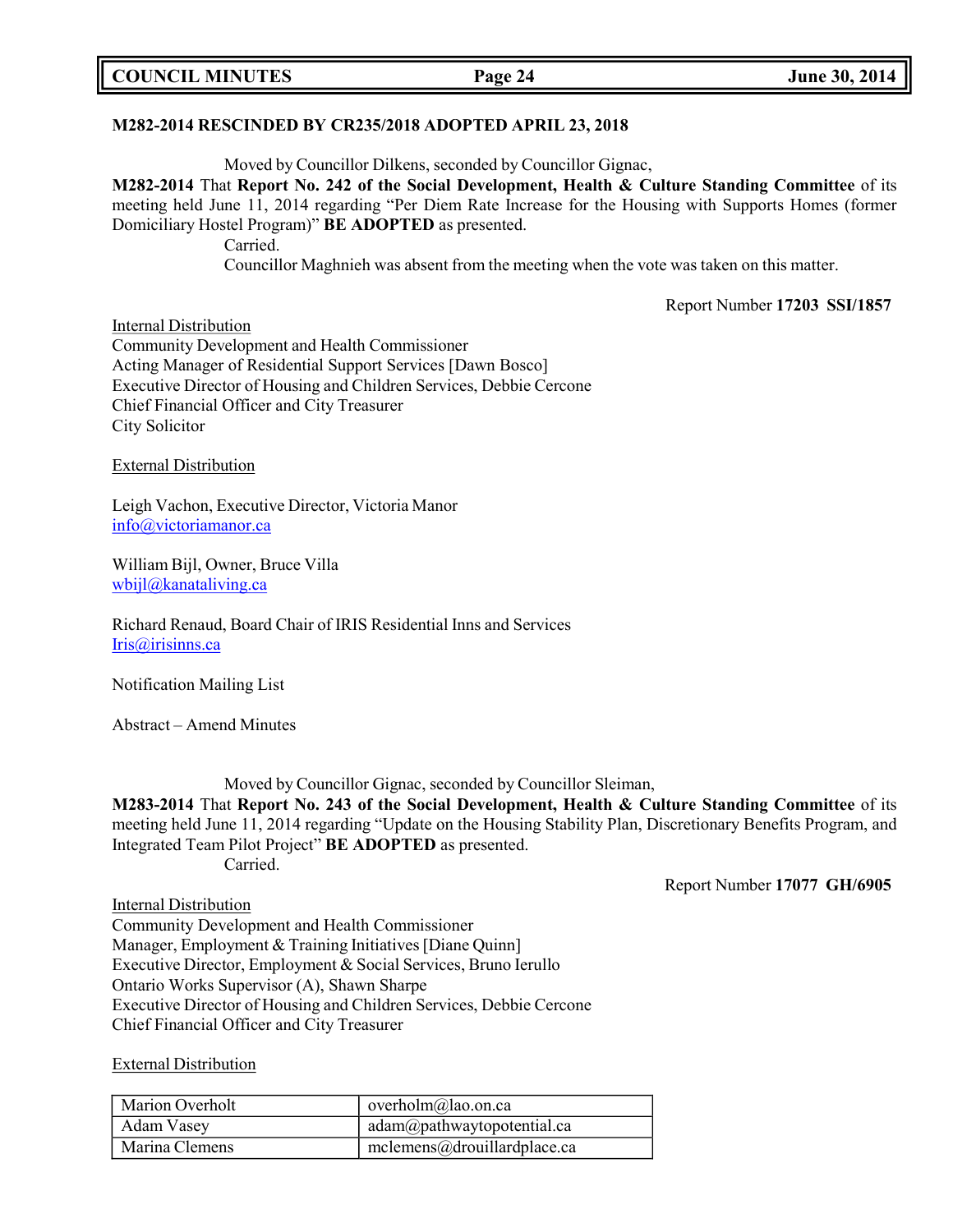## **COUNCIL MINUTES Page 25 June 30, 2014**

### Moved by Councillor Gignac, seconded by Councillor Sleiman,

**M284-2014** That **Report No. 1 of the Museum Development Steering Committee** of its meeting held June 25, 2014 regarding "Windsor's Community Museum 2014 Expansion Project Charter updated June 14, 2014" **BE ADOPTED** as presented.

Carried.

Internal Distribution

Executive Initiatives Coordinator [Sandra Bradt] Coordinator, Museum Development Project Steering Committee Community Development and Health Commissioner

External Distribution

Museum Development Project Steering Committee

Moved by Councillor Maghnieh, seconded by Councillor Valentinis,

**M285-2014** That **Report No. 344 of the Windsor Heritage Committee** of its meeting held June 11, 2014 regarding "Request for Demolition of Heritage-Listed Property St. Bernard School,

1847 Meldrum Road" **BE NOT APPROVED,** and that the request to demolish St. Bernard School, at 1847 Meldrum Road, listed on the Windsor Municipal Register **BE APPROVED** provided that the existing facade be incorporated into the exterior facade of the new school.

> Carried. Councillors Halberstadt and Kusmierczyk voting nay. Councillor Payne discloses an interest and abstains from voting on this matter.

> > **Report Number 17230 MB2014**

Internal Distribution Planning [John R. Calhoun, Heritage Planner] City Planner City Clerk/Licence Commissioner Chief Building Official City Solicitor

External Distribution

| Windsor Heritage Committee  | On file                  |                            |
|-----------------------------|--------------------------|----------------------------|
| including resource          |                          |                            |
| Mario Iatonna, Executive    | 1325 California Avenue   | mario iatonna@wecdsb.on.ca |
| Superintendent of Corporate | Windsor, Ontario N9B 3Y6 |                            |
| <b>Services</b>             |                          |                            |
| Windsor-Essex Catholic      |                          |                            |
| District School Board       |                          |                            |
| Peter Spanis                |                          | peter.spanis@gmail.com     |
|                             |                          |                            |

**GMB2014**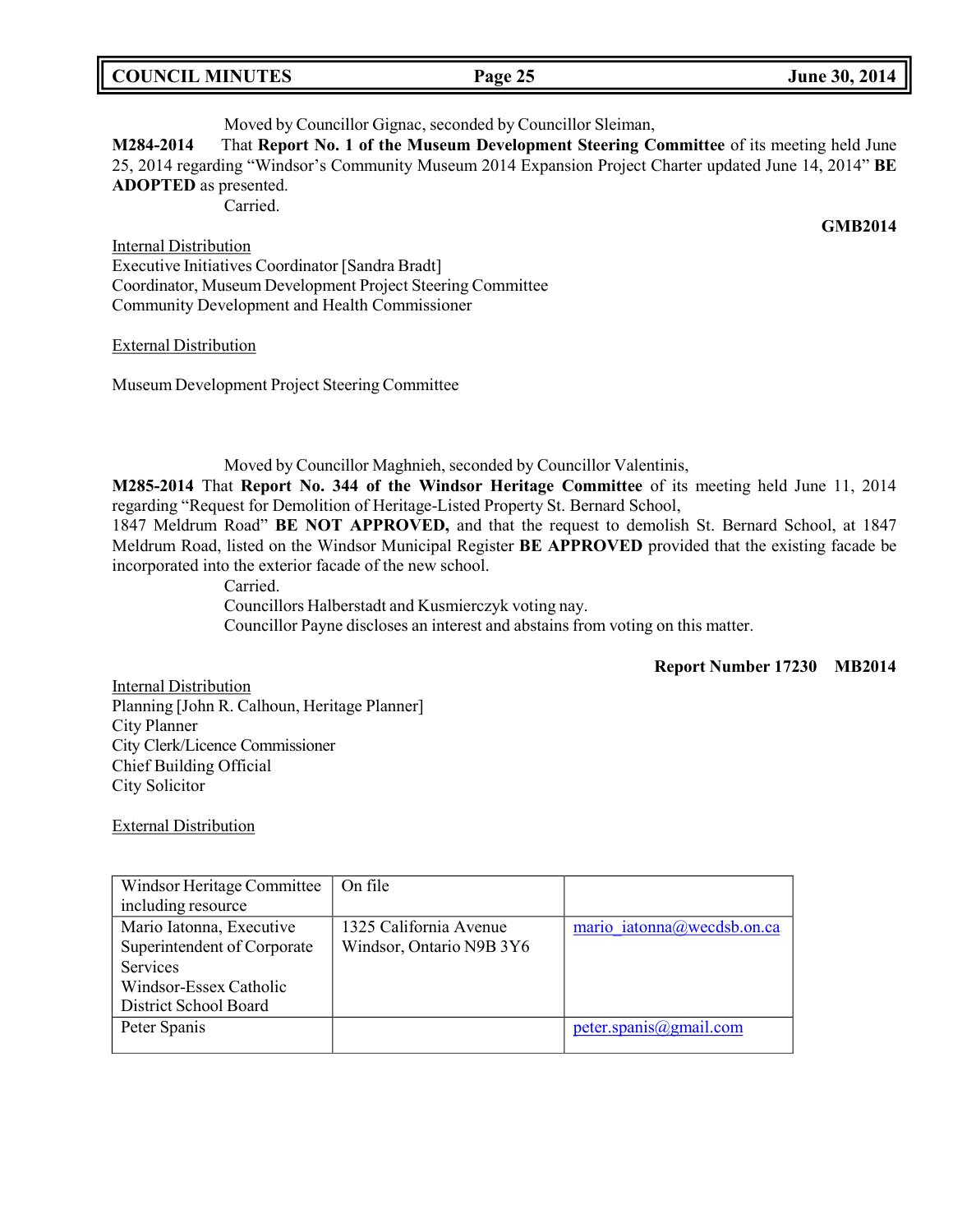| <b>COUNCIL MINUTES</b><br>Page 26 | June 30, 2014 |
|-----------------------------------|---------------|
|-----------------------------------|---------------|

Moved by Councillor Valentinis, seconded by Councillor Gignac,

**M286-2014** That **Report No. 345 of the Windsor Heritage Committee** of its meeting held

June 11, 2014 regarding "Robert Barr House (B & B) and Downtown Post Office Fence, 3857 Riverside Drive East" request to demolish the Robert Barr House at 3857 Riverside Drive East **BE APPROVED,** and further, that the Downtown Post Office Fence **BE REFURBISHED** and incorporated as part of the new development in consultation with the Heritage Planner.

Carried.

Mayor Francis discloses an interest and abstains from voting on this matter. Councillor Payne discloses an interest and abstains from voting on this matter.

**Report Number 17177 MB2014**

**Internal Distribution** Planning [John R. Calhoun, Heritage Planner] City Planner City Clerk/Licence Commissioner Chief Building Official City Solicitor

External Distribution

| Windsor Heritage Committee<br>including resource | On file                                       |
|--------------------------------------------------|-----------------------------------------------|
| Abe Taqtaq<br>NIMR Holdings Inc.                 | abe@tunneldutyfree.com                        |
| The Windsor Inn on the River                     | $info(\hat{\omega})$ windsorinnontheriver.com |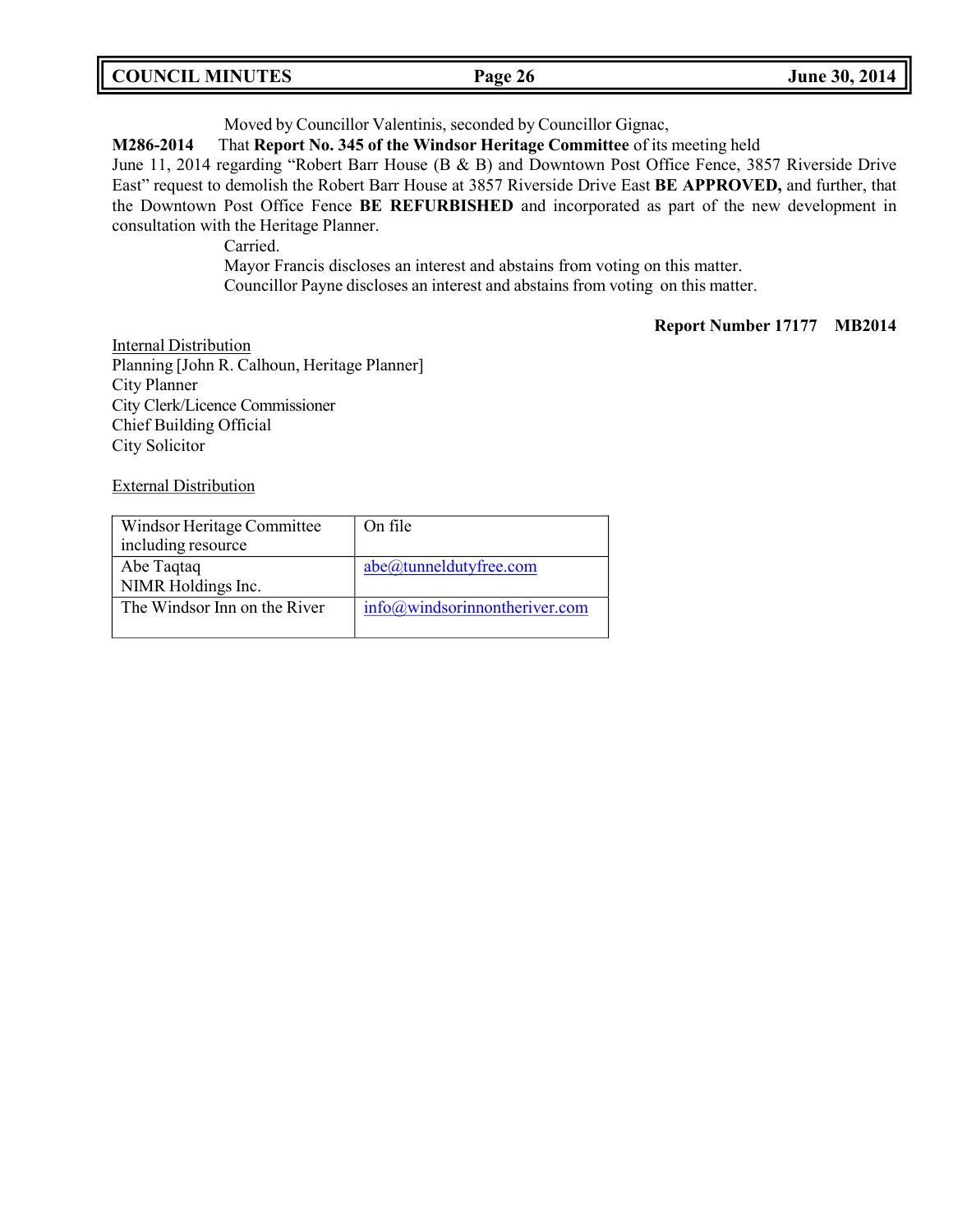| <b>COUNCIL MINUTES</b> |  |
|------------------------|--|
|------------------------|--|

**COUNCIL EXECUTE:** Fig. 2014

**Adopted by Council at its meeting held June 30, 2014 [M271-2014]** AC Windsor, Ontario, June 30, 2014

# **REPORT NO. 231** of the **SOCIAL DEVELOPMENT, HEALTH & CULTURE STANDING COMMITTEE** of its meeting held June 11, 2014

| <b>Present:</b> | <b>Councillor Ed Sleiman, Chair</b> |
|-----------------|-------------------------------------|
|                 | <b>Councillor Jo-Anne Gignac</b>    |
|                 | <b>Councillor Alan Halberstadt</b>  |
|                 | <b>Councillor Fulvio Valentinis</b> |
|                 |                                     |

**Regrets: Councillor Al Maghnieh**

That the following recommendation of the Social Development, Health and Culture Standing Committee **BE APPROVED** as follows**:**

Moved by Councillor Gignac, seconded by Councillor Valentinis, **THAT** Report No. 6 of the Mayor's Youth Advisory Committee meeting held April 24, **BE RECEIVED** for information. Carried.

Clerk's Note: Report No. 6 of the Mayor's Youth Advisory Committee is *attached* as background information.

**CHAIRPERSON**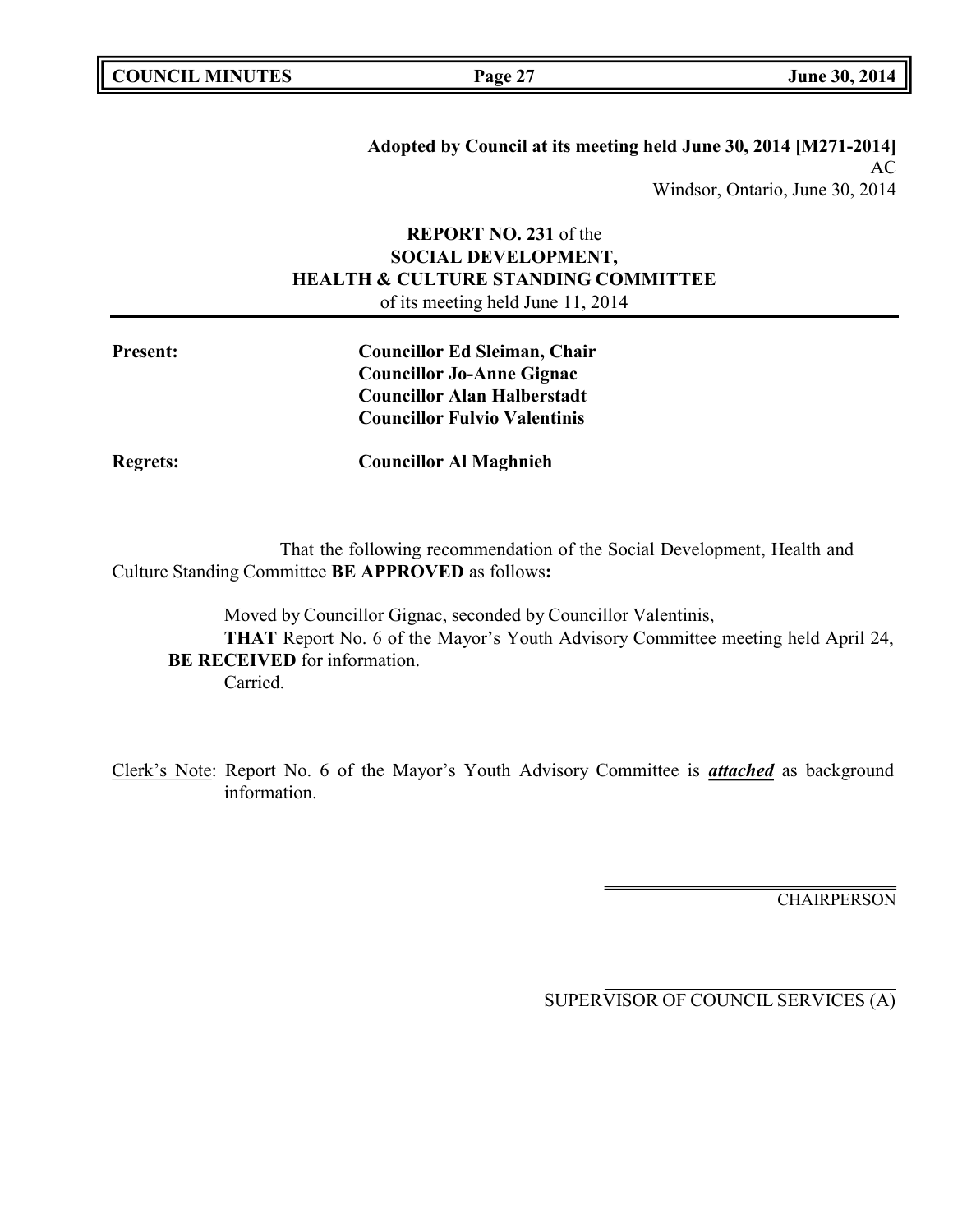|  | <b>COUNCIL MINUTES</b> |
|--|------------------------|
|--|------------------------|

**COUNCIL EXECUTE:** The same set of  $\frac{1}{2}$  **Dune** 30, 2014

**Adopted by Council at its meeting held June 30, 2014 [M272-2014]** AC Windsor, Ontario, June 30, 2014

# **REPORT NO. 232** of the **SOCIAL DEVELOPMENT, HEALTH & CULTURE STANDING COMMITTEE** of its meeting held June 11, 2014

| <b>Present:</b> | <b>Councillor Ed Sleiman, Chair</b> |
|-----------------|-------------------------------------|
|                 | <b>Councillor Jo-Anne Gignac</b>    |
|                 | <b>Councillor Alan Halberstadt</b>  |
|                 | <b>Councillor Fulvio Valentinis</b> |
| <b>Regrets:</b> | <b>Councillor Al Maghnieh</b>       |

That the following recommendation of the Social Development, Health and Culture Standing Committee **BE APPROVED** as follows**:**

Moved by Councillor Gignac, seconded by Councillor Halberstadt, **THAT** the minutes of the Mayor's Youth Advisory Committee meeting held April 24, 2014 **BE RECEIVED** for information. Carried.

Clerk's Note: The minutes of the Mayor's Youth Advisory Committee meeting held April 24, 2014 are *attached* as background information.

**CHAIRPERSON**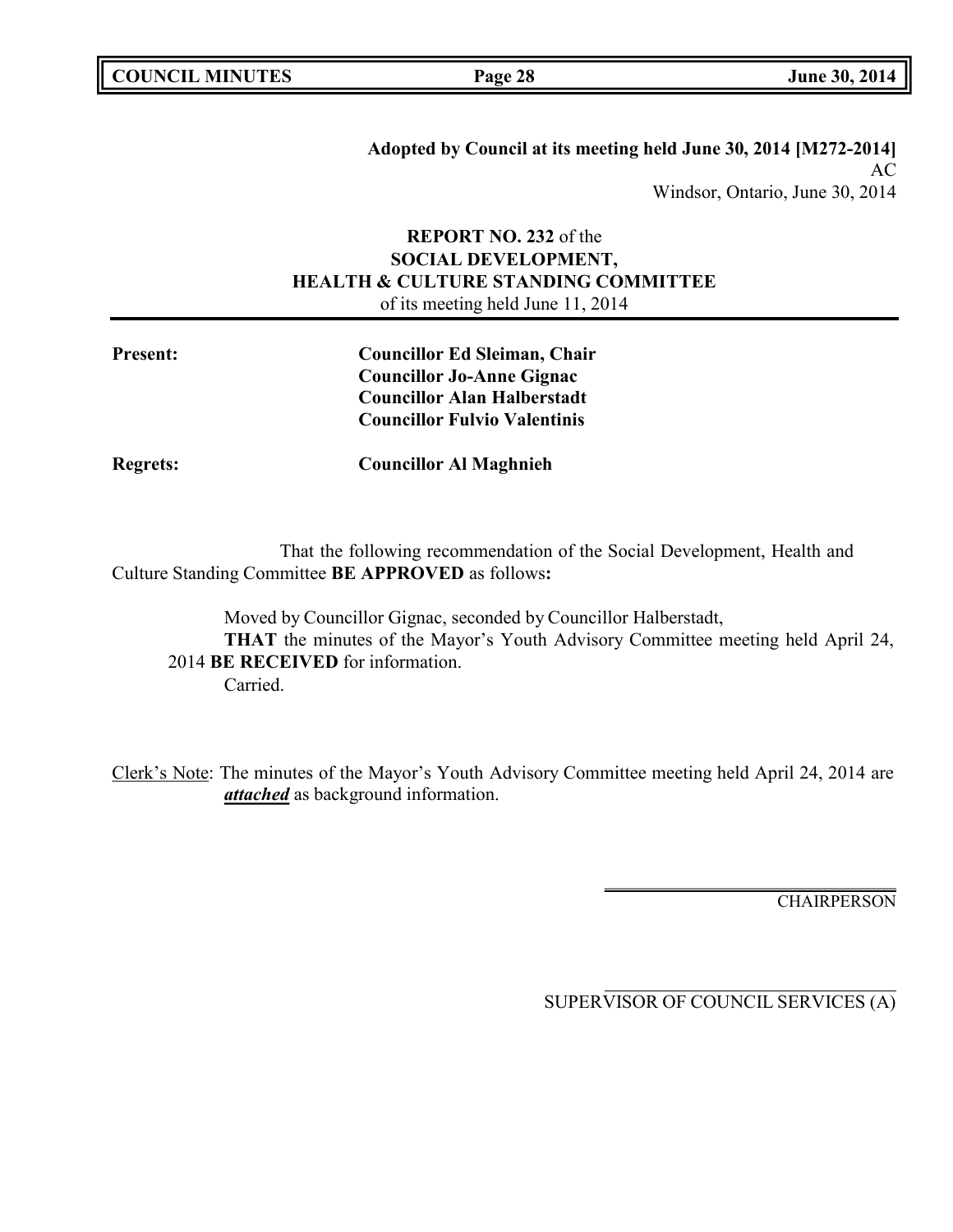|  | <b>COUNCIL MINUTES</b> |
|--|------------------------|
|--|------------------------|

**COUNCIL EXECUTE:** FOR **LIGATION COUNCIL COUNCIL COUNCIL COUNCIL COUNCIL COUNCIL COUNCIL COUNCIL COUNCIL COUNCIL** 

**Adopted by Council at its meeting held June 30, 2014 [M273-2014]** AC Windsor, Ontario, June 30, 2014

# **REPORT NO. 233** of the **SOCIAL DEVELOPMENT, HEALTH & CULTURE STANDING COMMITTEE** of its meeting held June 11, 2014

| <b>Present:</b> | <b>Councillor Ed Sleiman, Chair</b> |
|-----------------|-------------------------------------|
|                 | <b>Councillor Jo-Anne Gignac</b>    |
|                 | <b>Councillor Alan Halberstadt</b>  |
|                 | <b>Councillor Fulvio Valentinis</b> |
| <b>Regrets:</b> | <b>Councillor Al Maghnieh</b>       |

That the following recommendation of the Social Development, Health and Culture Standing Committee **BE APPROVED** as follows**:**

Moved by Councillor Gignac, seconded by Councillor Valentinis, **THAT** the minutes of the Seniors Advisory Committee meeting held March 5, 2014 **BE RECEIVED** for information. Carried.

Clerk's Note: The minutes of the Seniors Advisory Committee meeting held March 5, 2014 are *attached* as background information.

**CHAIRPERSON**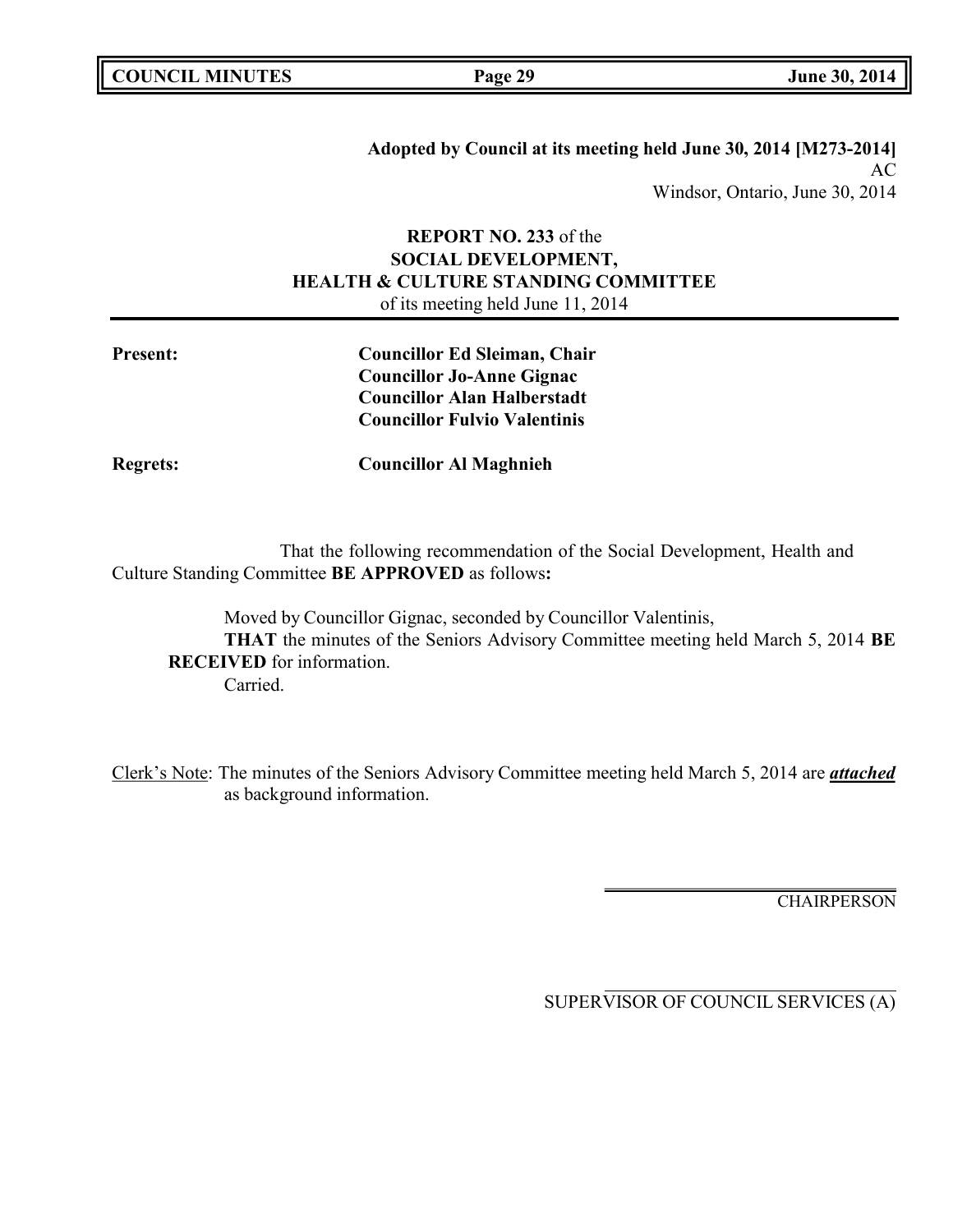**Adopted by Council at its meeting held June 30, 2014 [M274-2014]** AC Windsor, Ontario, June 30, 2014

# **REPORT NO. 234** of the **SOCIAL DEVELOPMENT, HEALTH & CULTURE STANDING COMMITTEE** of its meeting held June 11, 2014

| <b>Present:</b> | <b>Councillor Ed Sleiman, Chair</b> |
|-----------------|-------------------------------------|
|                 | <b>Councillor Jo-Anne Gignac</b>    |
|                 | <b>Councillor Alan Halberstadt</b>  |
|                 | <b>Councillor Fulvio Valentinis</b> |
| <b>Regrets:</b> | <b>Councillor Al Maghnieh</b>       |

That the following recommendation of the Social Development, Health and Culture Standing Committee **BE APPROVED** as follows**:**

Moved by Councillor Gignac, seconded by Councillor Valentinis, **THAT** the minutes of the Diversity Committee meeting held February 12, 2014 **BE RECEIVED** for information. Carried.

Clerk's Note: The minutes of the Diversity Committee meeting held February 12, 2014 are *attached* as background information.

**CHAIRPERSON**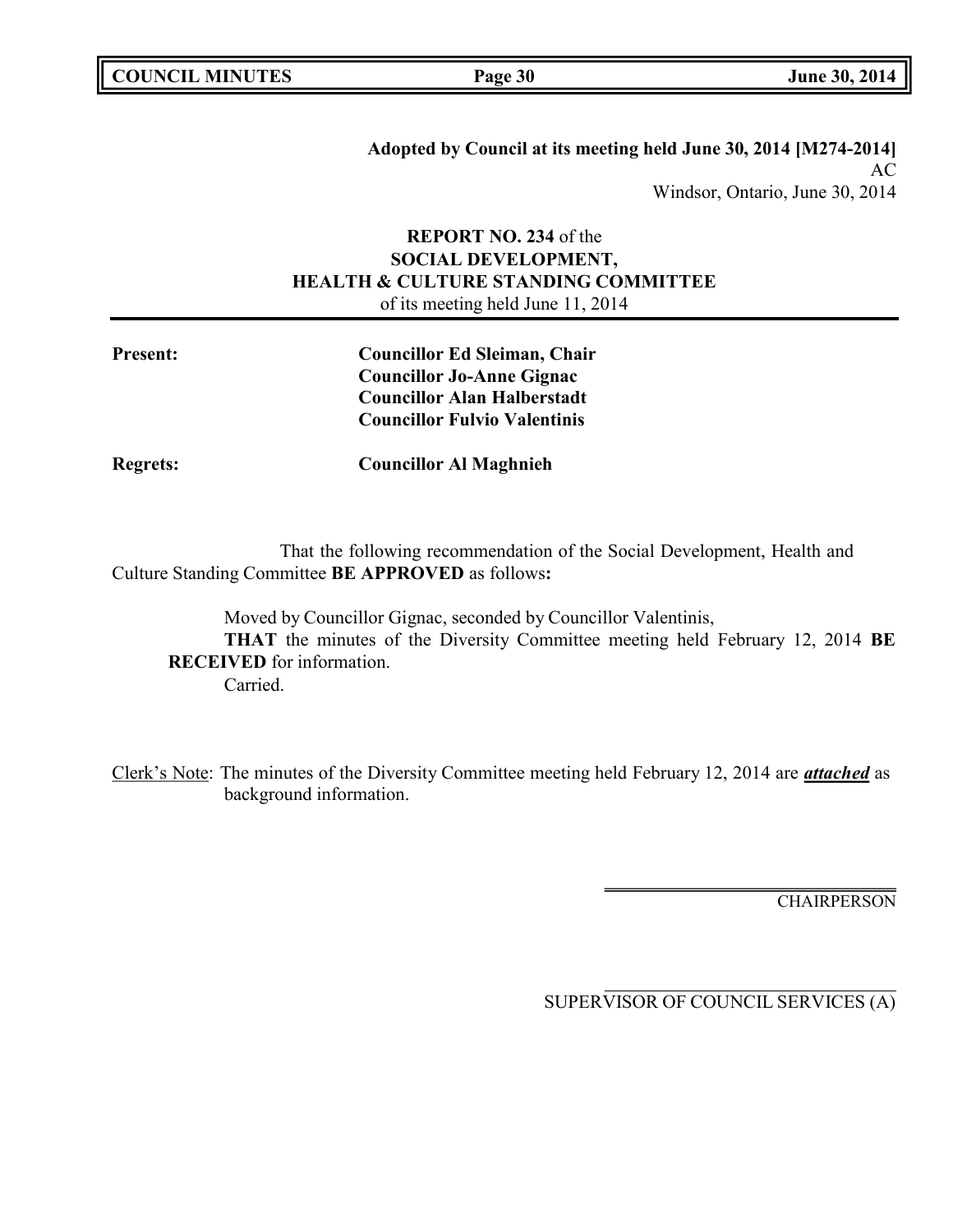| <b>COUNCIL MINUTES</b> |  |
|------------------------|--|
|------------------------|--|

**Adopted by Council at its meeting held June 30, 2014 [M275-2014]** AC Windsor, Ontario, June 30, 2014

# **REPORT NO. 235** of the **SOCIAL DEVELOPMENT, HEALTH & CULTURE STANDING COMMITTEE** of its meeting held June 11, 2014

| <b>Present:</b> | <b>Councillor Ed Sleiman, Chair</b><br><b>Councillor Jo-Anne Gignac</b>   |
|-----------------|---------------------------------------------------------------------------|
|                 | <b>Councillor Alan Halberstadt</b><br><b>Councillor Fulvio Valentinis</b> |
| <b>Regrets:</b> | <b>Councillor Al Maghnieh</b>                                             |

That the following recommendation of the Social Development, Health and Culture Standing Committee **BE APPROVED** as follows**:**

Moved by Councillor Gignac, seconded by Councillor Valentinis, **THAT** the minutes of the Committee of Management for Huron Lodge Long Term Care Home meeting held March 7, 2014, **BE RECEIVED** for information. Carried.

Clerk's Note: The minutes of the the Committee of Management for Huron Lodge Long Term Care Home meeting held March 7, 2014 are *attached* as background information.

**CHAIRPERSON**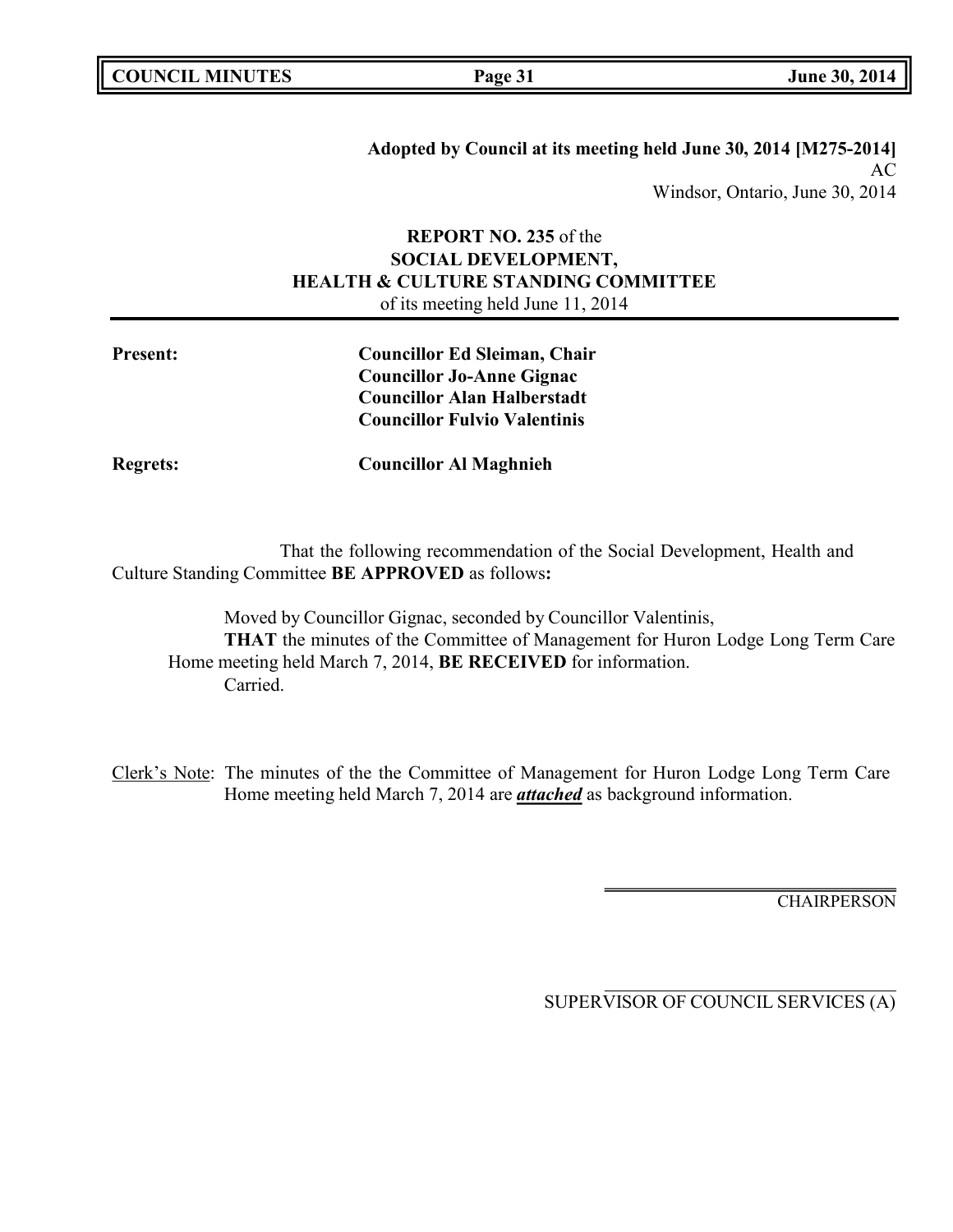**Adopted by Council at its meeting held June 30, 2014 [M276-2014]** AC Windsor, Ontario, June 30, 2014

# **REPORT NO. 236** of the **SOCIAL DEVELOPMENT, HEALTH & CULTURE STANDING COMMITTEE** of its meeting held June 11, 2014

| <b>Present:</b> | <b>Councillor Ed Sleiman, Chair</b> |
|-----------------|-------------------------------------|
|                 | <b>Councillor Jo-Anne Gignac</b>    |
|                 | <b>Councillor Alan Halberstadt</b>  |
|                 | <b>Councillor Fulvio Valentinis</b> |
| <b>Regrets:</b> | <b>Councillor Al Maghnieh</b>       |

That the following recommendation of the Social Development, Health and Culture Standing Committee **BE APPROVED** as follows**:**

Moved by Councillor Gignac, seconded by Councillor Valentinis, **THAT** Report No. 89 of the Board of Directors, Willistead Manor Inc. (2013 Annual Report) **BE RECEIVED** for information. Carried.

Clerk's Note: Report No. 89 of the Board of Directors, Willistead Manor Inc. (2013 Annual Report) is *attached* as background information.

**CHAIRPERSON**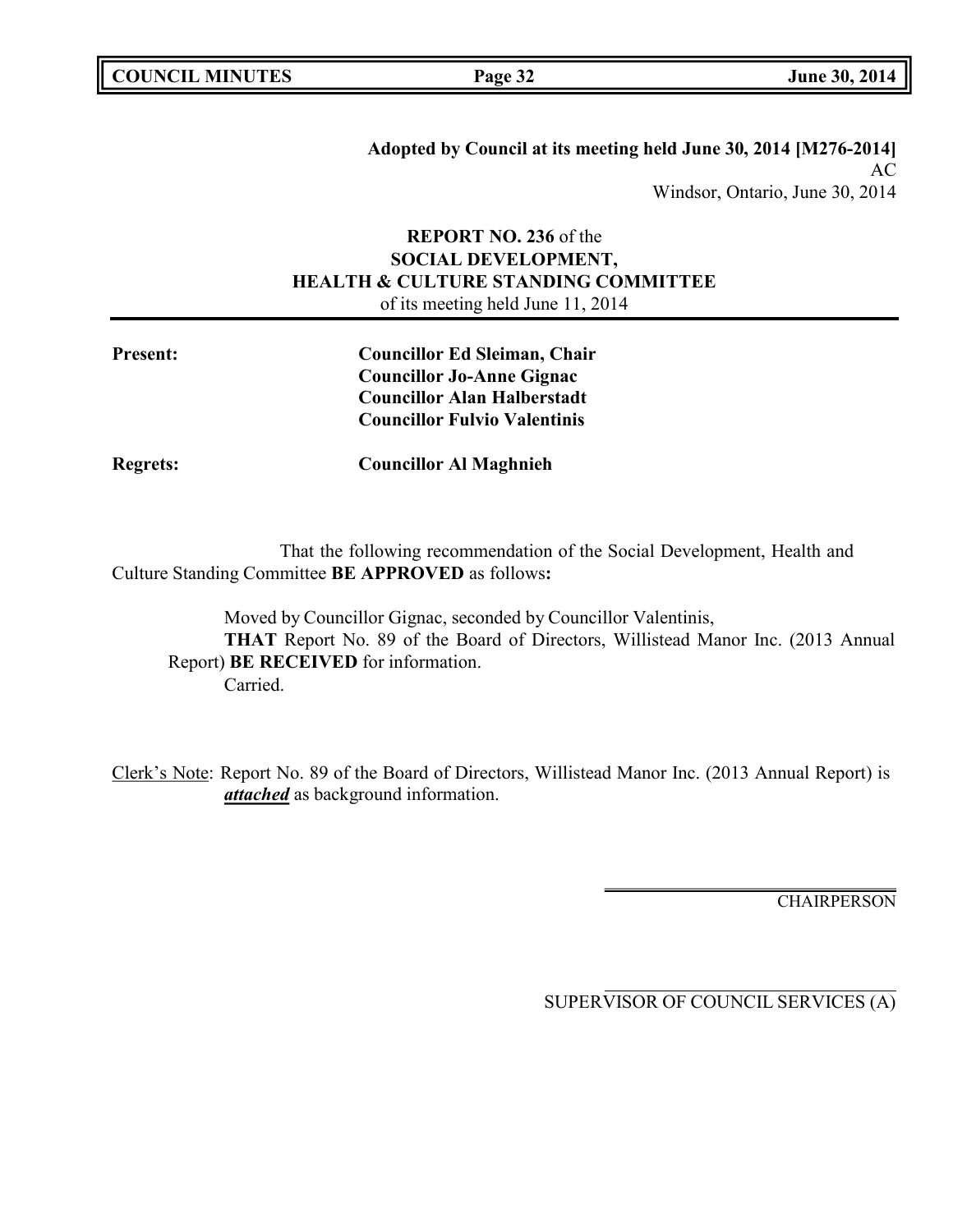|  | <b>COUNCIL MINUTES</b> |
|--|------------------------|
|--|------------------------|

**Adopted by Council at its meeting held June 30, 2014 [M277-2014]** AC Windsor, Ontario, June 30, 2014

# **REPORT NO. 237** of the **SOCIAL DEVELOPMENT, HEALTH & CULTURE STANDING COMMITTEE** of its meeting held June 11, 2014

| <b>Present:</b> | <b>Councillor Ed Sleiman, Chair</b> |
|-----------------|-------------------------------------|
|                 | <b>Councillor Jo-Anne Gignac</b>    |
|                 | <b>Councillor Alan Halberstadt</b>  |
|                 | <b>Councillor Fulvio Valentinis</b> |
| <b>Regrets:</b> | <b>Councillor Al Maghnieh</b>       |

That the following recommendation of the Social Development, Health and Culture Standing Committee **BE APPROVED** as follows**:**

Moved by Councillor Gignac, seconded by Councillor Valentinis, **THAT** the minutes of the Executive Committee and Board of Directors, Willistead Manor Inc. meeting held February 13, 2014 **BE RECEIVED** for information. Carried.

Clerk's Note: Minutes of the Executive Committee and Board of Directors, Willistead Manor Inc. meeting held February 13, 2014 are *attached* as background information.

**CHAIRPERSON**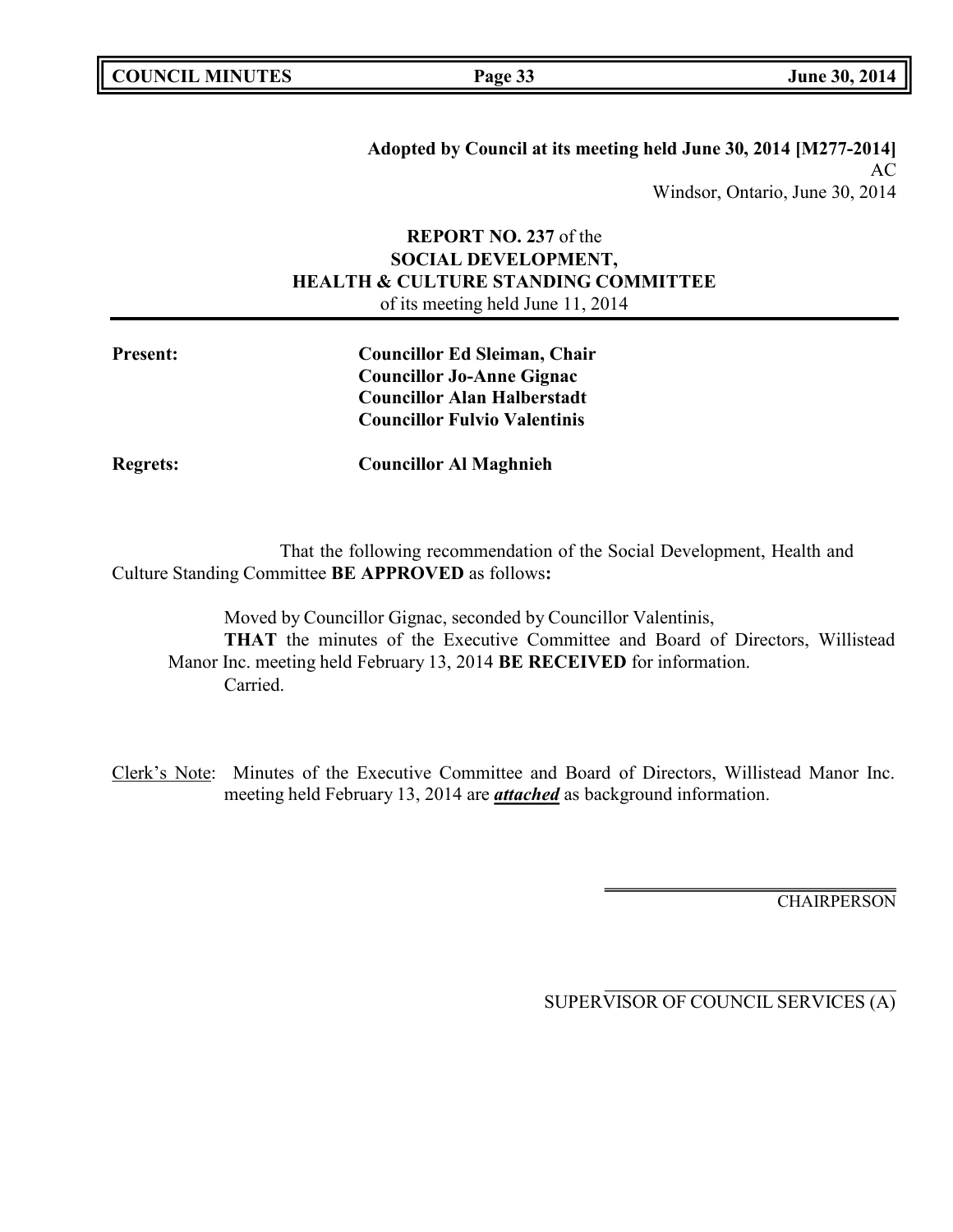|  | <b>COUNCIL MINUTES</b> |
|--|------------------------|
|--|------------------------|

**Adopted by Council at its meeting held June 30, 2014 [M278-2014]** AC Windsor, Ontario, June 30, 2014

# **REPORT NO. 238** of the **SOCIAL DEVELOPMENT, HEALTH & CULTURE STANDING COMMITTEE** of its meeting held June 11, 2014

| <b>Present:</b> | <b>Councillor Ed Sleiman, Chair</b> |
|-----------------|-------------------------------------|
|                 | <b>Councillor Jo-Anne Gignac</b>    |
|                 | <b>Councillor Alan Halberstadt</b>  |
|                 | <b>Councillor Fulvio Valentinis</b> |
| <b>Regrets:</b> | <b>Councillor Al Maghnieh</b>       |

That the following recommendation of the Social Development, Health and Culture Standing Committee **BE APPROVED** as follows**:**

Moved by Councillor Gignac, seconded by Councillor Valentinis, **THAT** the minutes of the Executive Committee and Board of Directors, Willistead Manor Inc. meeting held March 20, 2014 **BE RECEIVED** for information. Carried.

Clerk's Note: Minutes of the Executive Committee and Board of Directors, Willistead Manor Inc. meeting held March 20, 2014 are *attached* as background information.

**CHAIRPERSON**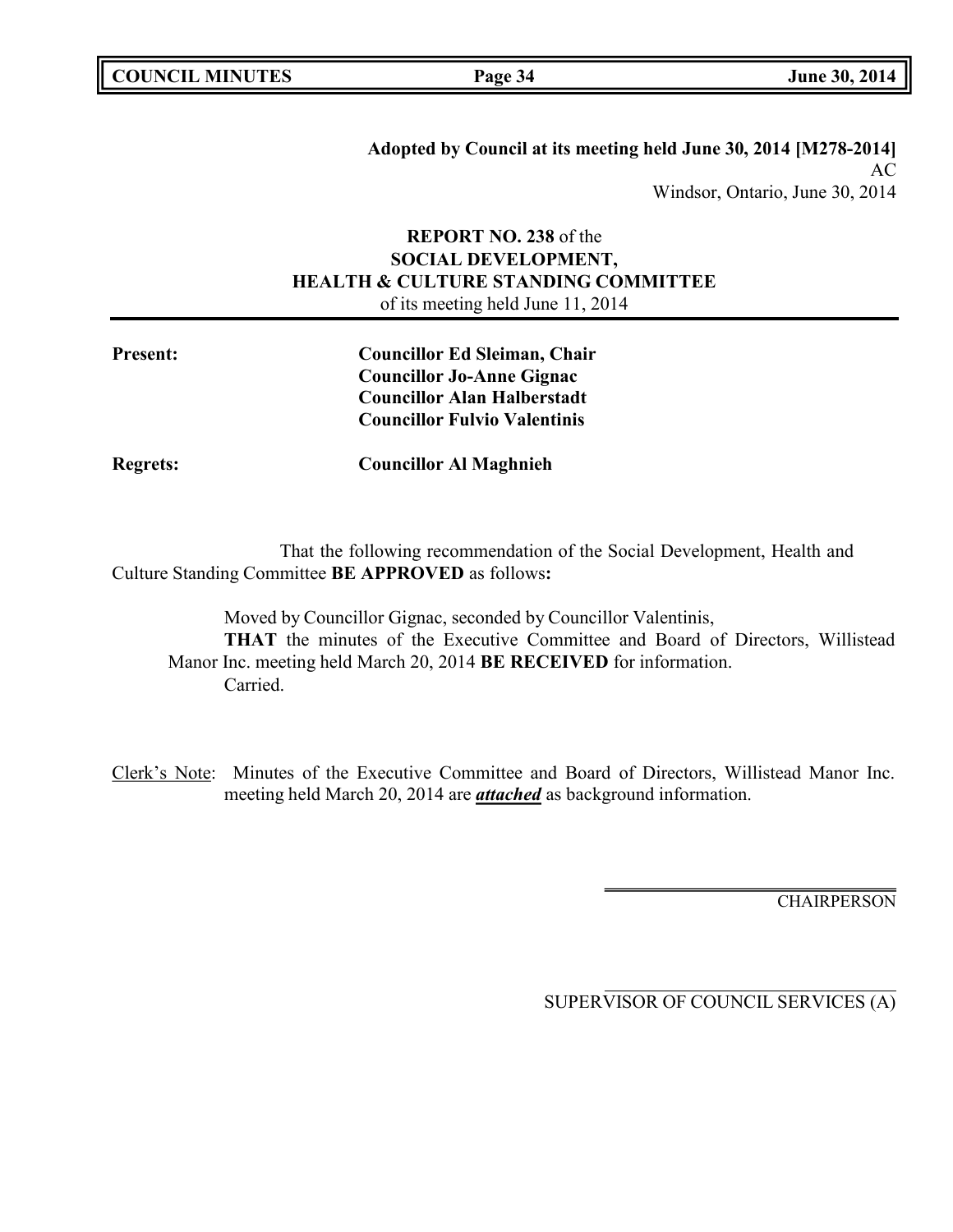|  | <b>COUNCIL MINUTES</b> |
|--|------------------------|
|--|------------------------|

**Adopted by Council at its meeting held June 30, 2014 [M279-2014]** AC Windsor, Ontario, June 30, 2014

# **REPORT NO. 239** of the **SOCIAL DEVELOPMENT, HEALTH & CULTURE STANDING COMMITTEE** of its meeting held June 11, 2014

| <b>Present:</b> | <b>Councillor Ed Sleiman, Chair</b> |
|-----------------|-------------------------------------|
|                 | <b>Councillor Jo-Anne Gignac</b>    |
|                 | <b>Councillor Alan Halberstadt</b>  |
|                 | <b>Councillor Fulvio Valentinis</b> |
| <b>Regrets:</b> | <b>Councillor Al Maghnieh</b>       |

That the following recommendation of the Social Development, Health and Culture Standing Committee **BE APPROVED** as follows**:**

Moved by Councillor Gignac, seconded by Councillor Valentinis, **THAT** the report regarding the awarding of the Mayor's Arts Awards 2014 **BE RECEIVED** for information. Carried.

## **LiveLink 17194, APR/10206**

Clerk's Note: The report authored by the Manager of Cultural Affairs dated May 22, 2014 entitled "Mayor's Arts Awards 2014" is *attached* as background information.

**CHAIRPERSON**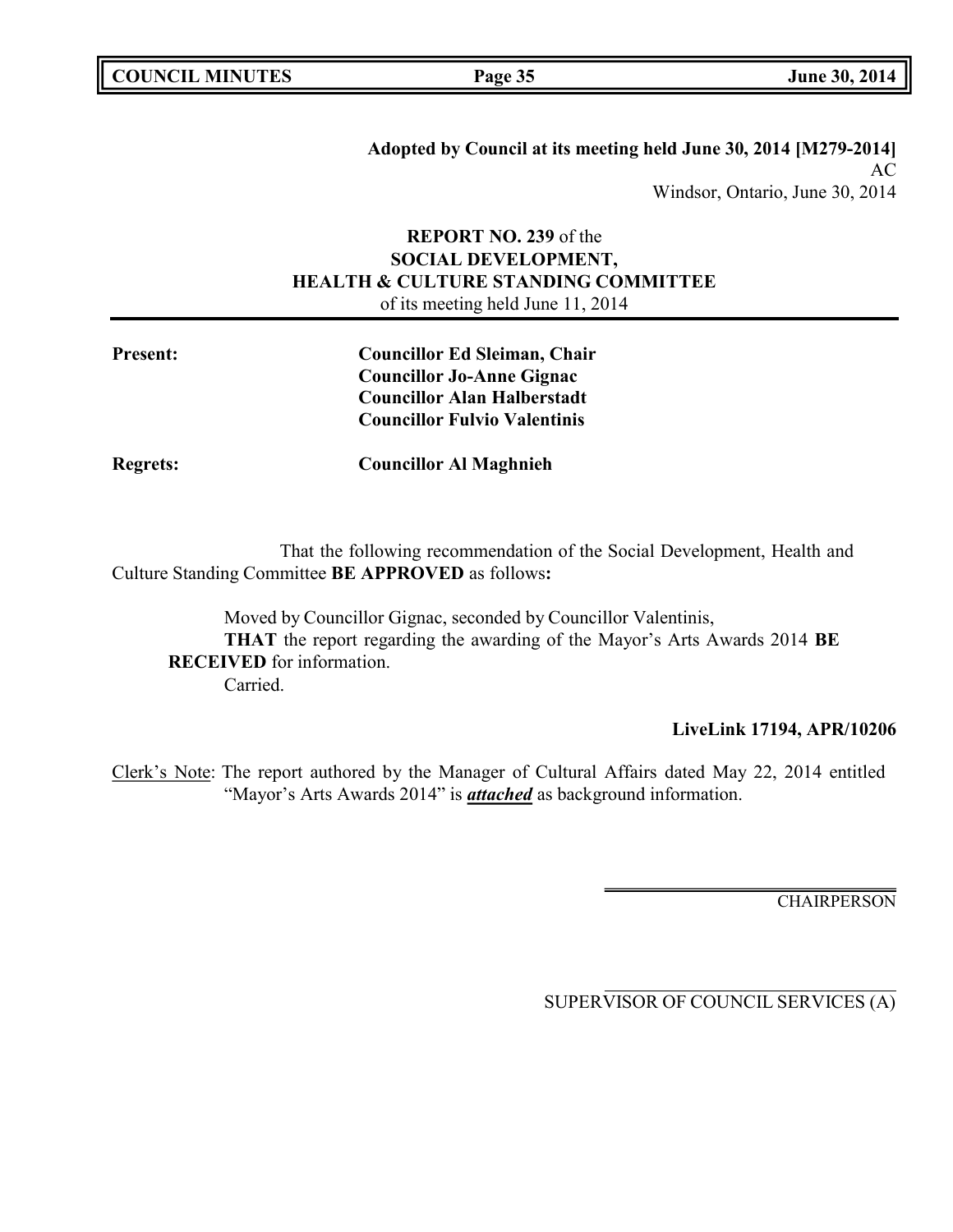**Adopted by Council at its meeting held June 30, 2014 [M280-2014]** AC Windsor, Ontario, June 30, 2014

# **REPORT NO. 240** of the **SOCIAL DEVELOPMENT, HEALTH & CULTURE STANDING COMMITTEE** of its meeting held June 11, 2014

| <b>Present:</b> | <b>Councillor Ed Sleiman, Chair</b> |
|-----------------|-------------------------------------|
|                 | <b>Councillor Jo-Anne Gignac</b>    |
|                 | <b>Councillor Alan Halberstadt</b>  |
|                 | <b>Councillor Fulvio Valentinis</b> |
| <b>Regrets:</b> | <b>Councillor Al Maghnieh</b>       |

That the following recommendation of the Social Development, Health and Culture Standing Committee **BE APPROVED** as follows**:**

Moved by Councillor Gignac, seconded by Councillor Valentinis,

- **a) THAT** this report from the Executive Director of Housing and Children Services regarding Operational Review Report of Windsor Essex Community Housing Corporation (WECHC) **BE ACCEPTED;** and further
- b) **THAT** the Executive Director of Housing and Children Services **BE AUTHORIZED** to operationalize implementation of one or more of the Recommendations made in the report, if necessary, provided that the cost to fund such implementation:

c)

- i) is within the Council approved Housing and Children's Services budget in the respective Fiscal Year in which implementation of the Recommendation is to be funded and;
- ii) funding the cost of the implementation of any given Recommendation(s) does not create or operate to establish an annualized cost to the City year over year without the prior approval of Council and;
- iii) if such cost has not been included in an approved Housing and Children's Services budget in the respective Fiscal Year, the Executive Director of Housing and Children Services is required to seek City Council's approval prior to funding the implementation of one or more Recommendations. Carried.

# **LiveLink 17190, GH2014**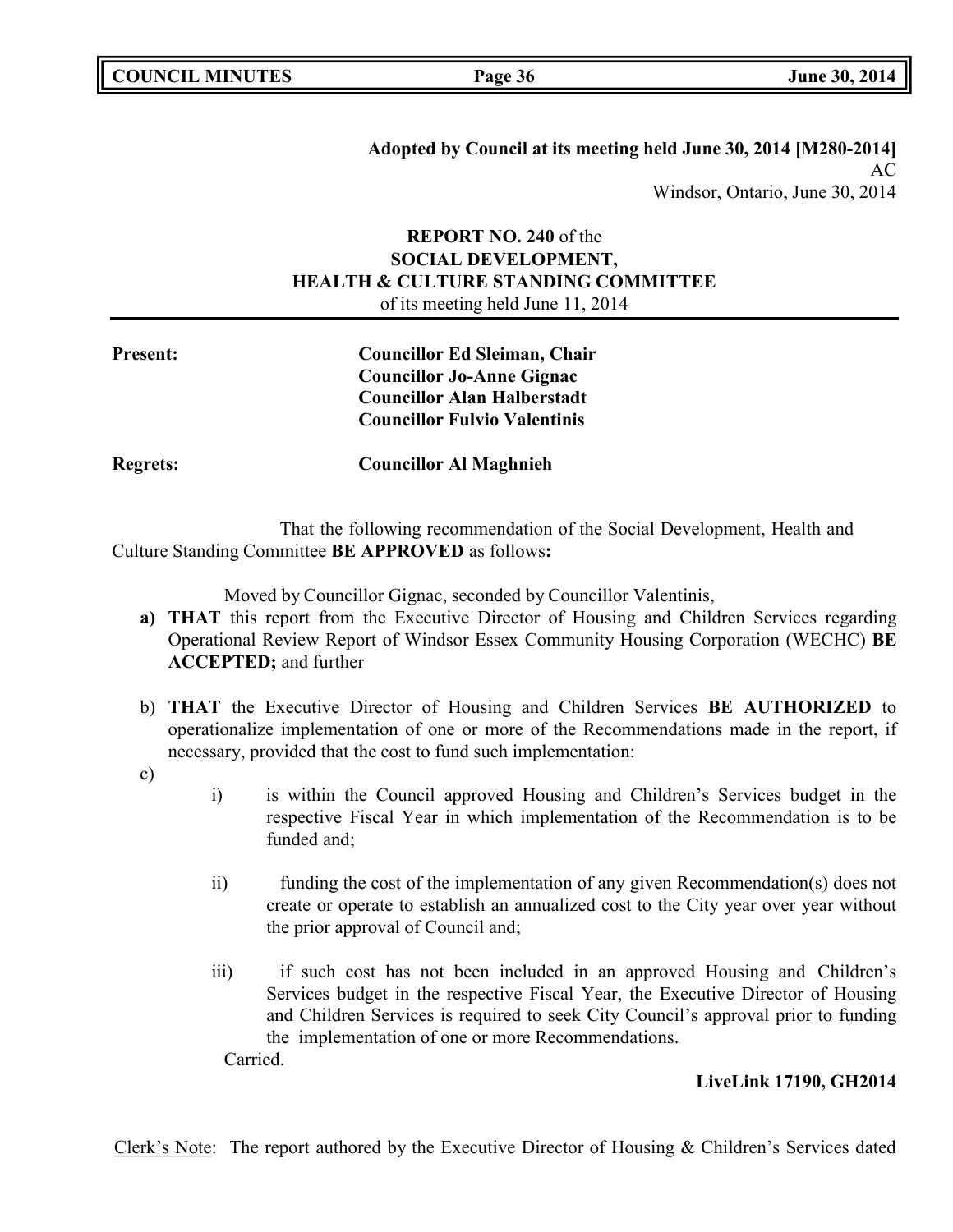| <b>COUNCIL</b><br><b>MINUTES</b> | Page 37 | June 30, 2014 |
|----------------------------------|---------|---------------|
|                                  |         |               |

I

May 14, 2014 entitled "Operational Review of Windsor Essex Community Housing Corporation is *attached* as background information.

**CHAIRPERSON**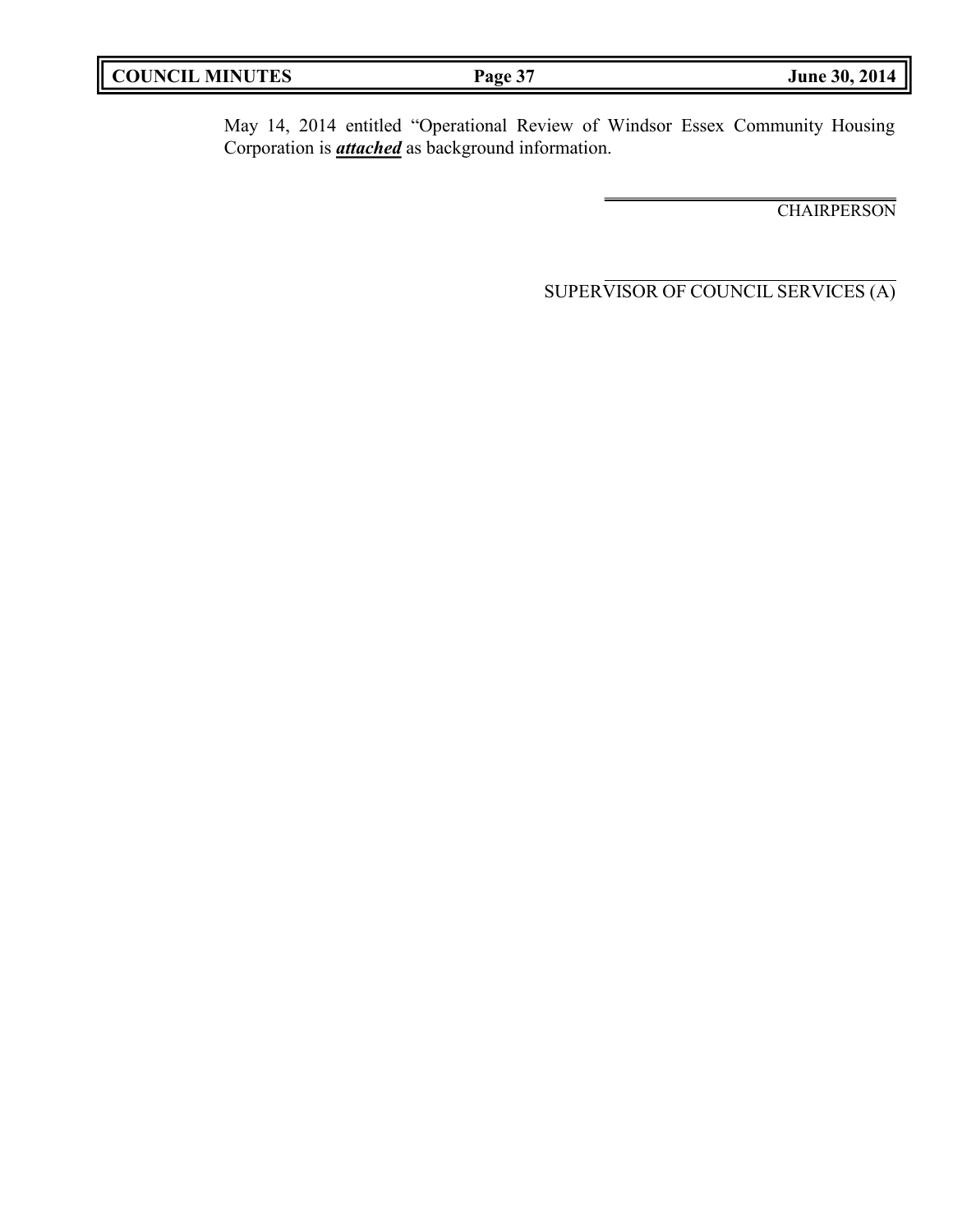**Adopted by Council at its meeting held June 30, 2014 [M281-2014]** AC Windsor, Ontario, June 30, 2014

# **REPORT NO. 241** of the **SOCIAL DEVELOPMENT, HEALTH & CULTURE STANDING COMMITTEE** of its meeting held June 11, 2014

| <b>Present:</b> | <b>Councillor Ed Sleiman, Chair</b> |
|-----------------|-------------------------------------|
|                 | <b>Councillor Jo-Anne Gignac</b>    |
|                 | <b>Councillor Alan Halberstadt</b>  |
|                 | <b>Councillor Fulvio Valentinis</b> |
| <b>Regrets:</b> | <b>Councillor Al Maghnieh</b>       |

That the following recommendation of the Social Development, Health and Culture Standing Committee **BE APPROVED** as follows**:**

Moved by Councillor Gignac, seconded by Councillor Halberstadt,

- a) **THAT** this report from the Executive Director of Housing and Children's Services regarding the approval of local rules for Windsor Essex pursuant to the Housing Services Act **BE ACCEPTED**; and further
- b) **THAT** City Council **APPROVE** the attached **Appendix # 2 –** Local Rules Windsor Essex 2014 pursuant to the Housing Services Act and Related Regulations for implementation; and further
- c) **THAT** the Executive Director of Housing and Children's Services **BE AUTHORIZED** to take all necessary action to implement the local rules provided further that Administration is required to seek City Council's approval prior to implementing a local rule if the cost of such implementation has not been included in an approved City Budget in the respective Fiscal Year. Carried.

Councillor Valentinis declared a conflict and abstains from voting.

# **LiveLink 17189, GH2014**

Clerk's Note: The report by the Executive Director of Housing & Children's Services dated April 29, 2014 entitled "Establishment of Local Rules under the Housing Services Act" is *attached* as background information.

**CHAIRPERSON**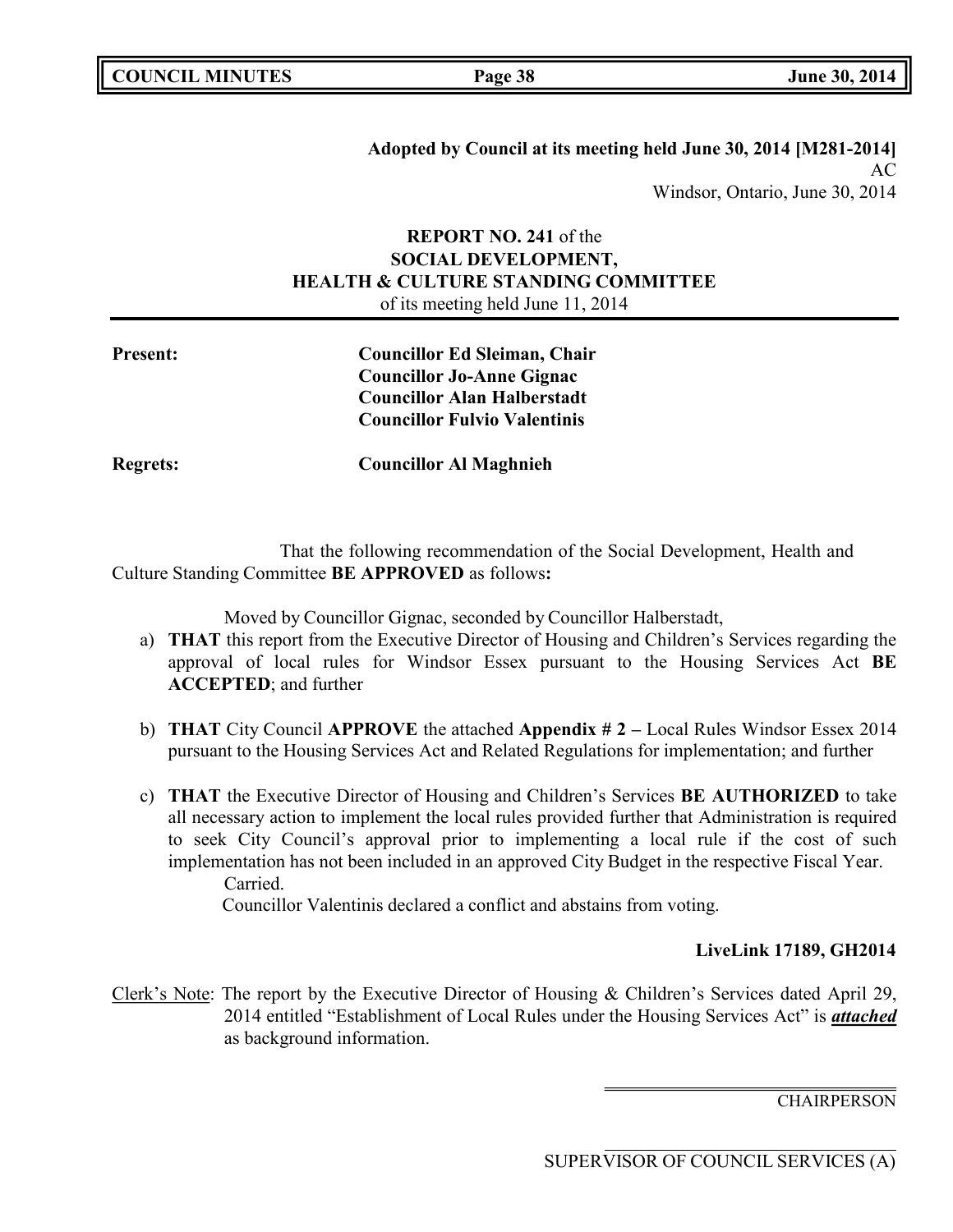**Adopted by Council at its meeting held June 30, 2014 [M282-2014]** AC Windsor, Ontario, June 30, 2014

# **REPORT NO. 242** of the **SOCIAL DEVELOPMENT, HEALTH & CULTURE STANDING COMMITTEE** of its meeting held June 11, 2014

| <b>Present:</b> | <b>Councillor Ed Sleiman, Chair</b> |
|-----------------|-------------------------------------|
|                 | <b>Councillor Jo-Anne Gignac</b>    |
|                 | <b>Councillor Alan Halberstadt</b>  |
|                 | <b>Councillor Fulvio Valentinis</b> |
| <b>Regrets:</b> | <b>Councillor Al Maghnieh</b>       |

That the following recommendation of the Social Development, Health and Culture Standing Committee **BE APPROVED** as follows**:**

Moved by Councillor Gignac, seconded by Councillor Valentinis,

**THAT** the Community Development and Health Commissioner **BE AUTHORIZED** to increase the per diem rate up to a maximum of 4% over a three (3) year period as follows: 2014-2015 contract year (2%) up to \$50.18; 2015-2016 contract year (1%) up to \$50.69; and 2016-2017 contract year (1%) up to \$51.19. This increase would be effective April 1, 2014 for licensed Housing with Supports Homes (former Domiciliary Hostel Program) currently funded under the Community Homelessness Prevention Initiative (CHPI) and under a formal agreement with the City of Windsor; and

**THAT** this increase also apply to Housing with Supports Homes in the County of Essex under an agreement with the County of Essex; and

**THAT** Council Resolution M352-2013 which established the previous rate **BE RESCINDED**. Carried.

# **LiveLink 17203, SSI/1857**

Clerk's Note: The report by the Executive Director of Housing & Children's Services dated May 21, 2014 entitled "Per Diem Rate Increase for the Housing with Supports Homes (former Domiciliary Hostel Program)" is *attached* as background information.

**CHAIRPERSON**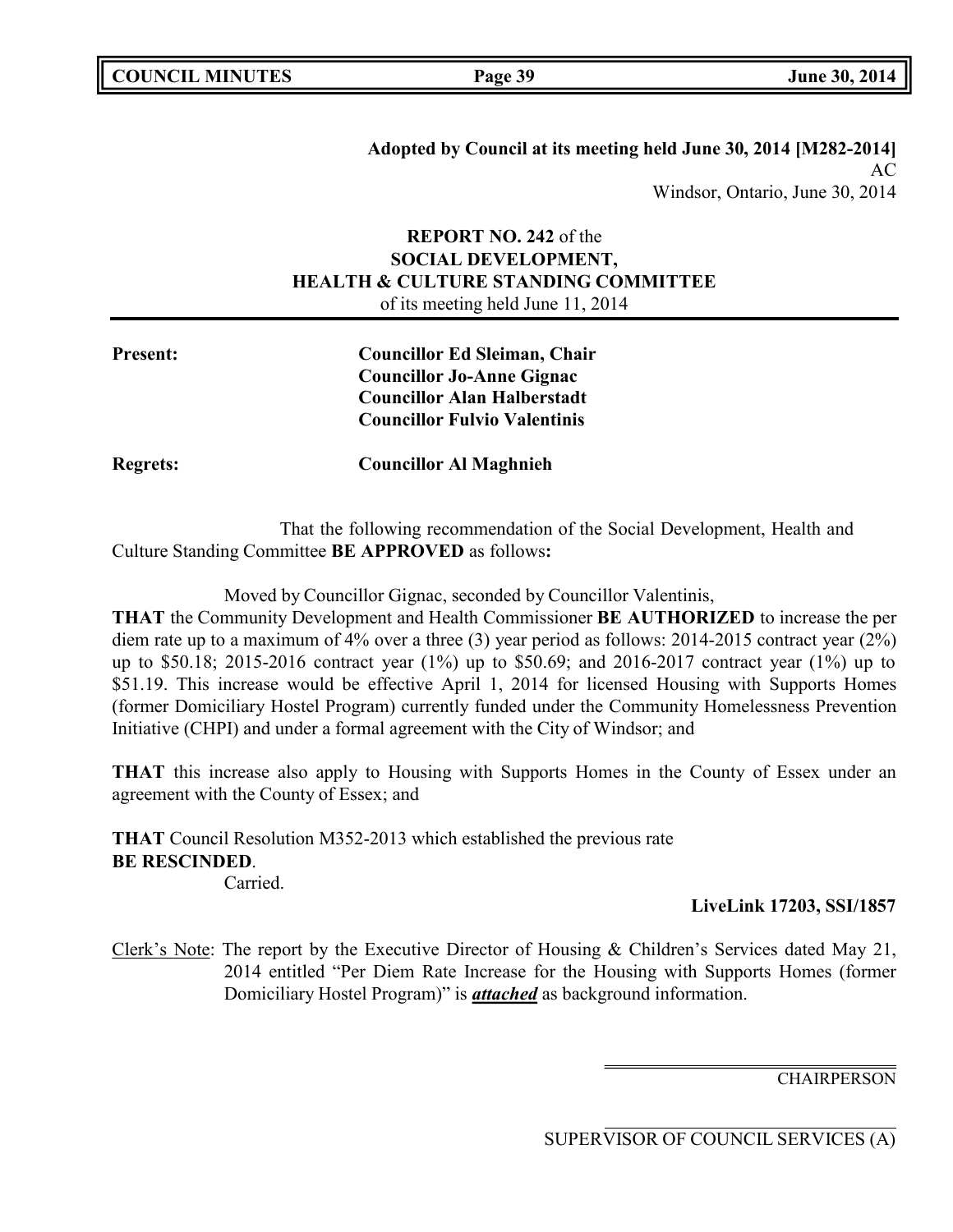**Adopted by Council at its meeting held June 30, 2014 [M283-2014]** AC Windsor, Ontario, June 30, 2014

# **REPORT NO. 243** of the **SOCIAL DEVELOPMENT, HEALTH & CULTURE STANDING COMMITTEE** of its meeting held June 11, 2014

| <b>Present:</b> | <b>Councillor Ed Sleiman, Chair</b><br><b>Councillor Jo-Anne Gignac</b>   |
|-----------------|---------------------------------------------------------------------------|
|                 | <b>Councillor Alan Halberstadt</b><br><b>Councillor Fulvio Valentinis</b> |
| <b>Regrets:</b> | <b>Councillor Al Maghnieh</b>                                             |

That the following recommendation of the Social Development, Health and Culture Standing Committee **BE APPROVED** as follows**:**

Moved by Councillor Halberstadt, seconded by Councillor Gignac, **THAT** Administration undertake a cost/benefit analysis in conjunction with Legal Assistance of Windsor regarding psycho-social assessments. Carried.

The motion is **WITHDRAWN**.

Moved by Councillor Gignac, seconded by Councillor Valentinis,

**THAT** City Council **RECEIVE** an update from the Employment & Social Services and Housing & Children's Services Departments regarding the Housing Stability Plan, the Discretionary Benefits Program and the Integrated Team Pilot Project.

Carried.

# **LiveLink 17077, GH/6905**

Clerk's Note: The report by the Executive Director of Housing & Children's Services dated January 22, 2014 entitled "Update on the Housing Stability Plan, Discretionary Benefits Program, and Integrated Team Pilot Project" is *attached* as background information.

**CHAIRPERSON**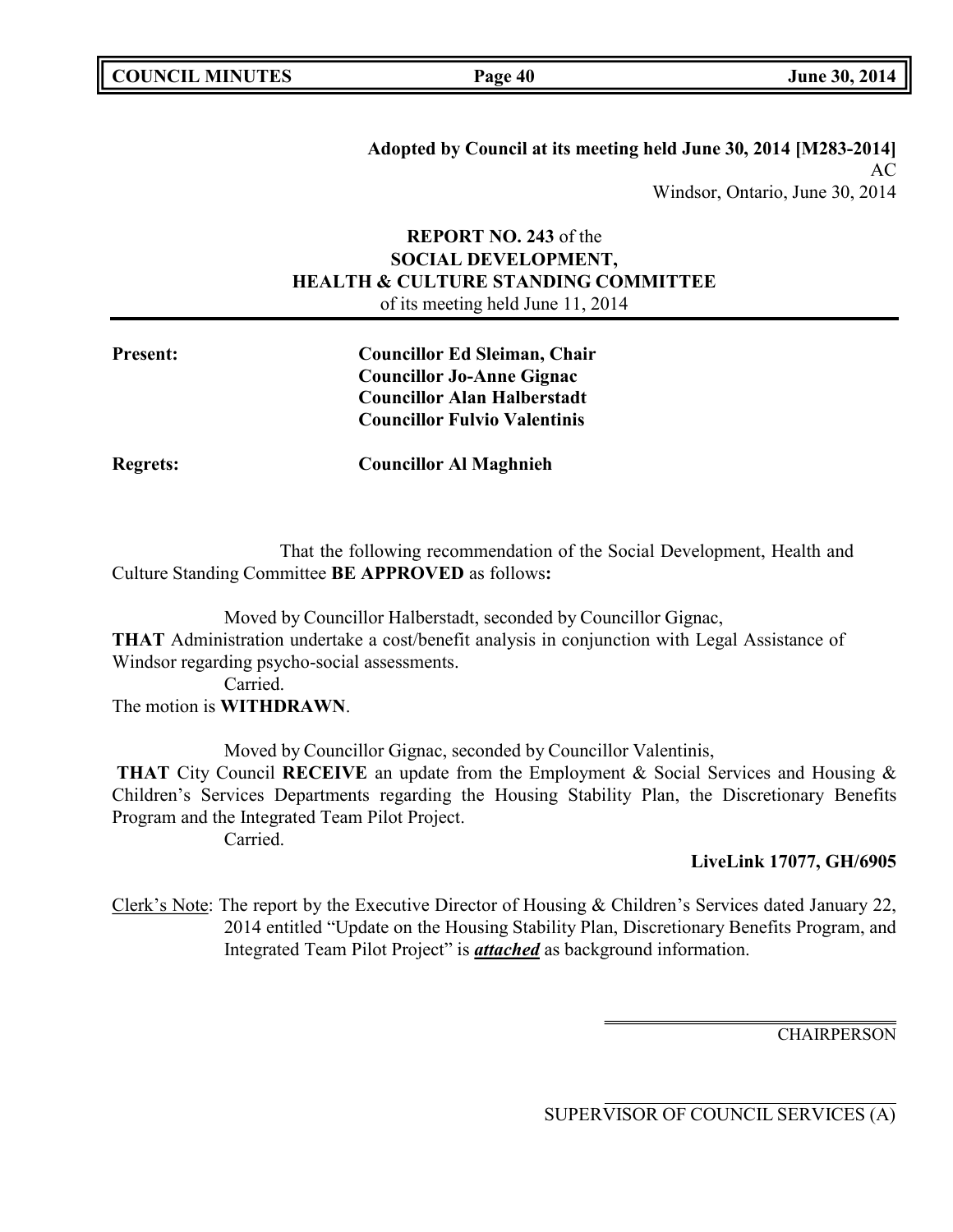| <b>COUNCIL MINUTES</b> |  |
|------------------------|--|
|------------------------|--|

**Page 41 June 30, 2014** 

**Adopted by Council at its meeting held June 30, 2014 [M284-2014] /KK** Windsor, Ontario June 30, 2014

# **REPORT NO. 1** of the **MUSEUM DEVELOPMENT PROJECT STEERING COMMITTEE**

of its meeting held June 25, 2014

**Present: Councillor Fulvio Valentinis, Chair Councillor Jo-Anne Gignac Councillor Ron Jones**

Your Committee submits the following recommendation:

Moved by Councillor Gignac, seconded by Councillor Jones,

That the "Windsor's Community Museum 2014 Expansion Project Charter updated June 2014" **BE APPROVED AS AMENDED** to add the following phrase "*Reporting Relationship – The Steering Committee reports directly to City Council".* Carried.

**CHAIR**

**COMMITTEE COORDINATOR**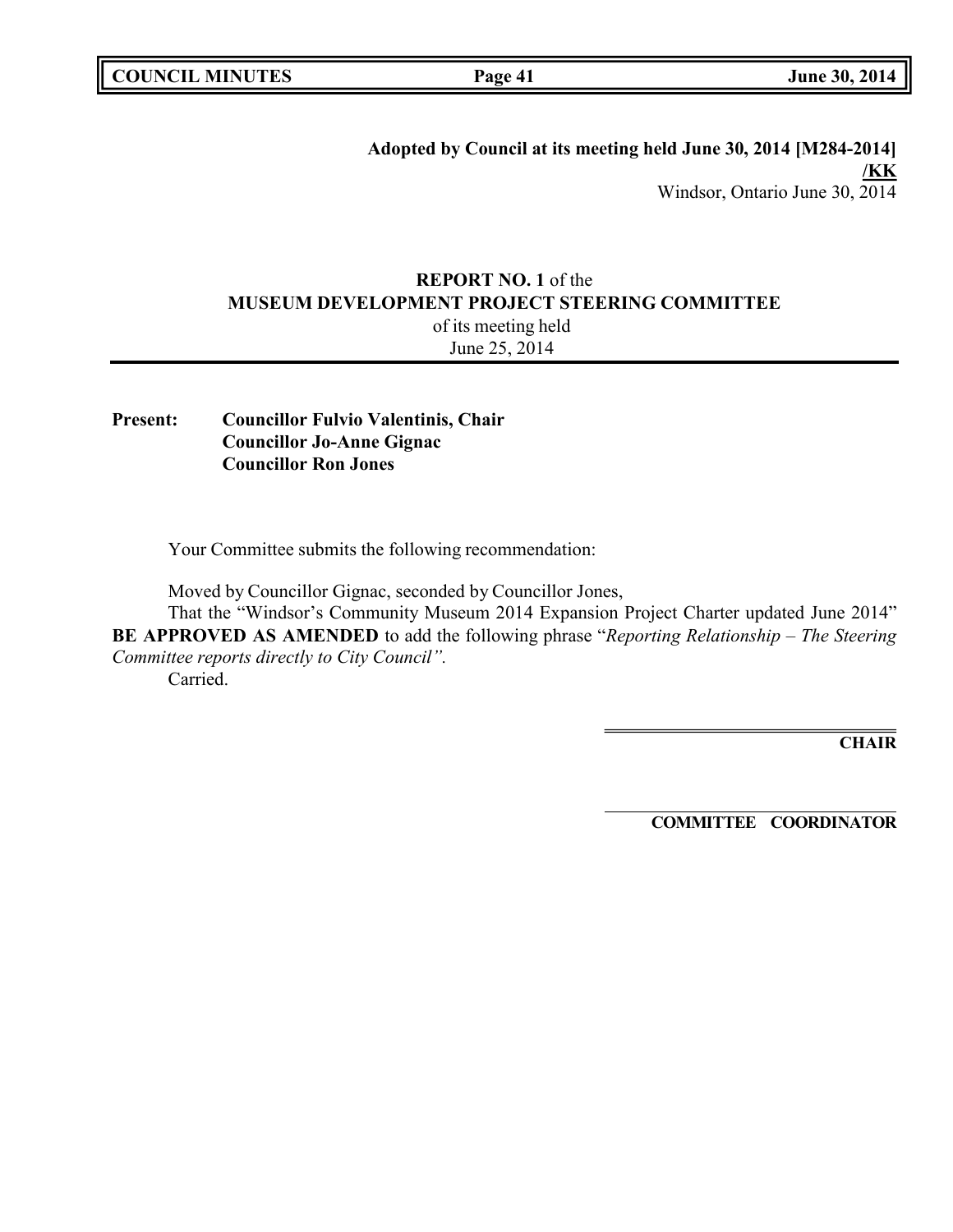| <b>COUNCIL MINUTES</b> | Page 42 | June 30, 2014 |
|------------------------|---------|---------------|
|------------------------|---------|---------------|

**BE NOT APPROVED,** and that the request to demolish St. Bernard School, at 1847 Meldrum Road, listed on the Windsor Municipal Register **BE APPROVED** provided that the existing facade be incorporated into the exterior facade of the new school, **as adopted by Council at its meeting held June 30, 2014 [M285-2014]** KK/

Windsor, Ontario June 30, 2014

**REPORT NO. 344** of the **Windsor Heritage Committee** at its meeting held June 11, 2014 5:30 o'clock p.m. Meeting Room 407, 400 City Hall Square East

### **Members Present at the June 11, 2014 meeting:**

Robin Easterbrook, Chair Councillor Fulvio Valentinis Lynn Baker Simon Chamely Jeffrey Mellow Noreen Slack

Your Committee submits the following recommendation:

Moved by L. Baker, seconded by Councillor Valentinis,

That the request to demolish St. Bernard School, at 1847 Meldrum Road, listed on the Windsor Municipal Heritage Register, **BE DENIED** and further, that the City Clerk **BE AUTHORIZED** to public a Notice of Intention to Designate the St. Bernard School, located at 1847 Meldrum Road (Plan 1098; Lots 99 to 116; Lots 135 to 152 and part closed alley), in accordance with Part IV of the *Ontario Heritage Act* for the reasons stated; and that said Notice shall include only exterior features of the main facade of the original building.

### **LIVELINK #17230**

**Note:** The report of the Heritage Planner dated May 30, 2014 entitled "Request for Demolition of Heritage-Listed Property St. Bernard School, 1847 Meldrum Road - *attached.*

**CHAIR** 

COMMITTEE COORDINATOR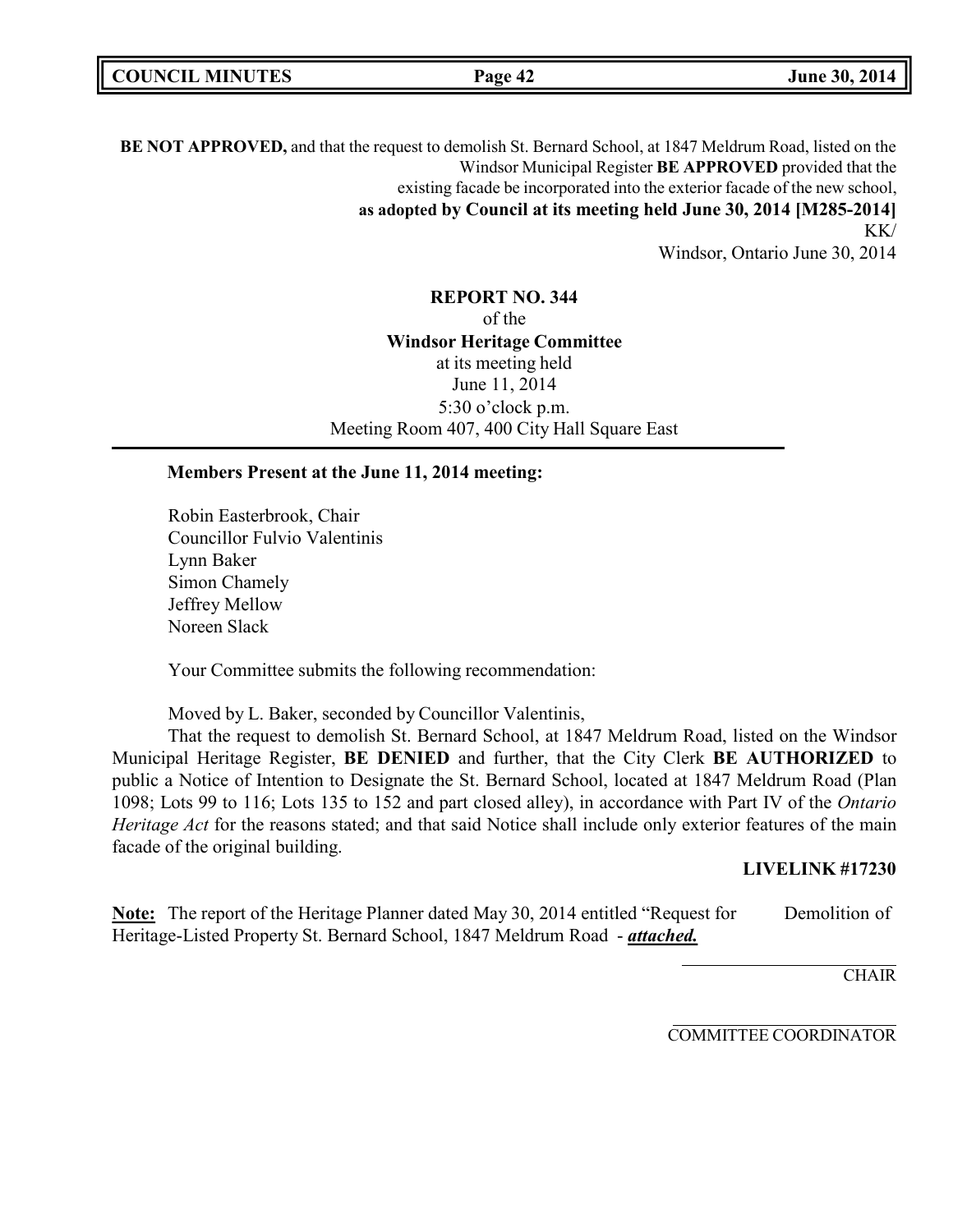|--|

**BE APPROVED,** and further, that the Downtown Post Office Fence **BE REFURBISHED** and incorporated as part of the new development in consultation with the Heritage Planner, **as adopted by Council at its meeting held June 30, 2014 [M286-2014]** KK/

Windsor, Ontario June 30, 2014

**REPORT NO. 345** of the **Windsor Heritage Committee** at its meeting held June 11, 2014 5:30 o'clock p.m. Meeting Room 407, 400 City Hall Square East

#### **Members Present at the June 11, 2014 meeting:**

Robin Easterbrook, Chair Councillor Fulvio Valentinis Lynn Baker Simon Chamely Jeffrey Mellow Noreen Slack

Your Committee submits the following recommendation:

Moved by Councillor Valentinis, seconded by N. Slack

That the request to demolish the Robert Barr House at 3857 Riverside Drive East, listed on the Windsor Municipal Heritage Register **BE GRANTED** and further, that the request to demolish the Downtown Post Office Fence, listed on the Windsor Municipal Heritage Register **BE GRANTED** provided the owner (at their expense) delivers the fence to the City of Windsor.

#### **LIVELINK #17177**

Note: The report of the Heritage Planner dated May 5, 2014 entitled "Robert Barr House (B & B) and Downtown Post Office Fence, 3857 Riverside Drive East" - *attached.*

**CHAIR** 

COMMITTEE COORDINATOR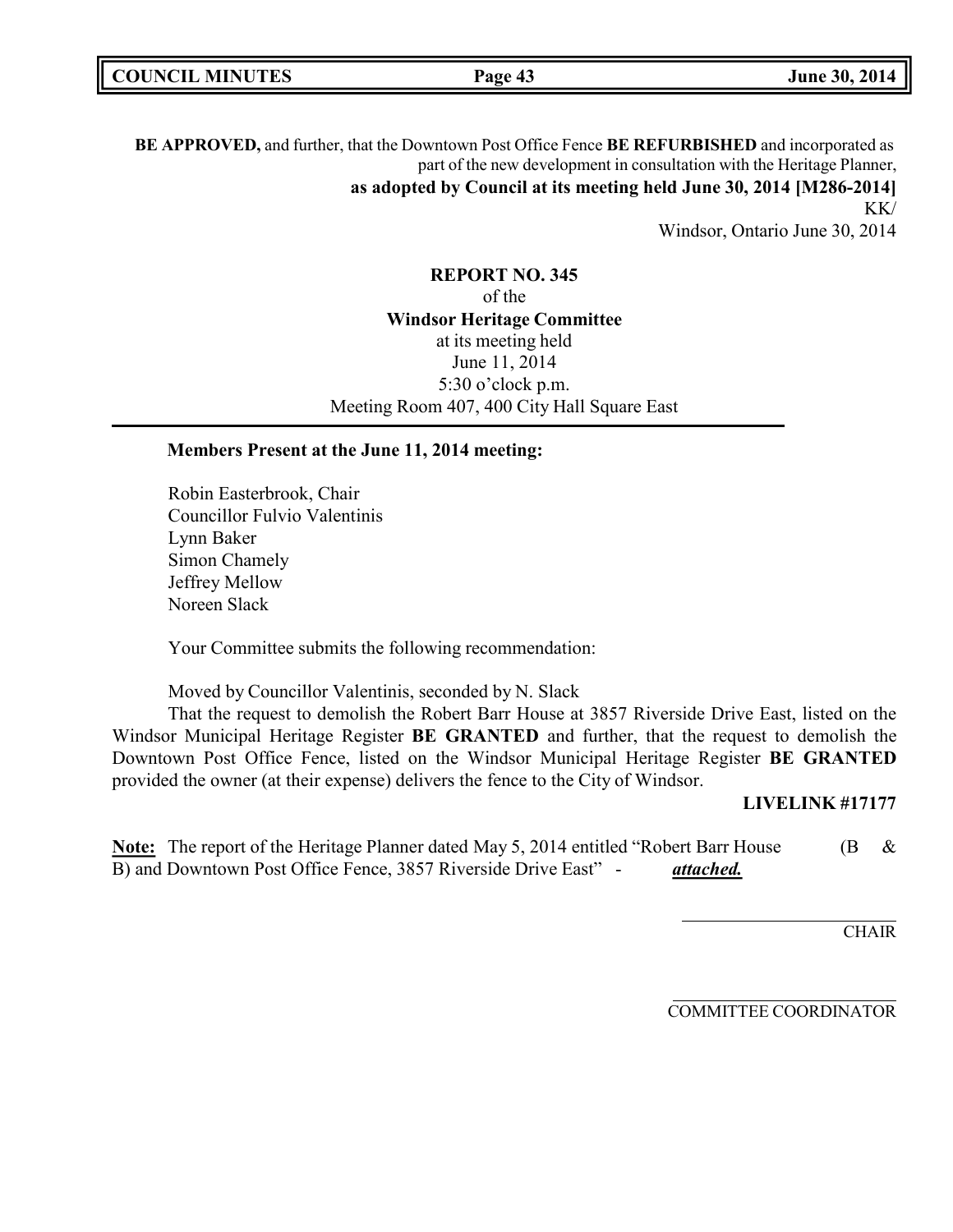| <b>COUNCIL MINUTES</b> | Page 44 | June 30, 2014 |
|------------------------|---------|---------------|
|                        |         |               |

**Adopted by Council at its meeting held June 30, 2014 [M287-2014]** VC/bm

# **SPECIAL MEETING OF COUNCIL – IN CAMERA June 30, 2014**

**Meeting called to order at: 5:00 p.m.**

## **Members in Attendance:**

Mayor E. Francis Councillor D. Dilkens Councillor R. Jones Councillor A. Halberstadt Councillor F. Valentinis Councillor J. Gignac Councillor H. Payne Councillor E. Sleiman Councillor I. Kusmierczyk

# **Members Absent:**

Councillor B. Marra Councillor A. Maghnieh

# **Also in attendance:**

H. Reidel, Chief Administrative Officer J. Payne, Community Development and Health Commissioner and Corporate Leader Social Development, Health, Recreation and Culture M. Sonego, City Engineer and Corporate Leader Environmental Protection and Transportation V. Critchley, City Clerk/Licence Commissioner and Corporate Leader Public Engagement and Human Resources O. Colucci, Chief Financial Officer/City Treasurer and Corporate Leader Finance and Technology

S. Askin-Hager, City Solicitor

# **Verbal Motion is presented by Councillor Halberstadt, seconded by Councillor Sleiman,**

**to move in Camera for discussion of the following item(s):**